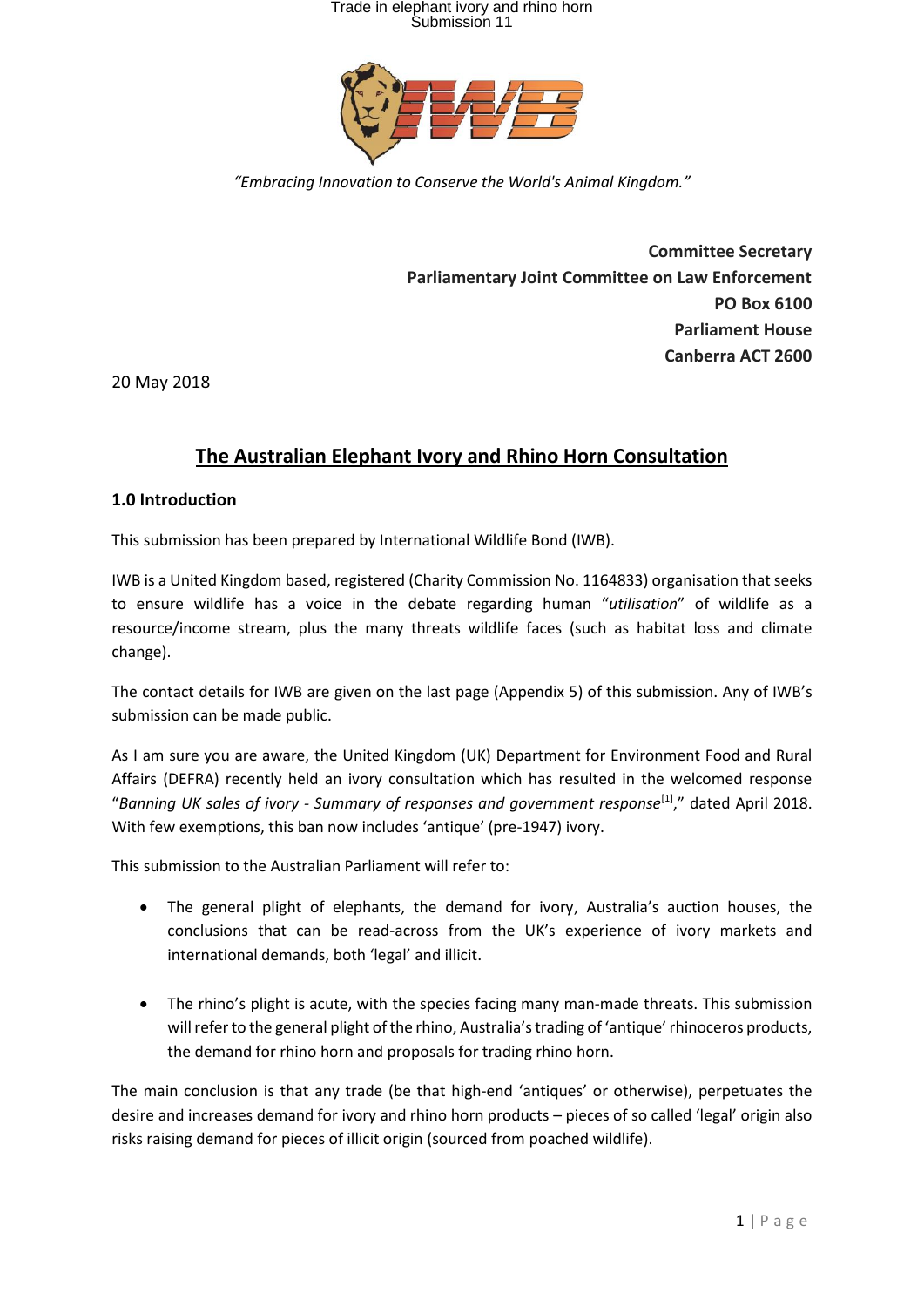

*"Embracing Innovation to Conserve the World's Animal Kingdom."*

#### **2.0 Australia's Role**

In a 2016 report<sup>[2]</sup>, "Under the hammer - Are Australian and New Zealand auction houses contributing *to the illegal ivory and rhino trade?*" the International Fund for Animal Welfare (IFAW) concluded:

- *"Across a nine-month period, IFAW found 2,772 ivory items for sale at 175 auctions in 21 auction houses in Australia and New Zealand;*
- *Despite investigators finding that six of the 10 rhino lots had no information provided in the catalogue listing regarding age, origin or history or provenance, or simply described the lot as 'old', three of these lots were confirmed as sold;*
- *In only 8 percent of cases was documentation provided to confirm the legality of the items for sale. Despite the difficulty in distinguishing between legally sourced and illegally sourced ivory and rhino horn, and the existence of international and domestic laws, auction houses provided an astounding lack of information regarding the authenticity and legality of these items;*
- *Equally concerning were some of the statements from auction house staff, who did little to reassure us about the items for sale. And only 2 of the 21 auction houses investigated provided information on their websites about the sale of items from endangered species and the legal requirements for such items;*
- *We know Australia and New Zealand are still destinations and transit routes for illegal ivory, from border seizures and criminal cases;*
- *INTERPOL estimates that seizures represent likely only 10 percent of illegal products in trade. In cases where illegal products have managed to enter Australia and New Zealand, current laws and enforcement efforts do not do enough to prevent the domestic trade in these items. While this could be improved, reducing consumer demand for ivory and rhino products will ultimately be key.*"

#### **2.1 Elephant Protection**

"*Australia has adopted a stronger position (known as a stricter domestic measure) than is required under the Convention for both species of elephant, treating them as if they are listed on [CITES] Appendix 1 and affording them the highest level of protection available. No elephant specimens may be imported for personal or commercial uses, except under a pre-Convention certificate which proves the specimen predates their 1975 listing on CITES, or for noncommercial purposes such as scientific research*" – IFAW[2]

Note: The Convention on International Trade in Endangered Species of Fauna and Flora (CITES) Appendix I Species that are threatened with extinction and which are affected by international trade are placed on Appendix I of the Convention, offering the highest level of protection. With a few exceptions, commercial international trade in these species is prohibited.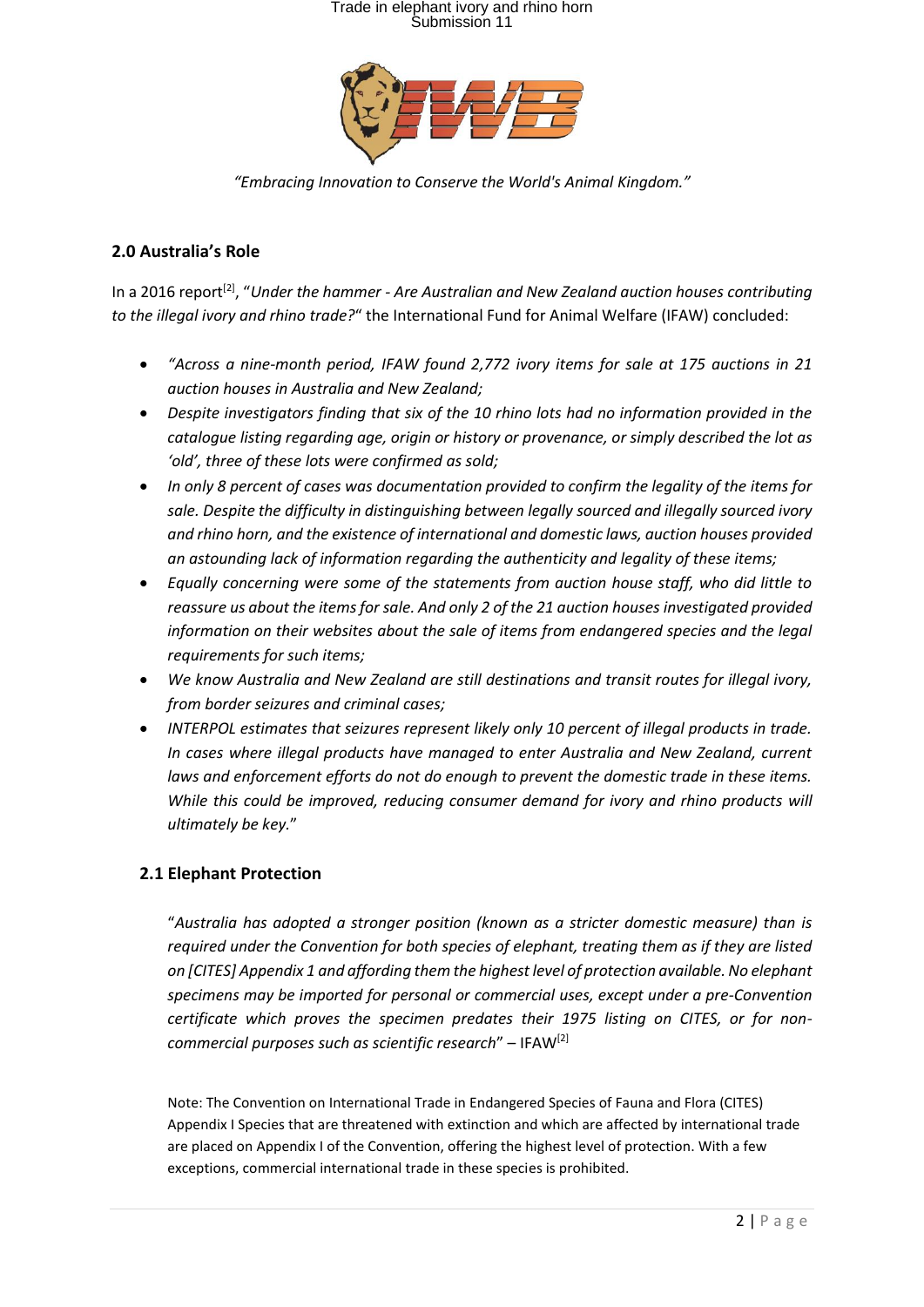

*"Embracing Innovation to Conserve the World's Animal Kingdom."*

However, it's not clear:

- How is the pre-1975 provenance of any ivory piece proved before it's allowed for importation into Australia – is radiocarbon dating mandatory?
- Are 'legal' elephant hunting trophies included, or exempted for import (the CITES Trade Database shows Australian imports of elephant hunting trophies up to 2015 – Reference Paragraph 3.0)?

#### **2.2 Rhino Protection**

Under Australian law, the import and export of rhino horns dated from 1950 is banned and, since July 2014, anyone wishing to export vintage rhino horns must conclusively prove its age through radiocarbon dating.

"*Australia has also brought in measures further restricting trade in rhinoceros. These measures prevent imports of hunting trophies from Appendix II listed southern white rhino. Vintage rhino hunting trophies may no longer be imported as 'personal and household effects'. Radio carbon dating is also required to conclusively prove the age of vintage [pre-1950] rhino horn proposed for export. Australia does not recognise personal and household effects exemptions for Appendix I listed species*" – IFAW{2]

Note: CITES Appendix II Species that are not immediately threatened with extinction but may become so unless their trade is subject to strict regulation. Therefore, species listed on Appendix II of the Convention, means that export permits are required for international sales.

However, the opportunities for corruption/forgery do not make this 'certification' process a guarantee that any rhino horn object presented for sale is indeed of 'antique' (pre-1950) origin.

In recent years, Australia has emerged as a major conduit for 'antique' rhino horn carvings and 'antique' rhino horn (also see list at Appendix 2 below):

"*China has also emerged a significant destination for antique rhino horn carvings that have been auctioned in Europe, the United States and Australia*" - "*Tipping Point: Transnational organised crime and the 'war' on poaching*[3]," J. Rademeyer, The Global Initiative Against Transnational Organized Crime, Geneva, 2016

European Union authorities, in a presentation to the international wildlife protection treaty in 2012[4] , highlighted the ''*road to Australia*'' as a key avenue for the rhino horn trade, with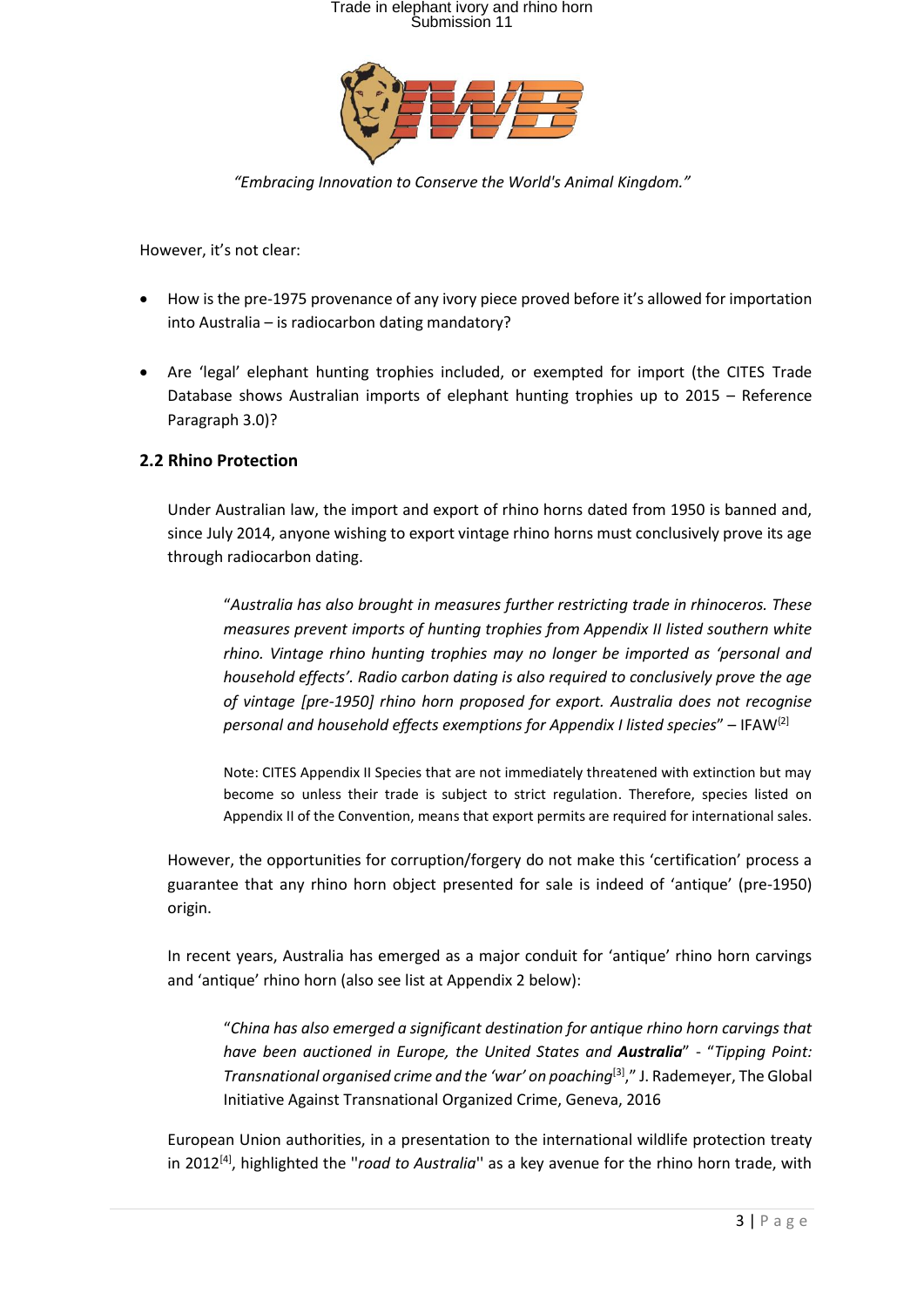

*"Embracing Innovation to Conserve the World's Animal Kingdom."*

figures showing a dramatic increase in re-export applications since 2008 to China, Hong Kong and Australia.

As recently at 2014<sup>[5]</sup> the auction house Lawsons (Sydney) listed a pair of black rhinoceros horns (with provenance documentation, 'proving' the horns supposedly pre-dated 1950). But, these horns were [subsequently](https://www.smh.com.au/nsw/lawsons-pulls-both-elephant-ivory-and-rhino-horns-off-the-auction-list-after-public-uproar-20141111-11kjiv) withdrawn from sale, following public pressure.

So, Australia has tried to reform its polices to protect rhino. But why would Australia wish to continue to risk playing any part in potentially fuelling demand for rhino horn as an object of desire, status and wealth (thus perpetuating the rhino poaching crisis) by trading rhino horn of any vintage/age? How can any 'pre-1950' piece sold to avid Chinese buyers not be seen as perpetuating rhino horn objects as a desirable commodity and a status symbol? Where is the proof that buyers of supposedly 'antique' rhino horn pieces do not also desire pieces of more dubious origin (ie. horn from recently poached rhino), or inspire others to seek rhino horn of any age by whatever means?

By sending the message that rhino horn is a valued commodity and unwittingly allowing potentially illicit 'antique' rhino horn pieces to be traded, Australia continues to be potentially complicit in the on-going demise of wild rhinoceros.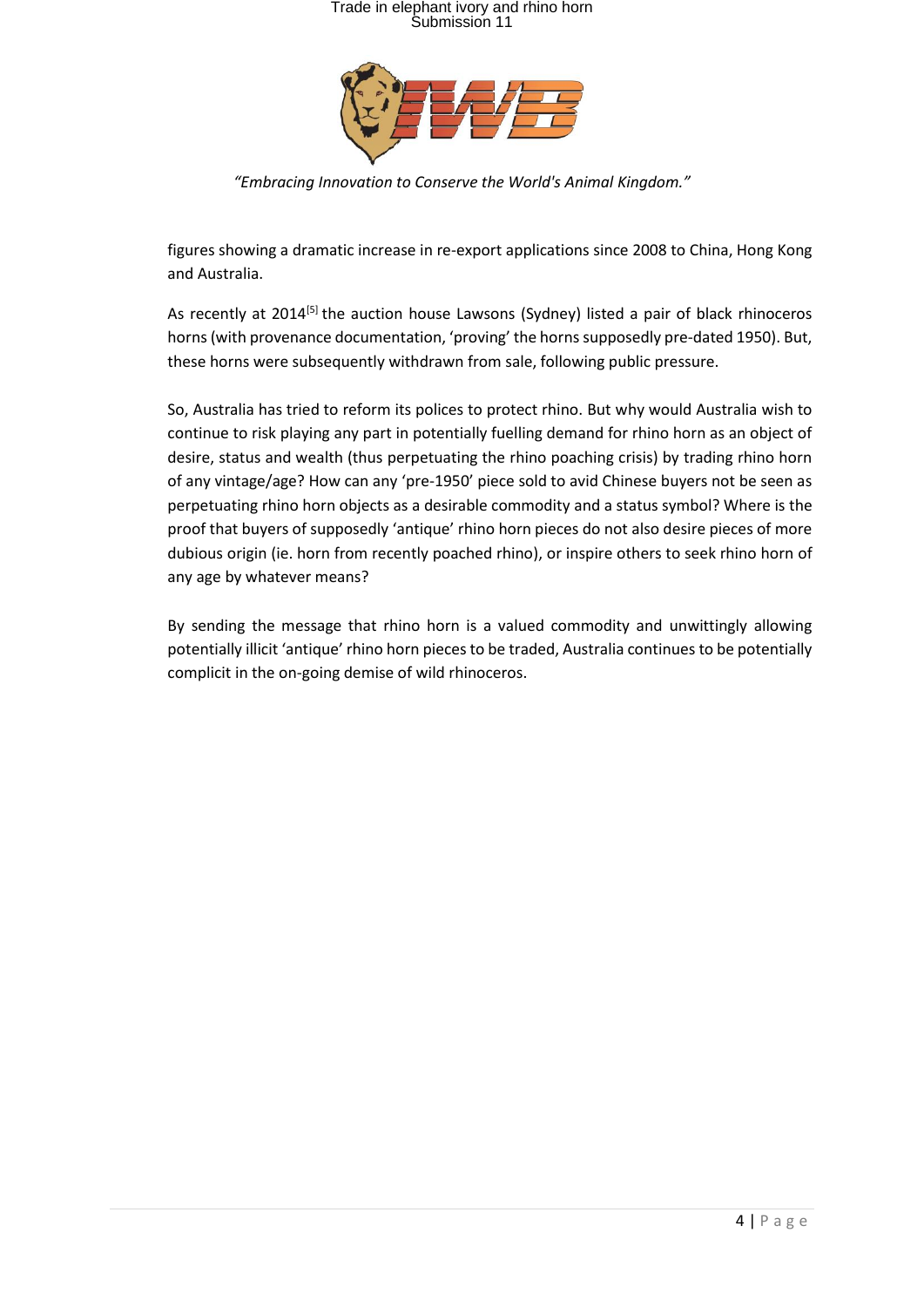

*"Embracing Innovation to Conserve the World's Animal Kingdom."*

#### **3.0 Elephants**

Today, the wild African elephant population is perhaps less than 400,000[6] across the entire African continent. This population is insufficient to reproduce and sustain that population level<sup>[6]</sup> whilst subject to the scourge of poaching for ivory (an estimated 20,000 - 30,000 elephants a year are slaughtered<sup>[6]</sup>), human-wildlife conflict and trophy hunting attrition.

Asian elephants (population 44,281- 49,731 $^{[7]}$ ) are also targeted and threatened by the risks of poaching, habitat loss and elephants taken into captivity to serve for human entertainment - elephant populations in Vietnam and elsewhere in the region are on the verge of extinction<sup>[7]</sup>.

Unless something changes, wild elephant populations will become extinct within a matter of decades.

With a 1989 global ban on the ivory trade initiated by The Convention on International Trade in Endangered Species of Fauna and Flora (CITES)<sup>[8]</sup>, how did elephant poaching become such a problem?

Arguably, CITES allowing ivory stockpiles to be released into the market post-ban is a widely accepted reason (among no-trade advocates) that elephant poaching still persists because demand was stimulated<sup>[9]</sup> (reference Appendix 1).

So, despite the international ban on the commercial trade in 'modern' ivory, there is still the trade of 'antique' ivory and ivory sourced from the trophy hunting of elephants for example – Australia is part of this trade that arguably stimulates and perpetuates ivory demand/worship.

Perhaps the reported level of trade in ivory (with a seemingly dubious level of 'personal possessions' permit use) and tusks obtained via trophy hunting reflects a push to take advantage to trade (and stockpile) ivory before domestic ivory markets start to be shut down in accordance with CITES 2016 decision<sup>[10]</sup>?

"*RECOMMENDS that all Parties and non-Parties in whose jurisdiction there is a legal domestic market for ivory that is contributing to poaching or illegal trade, take all necessary legislative, regulatory and enforcement measures to close their domestic markets for commercial trade in*  raw and worked ivory as a matter of urgency" – CITES<sup>[10]</sup>

Consulting CITES' Trade Database, between 2000 and 2017, more than 6,000 items of African elephant (*Loxodonta africana*) parts (various 'Terms' utilised, some potentially used to mask the true intent) were exported to Australia as 'Personal' ('Purpose' 'P') items. The question is, were pieces (including ivory) tracked 100% and where are they now?:

- 16 'Bodies' which can include ivory
- 1 'Bone Carving' 'Bone' used to mask ivory
- 16 'Bone Pieces' 'Bone' used to mask ivory
- 2 'Bones' 'Bone' used to mask ivory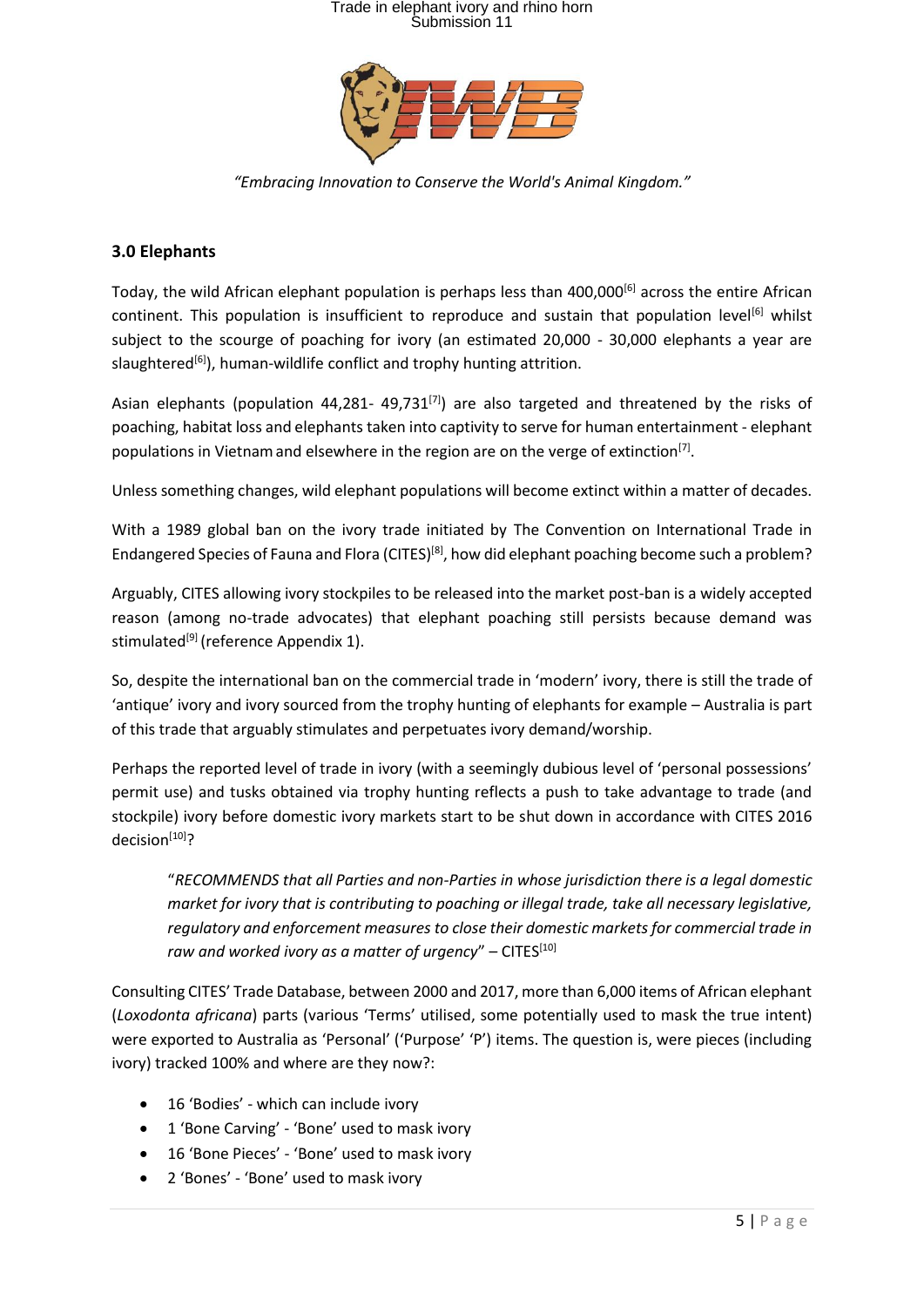

*"Embracing Innovation to Conserve the World's Animal Kingdom."*

- 1,142 'Carvings' used to mask ivory
- 5 'Derivatives' used to mask ivory
- 4 'Ears'
- 29 'Feet'
- 14 'Hair/Hair Products'
- Some 3,630 'Ivory Carvings/Ivory Craving Sets'
- Some 1,000 'Ivory Pieces'
- 6 'Jewellery Ivory'
- 54 'Leather Products'
- 2 'Live' elephants
- 208 'Piano Keys'
- 8 'Skin Pieces'
- 5 'Tails'
- 5 'Teeth' 'Teeth' used as a mask for ivory?
- 10 'Trophies' including ivory?
- Some 220 'Tusks'

In addition, according to CITES' Trade Database, between 2000 – 2017 the following elephant ivory was imported into Australia supposedly under the following 'Purpose:'

- 5 'Tusks' and 55 'Ivory Carvings/Ivory Sets' as 'E' (Educational) 'Purpose' really?
- 25 'Tusks', 2 'Trophies' and 8 'Ivory Pieces' as 'H' (Hunting Trophy)
- 71 'Carvings/Ivory Carvings,' 9 'Ivory Pieces' and 51 'Piano Keys' as 'Q' (Circus or travelling exhibition) – really?
- 2 'Ivory Carvings' as 'S' (Scientific) really?
- 1,348 'Carvings,' some 1,770 'Ivory Carvings/Ivory Sets,' 33 'Ivory Pieces,' 52 'Piano Keys' and 6 'Tusks' as 'T' (Commercial)

Note 1 – Entries to CITES' trade database are always at least a year behind, so it is not yet possible to see any entries for 2017/18.

#### **3.1 United Kingdom's Ivory Trade Experience**

In October 2017, the privately funded initiative, Two Million Tusks (TMT) produced a comprehensive, covert study in association with the Environmental Investigation Agency (EIA), "*Ivory – The Grey*  Areas<sup>[11]</sup>." This study provides an alarming insight into the United Kingdom's antique auction houses' lack of adherence to the United Kingdom laws (as announced by DEFRA<sup>[12]</sup>) regarding "Antique" ivory trading:

- Pilot study 26 auction house and 71 ivory lots investigated.
- Main study 62 auction houses and 109 ivory lots investigated.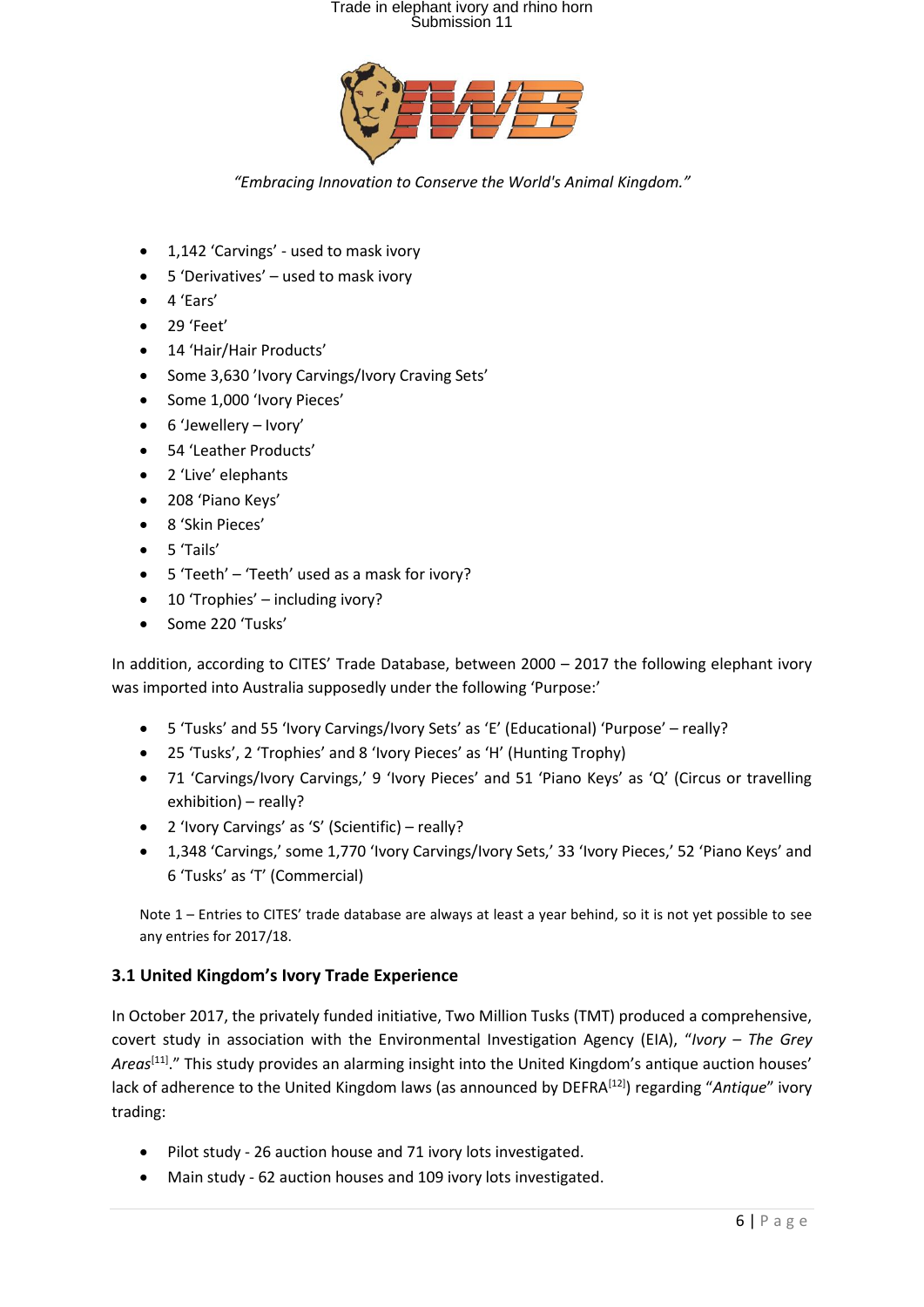

*"Embracing Innovation to Conserve the World's Animal Kingdom."*

• Combined - 75 auction houses and 180 ivory lots were investigated.

Over both studies, the TMT study<sup>[11]</sup> concluded that 90% of the ivory lots investigated had no conclusive proof of the provenance of the ivory and therefore, no proof of compliance with the United Kingdom law on ivory trading as specified by  $DEFRA^{[12]}$ . As if that was not bad enough, when questioned about the age of the ivory lot being marketed:

- In 48% of ivory lots investigated, the auction house did not give any indication of the age of the ivory being sold in the descriptions provided (and therefore, its legal compliance as "*Antique*" or otherwise);
- Many auction houses (12% of cases) sought to place the burden of proof on the potential purchaser to deduce of their own accord regarding the 'legality' (or otherwise) for a given ivory lot marketed;
- In over 30% of cases, the auction house confessed it did not know the age of the ivory lot in question:
- In one instance, in the Main Study there was a raw tusk and an unworked tusk within the same sale – it should be clear to anyone operating legally within the antiques industry, both these items are illegal to sell in the United Kingdom.

It was also apparent<sup>[11]</sup>, that even when 'provenance' was claimed, the UK antique's industry was subject to reliance upon an expert appraiser's eye to determine an ivory piece's carving style, patina and hence its 'likely' (not categorically proven) compliance with the definition of "*Antique*" (pre-1947) ivory. Clearly more scientific methods of dating ivory are available than the "*expert appraiser's eye*" (sic), such as radiocarbon dating.

In conclusion, the TMT study<sup>[11]</sup> paints a damning indictment on the onus of responsibility UK auction houses placed upon themselves to ensure the ivory pieces they openly marketed were legally compliant.

It is clear from IFAW's 2016 report<sup>[2]</sup> (and investigation at Appendix 3) that Australia's auction houses and trade outlets do not exhibit a higher degree of motivation for self-regulation, with a clear lack of emphasis on provenance. Is Australia's industry/trade not actually fuelling the demand for ivory and thus, the poaching of elephants by those seeking to cash-in?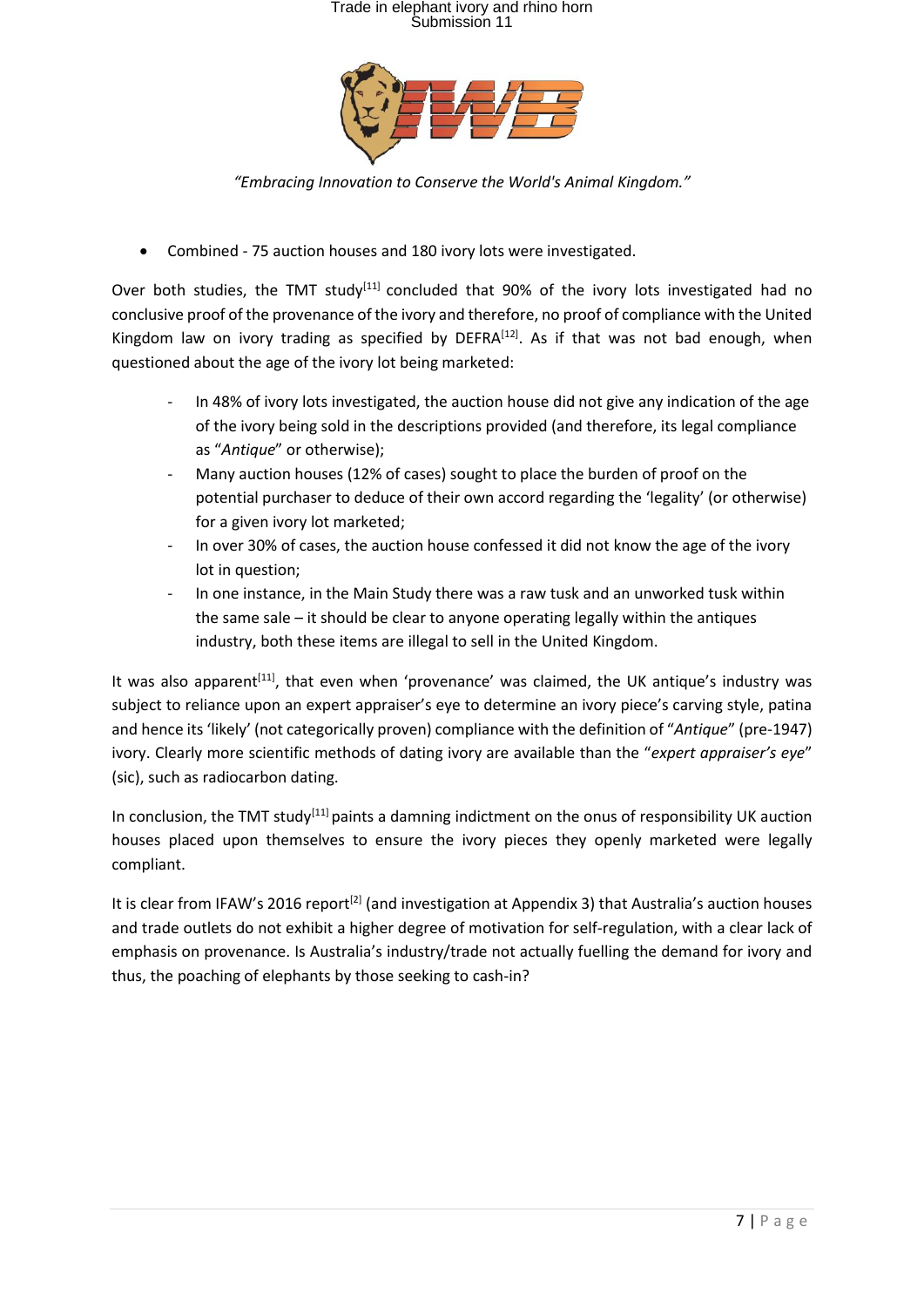

*"Embracing Innovation to Conserve the World's Animal Kingdom."*

#### **4.0 The Rhino's Plight**

The extent of the rhinoceros species' recent decline and the threats faced are given in detail at Appendix 2 for reference. Needless to say, without a positive step change, the outlook for the survival of wild rhinoceros is bleak – many are being poached in South Africa, Namibia and beyond to profit from the demand for rhino horn.



Figure 1 - Rhino population and poaching numbers, 2012 - 2015<sup>[3]</sup>

Historically, rhino have been hunted and poached to near extinction in the early 1900's, with a recovery in numbers in the 1960s, but this recovery is now being decimated by the scourge of poaching and attrition.

CITES has banned the international trade in rhino horn since 1977. African rhino are listed under the highest protection level (CITES Appendix I):

"*Appendix I includes species threatened with extinction. Trade in specimens of these species is permitted only in exceptional circumstances*."

White rhino populations are all CITES Appendix I listed, except for populations of South Africa and Swaziland (listed as Appendix II to allow the export of live specimens and 'legal' hunting of White rhino for trophies – the hunting quotas for white rhino are unknown).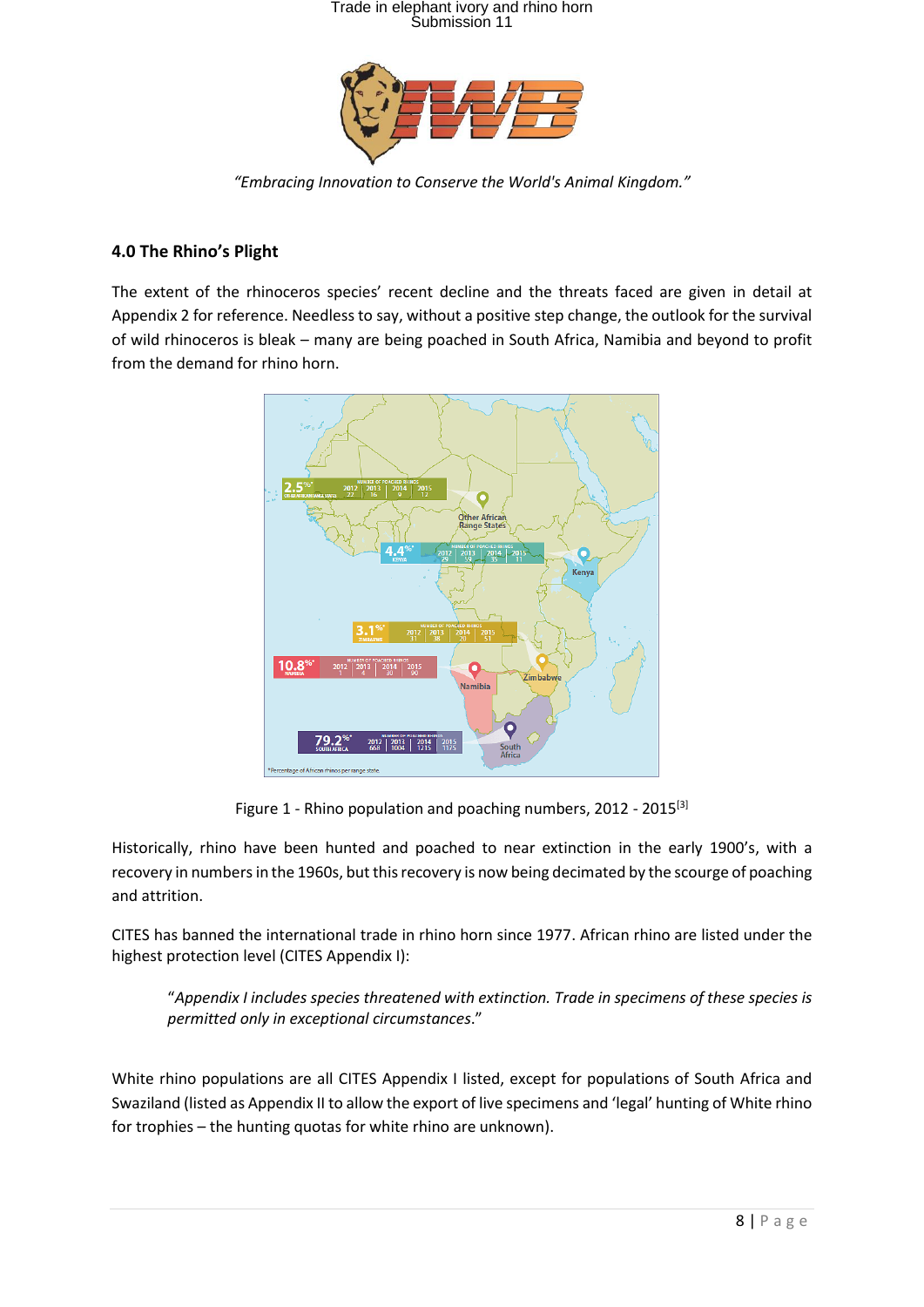

*"Embracing Innovation to Conserve the World's Animal Kingdom."*

Namibia (also with a rhino poaching problem<sup>[13]</sup>) and South Africa were allowed a CITES hunting quota of 5 adult male Black rhino each in 2015/16 (see CITES Resolution Conf.13.5, Rev.CoP14) for hunting trophies of this species, despite this species being listed as "*Critically Endangered*" and under CITES Appendix I protection since 1977.

However, the demand for rhino horn as a status symbol in increasingly wealthy Asian cultures has led to a resurgence in demand for 'antique' rhino horn pieces, which in turn stimulates and encourages the demand for rhino horn sourced by illicit and 'legal' means by those seeking to profit from the demand.

In addition, the 2009 'upswing' in rhinoceros poaching in South Africa could be attributed to an exponential rise in demand for rhino horn in a newly wealthy Asian middle class and the misguided 'belief' perpetuated around 2005/06 in Vietnam[14] that rhino horn could be a "*cure for cancer*." The poaching of rhino continues virtually unabated (reference Appendix 2).

#### **4.1 The Current Picture**

A TRAFFIC report released 18 September 2017<sup>[15]</sup>:

"*reveals disturbing new evidence that some criminal networks of Chinese origin operating in South Africa are now processing rhino horn locally into beads, bracelets, bangles and powder to evade detection and provide ready-made products to consumers in Asia, mainly in Viet Nam and China*."

Though Australia is not specifically mentioned in this report<sup>[15]</sup>, it highlights the adaptive nature of the criminal syndicates profiting from trafficking rhino horn (and other wildlife products). The need for vigilance is ever present as the organised criminals adapt and seek to exploit new ways and routes to profit from the illicit trade in rhino horn and/or fake products. It should be borne in mind, that the trafficking of wildlife products has been linked to the funding of terrorism, so there is more at stake than the appalling loss of wildlife<sup>[16]</sup>.

There may have been some 'softening' in the price being demanded for rhino horn, but this should not be mistaken for a downturn in demand – just more fake product being fed into the market perhaps (with the advent of bio-engineered product potentially entering the market too from companies such as Pembient $[17]$ :

"*Dealers were, in 2017, largely quoting \$20,000-\$28,000 per kilo, compared with a price of \$60,000 per kilo some four years earlier*[18] "

Whilst 'legal' demand is given credence, illicit demand and faked rhino horn products are given the oxygen they need to also flourish and profit.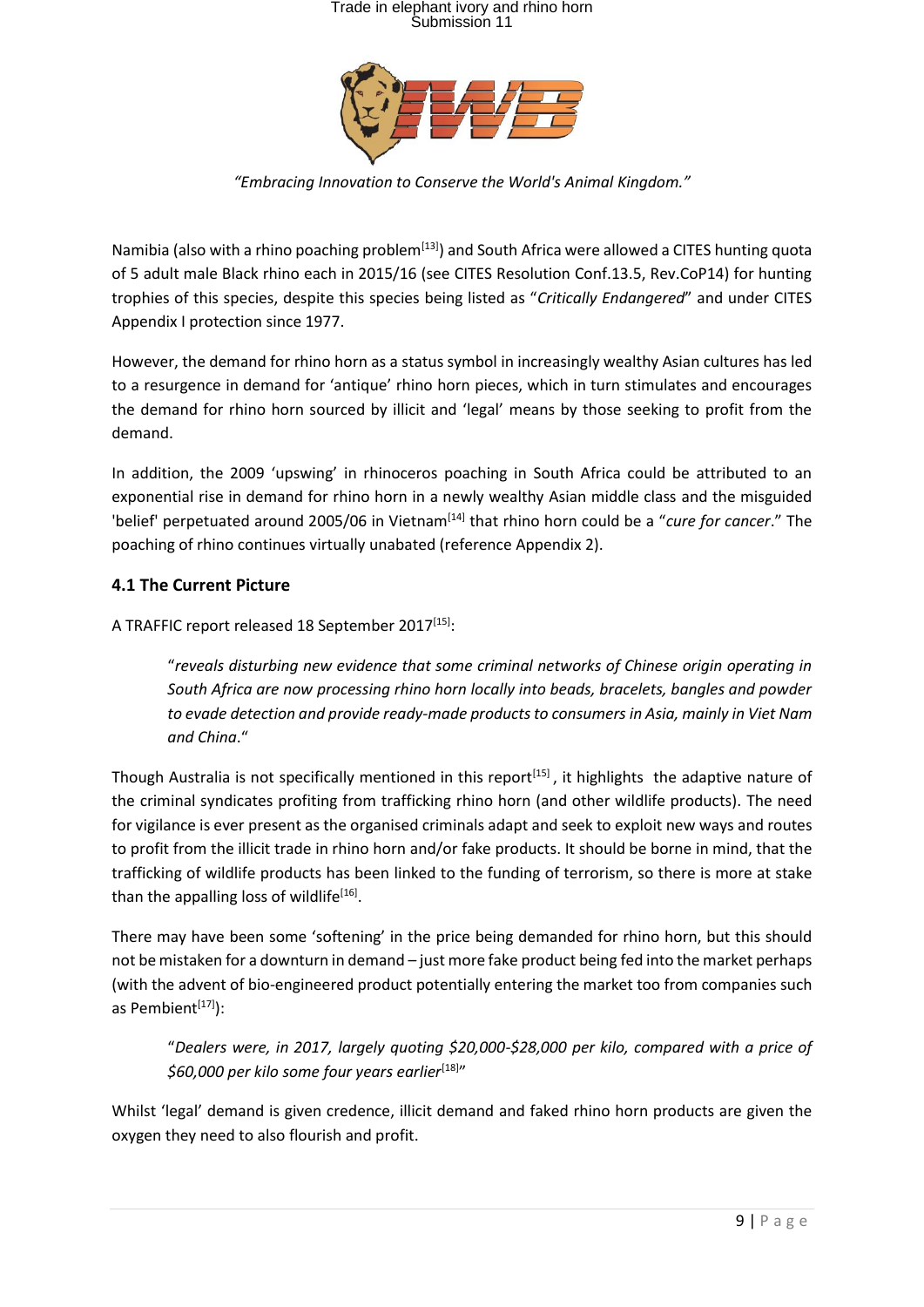

*"Embracing Innovation to Conserve the World's Animal Kingdom."*

There are also other, worrying trends that indicate demand for rhino horn is only going to rise whilst rhino horn's 'status' is given any veneer of credibility as a 'desirable and noble' substance:

"*For us, the surprising trend is that horn is increasingly being used as a symbolic gesture to console terminally ill family members. The horns are intended to provide the ill with a final source of pleasure and to demonstrate that their families have done everything possible to help them*[19]"

"*The study suggests that information about the decline of rhinoceros populations and awareness about hunting being controlled by organised crime does not affect consumer demand. Dealing with the problem requires other strategies*[19]"

– Associate Professor Martin R. Nielsen of the Department of Food and Resource Economics, University of Copenhagen, Daily Science, 14 May 2018<sup>[19]</sup>

#### **4.2 'Pseudo-Hunting' Rhino**

When it comes to sourcing rhino horn for 'modern' (illicit) rhinoceros horn products, there is clearly a so-called 'legal' mechanism of trophy hunting that can be abused.

Australia brought in measures<sup>[2]</sup> further restricting trade in rhinoceros:

- These measures prevent imports of hunting trophies from Appendix II listed southern white rhino.
- Vintage [pre-1975] rhino hunting trophies may no longer be imported as 'personal and household effects'.
- Radio carbon dating is also required to conclusively prove the age of vintage rhino horn proposed for export.
- Australia does not recognise personal and household effects exemptions for Appendix I listed species.

In the past, the 'pseudo-hunting' of rhino[3],[20],[21],[22] has been used as a mask to 'legally' obtain rhino horn and transit the horn into Asia - then the trophy/rhino horn is absorbed without trace (due to the lack of law enforcement) into illicit supply routes. Australia has thus taken steps to try to prevent falling prey to such deceit by curtailing the opportunities for further rhino trophy hunting imports.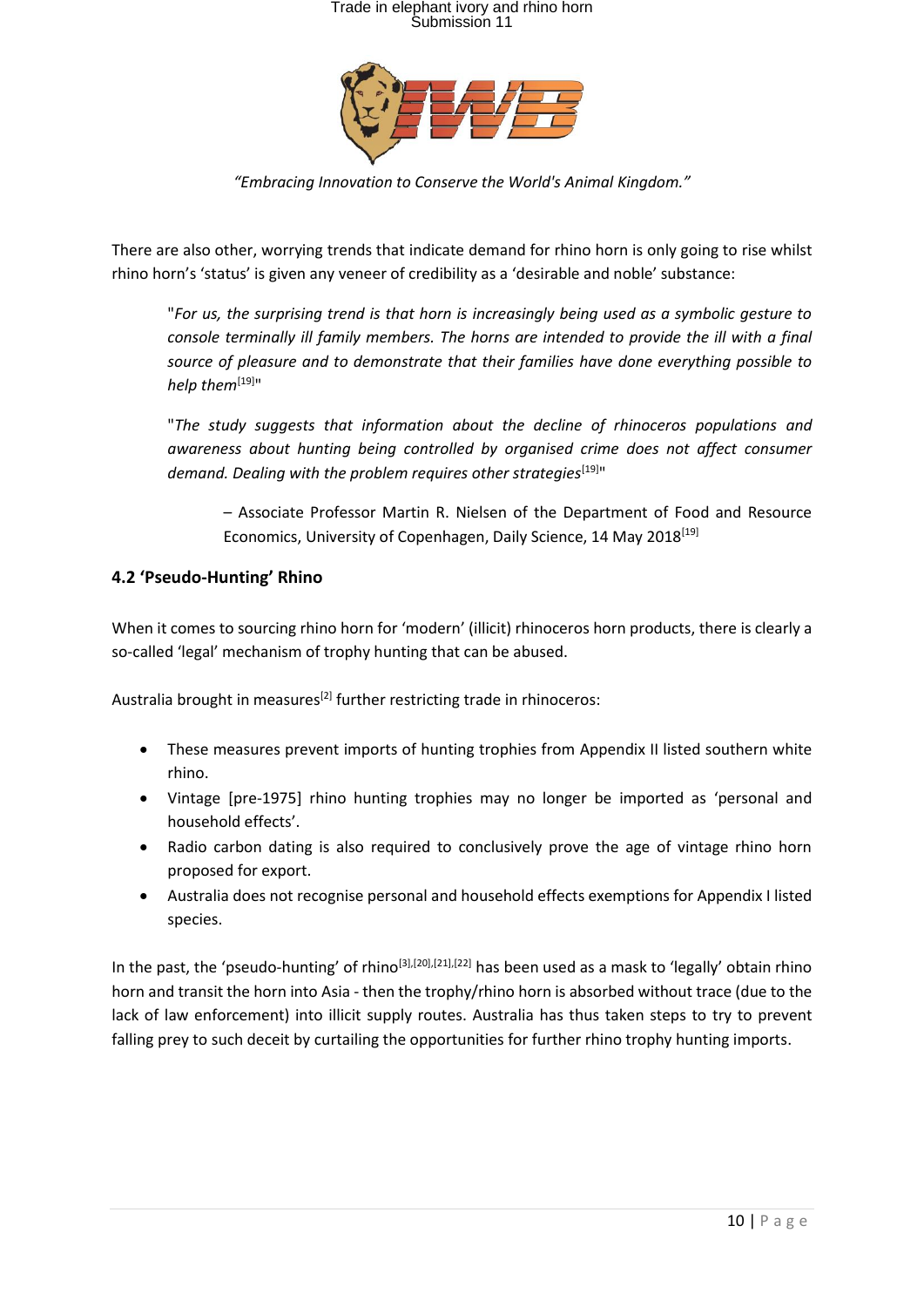

*"Embracing Innovation to Conserve the World's Animal Kingdom."*

#### **4.3 International Trade in Rhino Horn**

South Africa and Swaziland have made clear, that they support domestic markets for farmed rhino and harvested rhino horn, with a view to seeking CITES to lift the international ban on trading rhino horn. The 'merits' (or lack thereof) of this approach are considered in detail at Appendix 4.

However, academic studies surrounding the protection of wild rhino that have considered the question of whether legalising trade in farmed rhino horn will help to solve the poaching crisis, do not conclusively support the theory that such trade will only have positive outcomes. The most likely outcomes are overwhelmingly negative (apart from guaranteeing to generating income and wealth for those humans involved regardless of the consequences for wild rhino).

"*The study*[19] *also found that buyers are mainly interested in horn sourced from wild rhinos and willing to pay a premium for wild rather than farmed animal horn. Consequently, the researchers believe that a legal, controlled trade of farmed rhino would most likely not serve to reduce poaching*."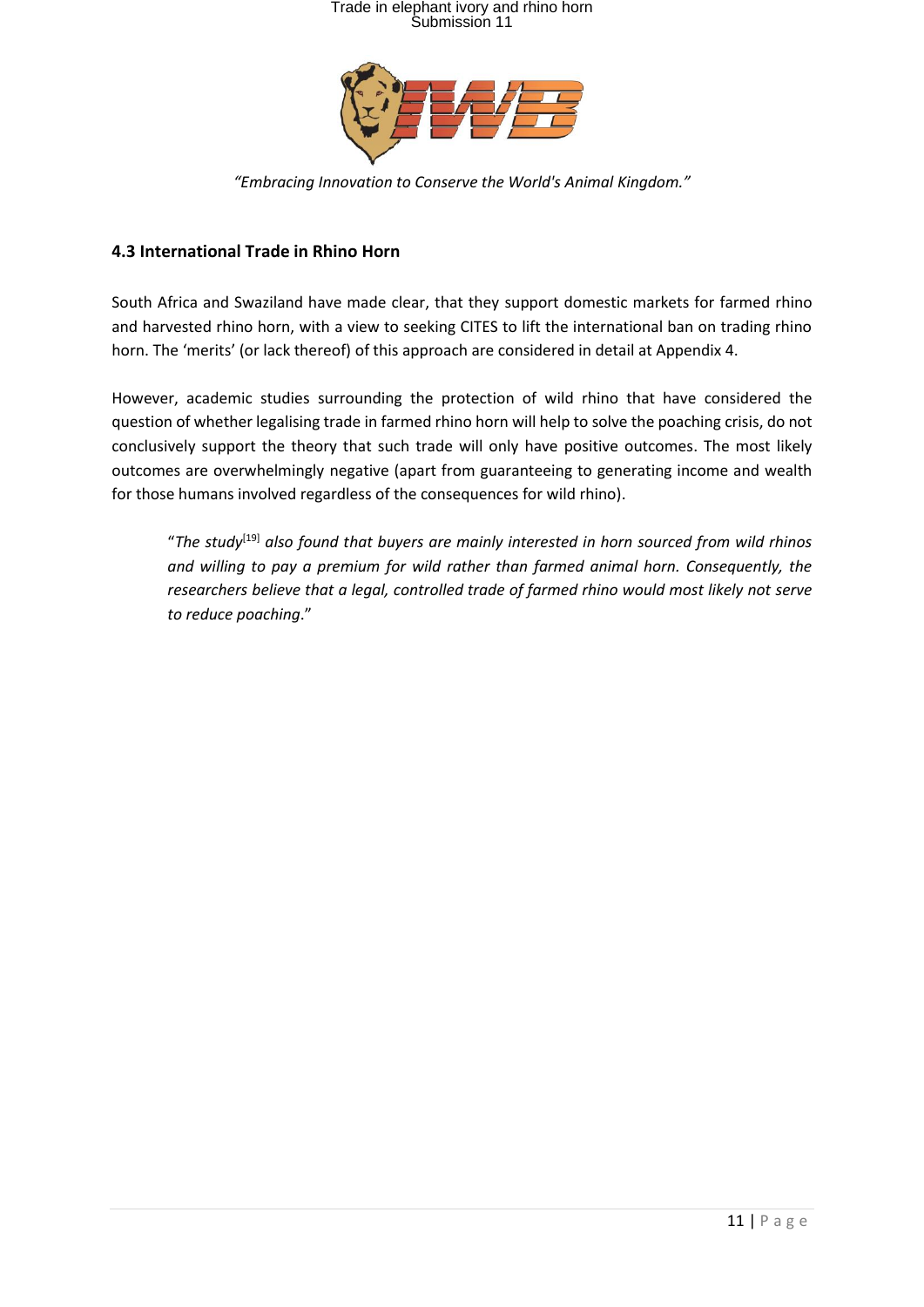

*"Embracing Innovation to Conserve the World's Animal Kingdom."*

#### **5.0 Conclusions**

The conclusions that can be drawn and their relevance to submission Terms of Reference (ToR)<sup>[23]</sup> are given below.

### **5.1 - ToR – para a. – Incidence of importation to, and exportation from, Australia of elephant ivory and rhinoceros products**

There is clearly a significant quantity of ivory in the reported trade using CITES permits (reference Paragraph 3.0 - Elephants), including hunting trophies (ie. a potential source of 'modern' ivory):

25 'Tusks', 2 'Trophies' and 8 'Ivory Pieces' as 'H' (Hunting Trophy) imported into Australia between 2000 – 2017.

But the reason ('Purpose') given for CITES certification is open to accusations of potential deceit/corruption, such as 71 'Carvings/Ivory Carvings,' 9 'Ivory Pieces' and 51 'Piano Keys' as 'Q' (required for 'Circus or Travelling Exhibition') imported to Australia between 2000 – 2017 – is that credible?

In addition, once ivory is so imported, what follow-up resources and checks are there to ensure such ivory has not be illicitly trafficked on?

### **5.2 - ToR – para b. – Adequacy of arrangements and resources for screening of imports and exports of elephant ivory**

If there is to be any 'trade' in ivory, why isn't radiocarbon dating provenance mandatory for all pieces legally offered for sale (no matter the financial burden to gain such provenance)? - Reference Appendix 1, paragraph 4.0.

### **5.3 - ToR – para c. and j. - Importation and exportation of elephant ivory/rhinoceros horn products and organised crime**

Organised criminal syndicates involved in wildlife trafficking are known to be linked to funding terrorism<sup>[16]</sup>, so eradicating poaching is not just about wildlife conservation and the natural environment, but must be viewed in a much wider global-security context.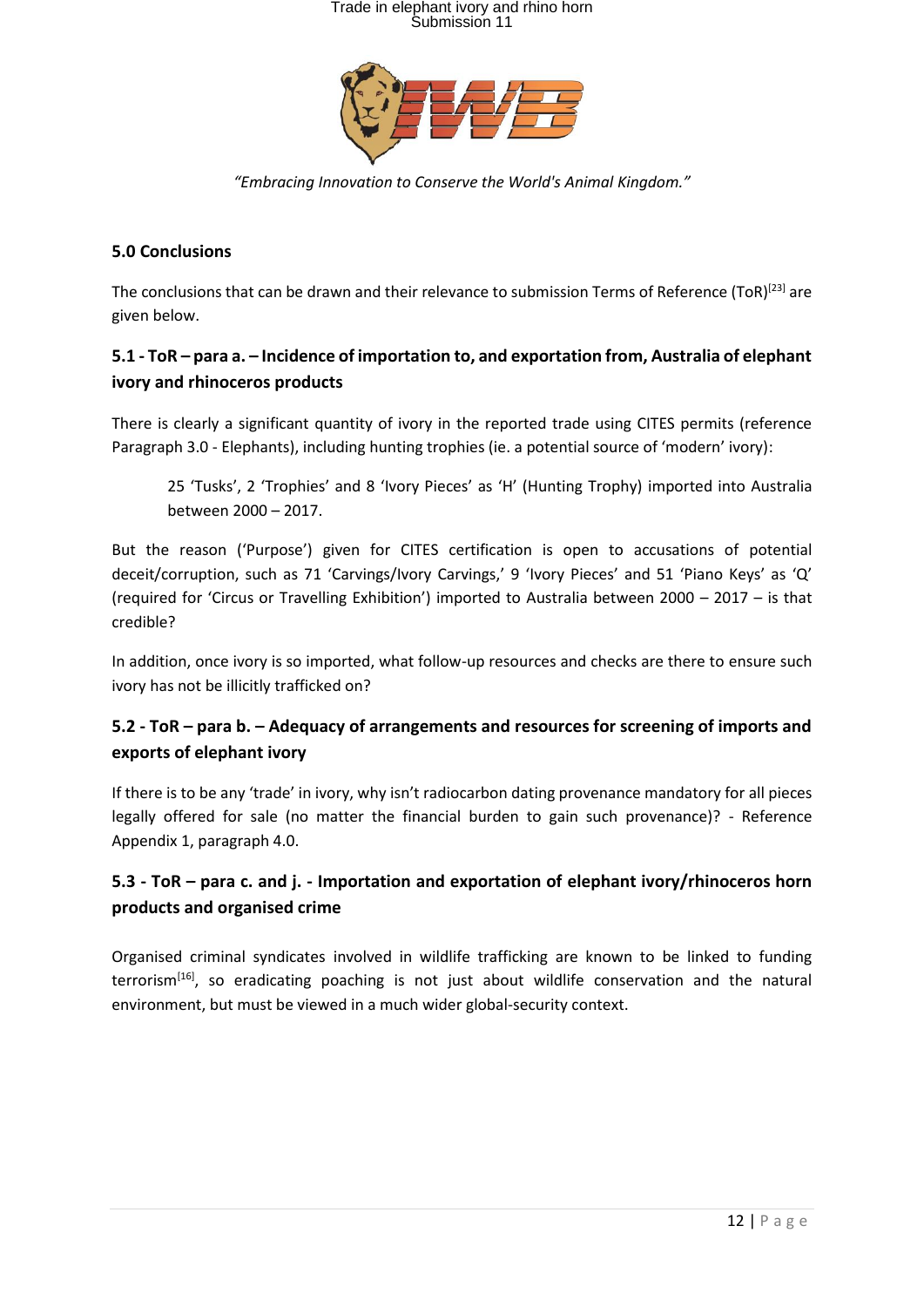

*"Embracing Innovation to Conserve the World's Animal Kingdom."*



Figure 3 - "*Criminal Nature*" pictogram summary, IFAW<sup>[16]</sup>

The European Union funded ENACT<sup>[24]</sup> (Institute for Security Studies, Interpol, the Global Initiative Against Transnational Organised Crime) is a recent initiative at much wider, transnational coordination to tackle poaching, wildlife trafficking and its wider consequences. Is there an opportunity for Australia to co-ordinate efforts with ENACT?

Australia has been clearly identified<sup>[2],[3],[4]</sup> as a route for rhino horn products, 'legally' traded under the guise of pre-1950 'antiques.' The provenance of some wildlife products offered for 'legally' sale is highly questionable<sup>[2]</sup>. Therefore, it is likely that Australia is subject to dubious practices that generates trading profits, but to the detriment of wildlife as demand for wildlife commodities is stimulated.

#### **5.4 - ToR – para k. – Effectiveness of measures in other jurisdictions – "***pseudo-hunting***"**

The 'pseudo-hunting' of target species to obtain wildlife commodities via the 'legal' mask of trophy hunting in other jurisdictions should be countered by halting the importation of all/specific hunting trophies. At paragraph 4.2, the abuse of rhino hunts to obtain rhino horn has been a major issue in the past and is potentially on-going in South Africa, perpetuated by a lax attitude, corruption and complacency.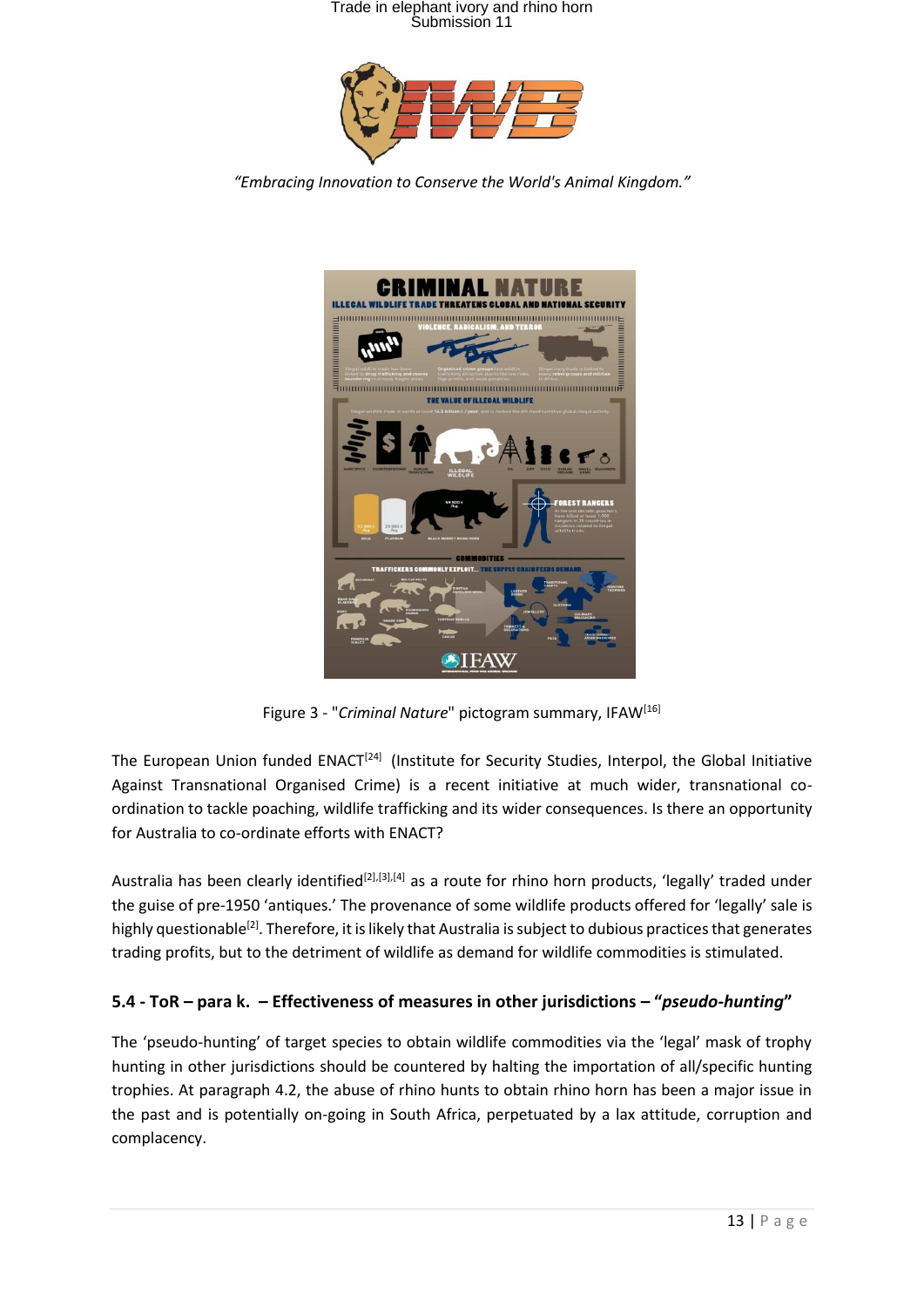

*"Embracing Innovation to Conserve the World's Animal Kingdom."*

Australia has sought to curtail this threat by taking measures to prevent imports of hunting trophies from Appendix II listed southern white rhino.

However, what makes anyone think elephants are not, or will not be 'legally' "*pseudo-hunted*" as per rhino, to obtain ivory via trophy hunting, especially when ivory stockpiles within known Asian trading centres begin to dwindle? Or, other species so targeted to obtain wildlife commodities?

The African Wildlife Foundation conducted an intensive analysis of the CITES trade database and reported<sup>[25]</sup> in October 2017 that between 2001 and 2015, an estimated 81,572 African elephants were killed for hunting trophies (on average, that's around 5,800 elephants per year):

*"According to CITES data, the African bush elephant accounted for roughly 4 in 5 animals whose parts were exported as trophies between 2001 and 2015" -* African Wildlife Foundation<sup>[25]</sup>

If ivory worship is to end, then all trade and the exploitation of elephants needs to end – every life is precious, no matter what dollars are paid to kill and import the resulting tusks/ivory. Trophy hunting advocates claim the income derived from 'well-regulated hunting' equates to a '*sacrifice of one, saves*  the many' - but these claims lack scientific proof <sup>[26],[27],[28],[29].[30]</sup>.

Australia should ban the import of elephant hunting trophies/ivory (including those under the guise of 'Personal' items) and consider a blanket ban on all hunting trophy imports.

### **5.5 – ToR – para d and f – What arrangements exist with auctions house, electronic market place and other brokers; including legally mandated provenance documentation attached to elephant ivory and rhinoceros horn.**

Within 'professional' auction houses, a clear lack of motivation to prove provenance has been shown in the UK<sup>[11]</sup> and Australia<sup>[2]</sup> (reference paragraphs 2.0 and 3.1 above):

"*In only 8 percent of cases was documentation provided to confirm the legality of the items for sale*[2] *.*

*"….that 90% of the ivory lots investigated had no conclusive proof of the provenance of the*  ivory<sup>[11]</sup>"

If these 'professional' trading outlets for ivory and rhino horn are unable (or unwilling) to offer unblemished credibility to the trade, then the bonanza of illicit trade in wildlife products that is happening on-line will potentially become even more erroneous and illicit. Whilst 'legal' markets are given a veil of legitimacy, then illicit activity will seek to flourish in the shadows. Shut down all trade, quash the demand and seek to stem the wildlife deaths that result from that demand.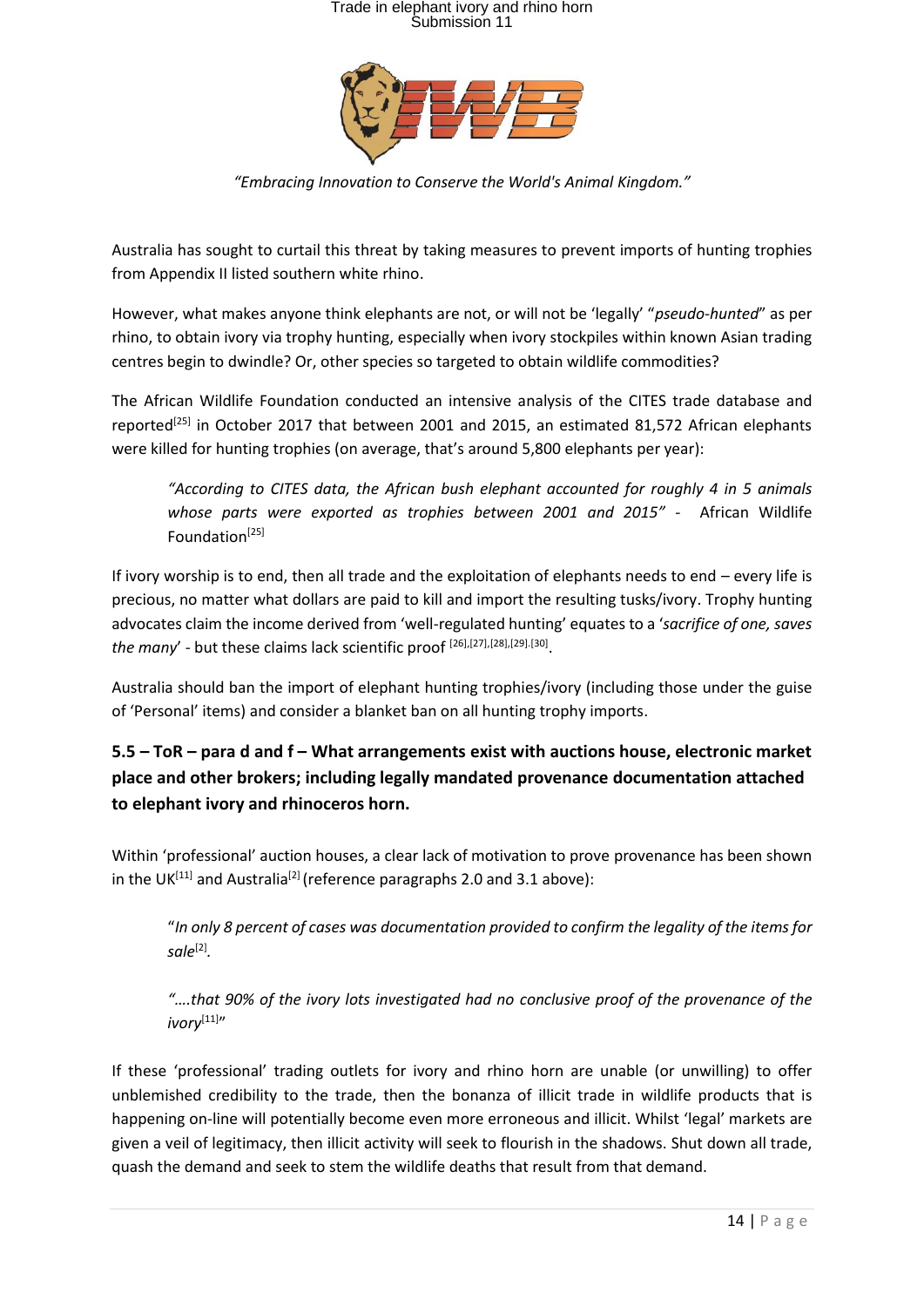

*"Embracing Innovation to Conserve the World's Animal Kingdom."*

### **5.6 – ToR – para i – Supporting efforts to close domestic markets for elephant ivory and rhinoceros horn.**

CITES 2016 decision<sup>[10]</sup> "RECOMMENDS that all Parties and non-Parties in whose jurisdiction there is a *legal domestic market for ivory that is contributing to poaching or illegal trade, take all necessary legislative, regulatory and enforcement measures to close their domestic markets for commercial trade in raw and worked ivory as a matter of urgency.*"

If "...only 8 percent of cases" in Australia<sup>[2]</sup> can confirm the legality of the ivory (or rhino horn) being sold, then it cannot be said that continuing to perpetuate such trade via Australia is not contributing to poaching of target species.

The same can also be said for permitting hunting trophies (elephants for example) under the misguided delusion that this is not used as a potential mask for illicit behaviour (reference paragraph 4.2 and Conclusion 5.4 above).

### **5.7 – ToR – para k – The nature and effectiveness of measures, models and legislation adopted in other jurisdictions**

The pseudo mask of trophy hunting imports/exports has been explored at 5.3 above. But the spectre of lifting international trade bans (both domestic and international) to permit farmed rhino horn is a risky gamble that claims to have the objective to reduce rhino poaching (but will result in profit taking regardless). Such proposals must be scrutinised at the international level; the probable risk is, that such trade will make a bad situation far worse, by potentially stimulating demand beyond any feasible means of 'legal' supply and control, accelerating the demise of wild rhino – reference paragraph 4.3 and Appendix 4.

Stephen Alan Wiggins *Founder of International Wildlife Bond (IWB)*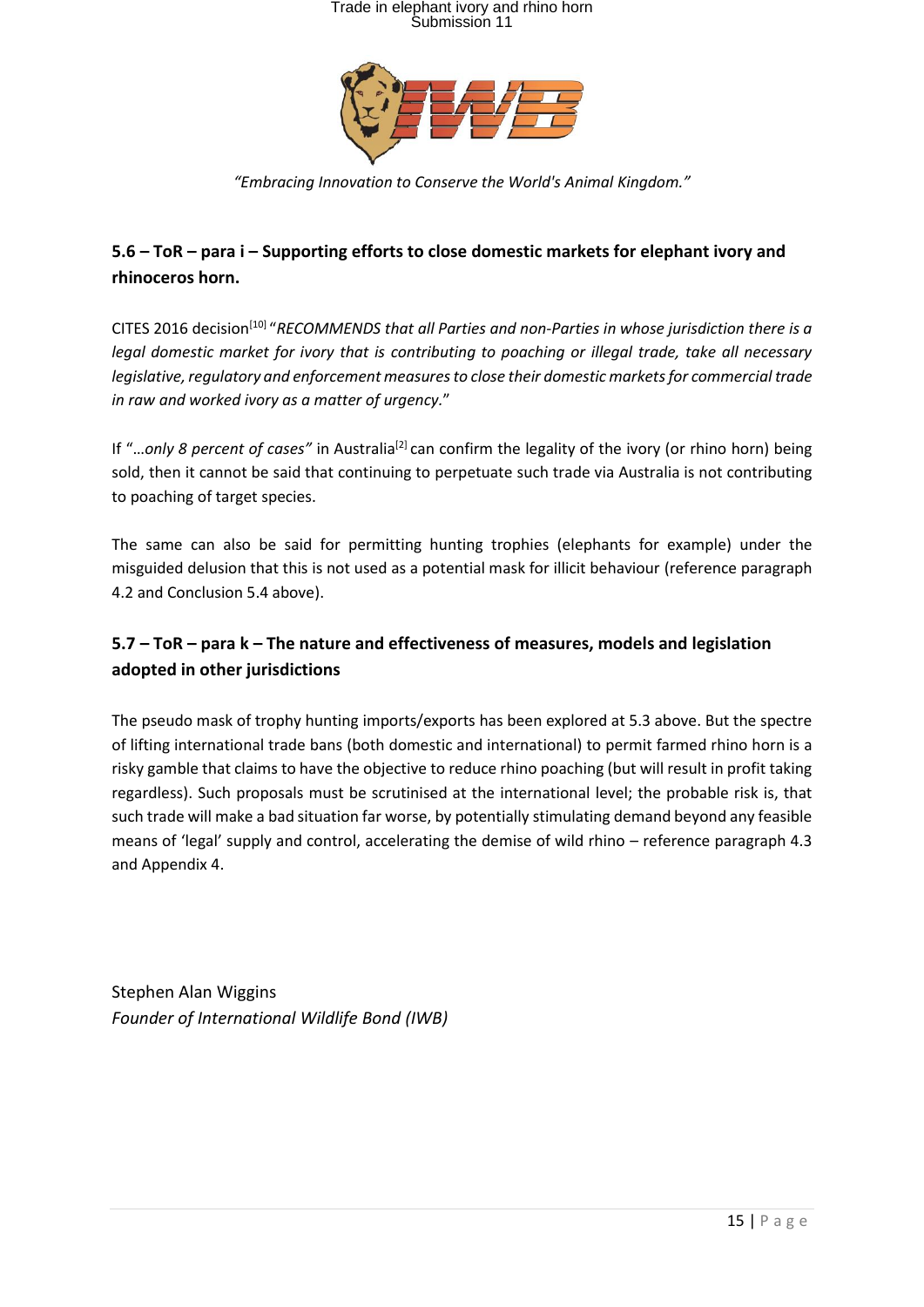

*"Embracing Innovation to Conserve the World's Animal Kingdom."*

#### **References**

- 1. "*Banning UK sales of ivory - Summary of responses and government response*," DEFRA, dated April 2018 [https://assets.publishing.service.gov.uk/government/uploads/system/uploads/attachment\\_data](https://assets.publishing.service.gov.uk/government/uploads/system/uploads/attachment_data/file/696474/banning-ivory-consult-sum-resp.pdf) [/file/696474/banning-ivory-consult-sum-resp.pdf](https://assets.publishing.service.gov.uk/government/uploads/system/uploads/attachment_data/file/696474/banning-ivory-consult-sum-resp.pdf)
- 2. "*Under the hammer - Are Australian and New Zealand auction houses contributing to the illegal ivory and rhino trade?*" the International Fund for Animal Welfare (IFAW), 2016 <https://www.ifaw.org/australia/resource-centre/under-the-hammer>
- 3. "*Tipping Point: Transnational organised crime and the 'war' on poaching*," J. Rademeyer, The Global Initiative Against Transnational Organized Crime, Geneva, 2016 [http://globalinitiative.net/wp-content/uploads/2016/07/Global-Initiative-Tipping-Point-Part1-](http://globalinitiative.net/wp-content/uploads/2016/07/Global-Initiative-Tipping-Point-Part1-July-2016.pdf) [July-2016.pdf](http://globalinitiative.net/wp-content/uploads/2016/07/Global-Initiative-Tipping-Point-Part1-July-2016.pdf)
- 4. "*Australia on rhino horn sales route*," The Sydney Morning Herald, 3 March 2013 <https://www.smh.com.au/national/australia-on-rhino-horn-sales-route-20130302-2fd72.html>
- 5. "*Rhino horns withdrawn from sale at auction house*," The Sydney Morning Herald, 11 November 2014 - [https://www.smh.com.au/national/nsw/rhino-horns-withdrawn-from-sale-at-auction](https://www.smh.com.au/national/nsw/rhino-horns-withdrawn-from-sale-at-auction-house-20141111-11kbm6.html)[house-20141111-11kbm6.html](https://www.smh.com.au/national/nsw/rhino-horns-withdrawn-from-sale-at-auction-house-20141111-11kbm6.html)
- 6. "*The Great Elephant Census Continent-wide survey reveals massive decline in African savannah elephants*," Chase et al., PeerJ, June 2016, ref: DOI 10.7717/peerj.2354 <https://peerj.com/articles/2354/>
- 7. "*STATUS OF ELEPHANT POPULATIONS, LEVELS OF ILLEGAL KILLING AND THE TRADE IN IVORY: A REPORT TO THE CITES STANDING COMMITTEE - SC69 Doc. 51.1 Annex*," CITES <https://cites.org/sites/default/files/eng/com/sc/69/E-SC69-51-01-A.pdf>
- 8. "*African elephant poaching down, ivory seizures up and hit record high*," CITES, 24 October 2017 -

[https://www.cites.org/eng/news/pr/African\\_elephant\\_poaching\\_down\\_ivory\\_seizures\\_up\\_and](https://www.cites.org/eng/news/pr/African_elephant_poaching_down_ivory_seizures_up_and_hit_record_high_24102017) hit\_record\_high\_24102017;

- 9. "*The 'Theatre' of Wildlife Decimation*," IWB, 7 March 2016 <https://iwbond.org/2016/03/07/the-theatre-of-wildlife-decimation/>
- 10. "*Draft Decision and Amendments to Resolution Conf. 10.10 (Rev. CoP16) on Trade in Elephant Specimens*," Convention on International Trade in Endangered Species of Fauna and Flora (CITES), CoP17 Com. II. 6, 5 October 2016 [https://cites.org/sites/default/files/eng/cop/17/Com\\_II/E-CoP17-Com-II-06.pdf](https://cites.org/sites/default/files/eng/cop/17/Com_II/E-CoP17-Com-II-06.pdf)

11. "*Ivory – The Grey Area,*" Two Million Tusks, October 2017 - [https://iwbond.org/2017/10/20/uk](https://iwbond.org/2017/10/20/uk-auction-houses-ignoring-legal-ivory-trading-requirements/)[auction-houses-ignoring-legal-ivory-trading-requirements/](https://iwbond.org/2017/10/20/uk-auction-houses-ignoring-legal-ivory-trading-requirements/)

12. "*Plans announced to help bring an end to illegal elephant poaching and ivory trafficking*," DEFRA announcement, 21 September 2016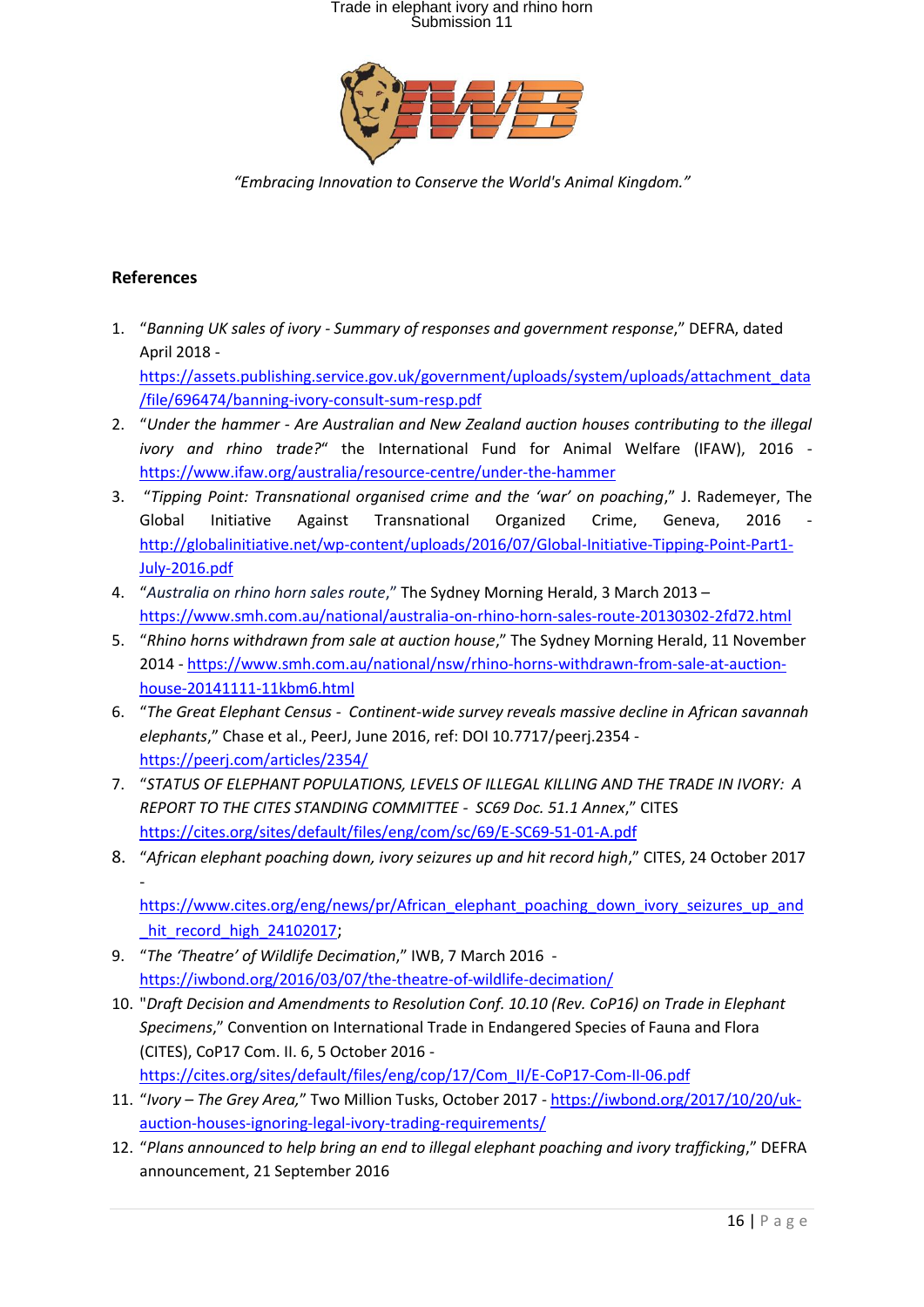

*"Embracing Innovation to Conserve the World's Animal Kingdom."*

- 13. "*The epicentre of Namibia's rhino poaching*," Oxpecker's, 11 July 2016 <https://oxpeckers.org/2016/07/the-epicentre-of-namibias-rhino-poaching/>
- 14. "*'Cure for cancer' rumour killed off Vietnam's rhinos*," J. Watts, The Guardian, 25 November 2001 - <https://www.theguardian.com/environment/2011/nov/25/cure-cancer-rhino-horn-vietnam>
- 15. "*Pendants, Powder and Pathways: a rapid assessment of smuggling routes and techniques used in the illicit trade in African rhino horn*," TRAFFIC, 18 September 2017 [http://www.traffic.org/publications/pendants-powder-and-pathways-a-rapid-assessment-of](http://www.traffic.org/publications/pendants-powder-and-pathways-a-rapid-assessment-of-smuggling.html)[smuggling.html](http://www.traffic.org/publications/pendants-powder-and-pathways-a-rapid-assessment-of-smuggling.html)
- 16. "*Criminal Nature: The Global Security Implications of Illegal Wildlife Trade*," IFAW, 2013 <http://www.ifaw.org/sites/default/files/ifaw-criminal-nature-UK.pdf>
- 17. "*Synthetic rhinoceros horn could help save real rhino*," New Atlas, 9 July 2015 <http://newatlas.com/synthetic-rhinoceros-horn/38386/>
- 18. "*On the trail of Asia's shifting rhino-horn market*," Karl Ammann, Daily Maverick, 11 May 2018 [https://www.dailymaverick.co.za/article/2018-05-11-on-the-trail-of-asias-shifting-rhino-horn](https://www.dailymaverick.co.za/article/2018-05-11-on-the-trail-of-asias-shifting-rhino-horn-market/#.WvYIr0xFzcs)[market/#.WvYIr0xFzcs](https://www.dailymaverick.co.za/article/2018-05-11-on-the-trail-of-asias-shifting-rhino-horn-market/#.WvYIr0xFzcs)
- 19. "*Rhino horn used to comfort the terminally ill in Vietnam,*" Faculty of Science, University of Copenhagen, Daily Science, 14 May 2018 [https://www.sciencedaily.com/releases/2018/05/180514095509.htm?utm\\_source=feedburner](https://www.sciencedaily.com/releases/2018/05/180514095509.htm?utm_source=feedburner&utm_medium=email&utm_campaign=Feed%3A+sciencedaily%2Fplants_animals%2Fendangered_animals+%28Endangered+Animals+News+--+ScienceDaily%29) [&utm\\_medium=email&utm\\_campaign=Feed%3A+sciencedaily%2Fplants\\_animals%2Fendanger](https://www.sciencedaily.com/releases/2018/05/180514095509.htm?utm_source=feedburner&utm_medium=email&utm_campaign=Feed%3A+sciencedaily%2Fplants_animals%2Fendangered_animals+%28Endangered+Animals+News+--+ScienceDaily%29) [ed\\_animals+%28Endangered+Animals+News+--+ScienceDaily%29](https://www.sciencedaily.com/releases/2018/05/180514095509.htm?utm_source=feedburner&utm_medium=email&utm_campaign=Feed%3A+sciencedaily%2Fplants_animals%2Fendangered_animals+%28Endangered+Animals+News+--+ScienceDaily%29)
- 20. "*World Wildlife Crime Report - Trafficking in protected species*," United Nations Office on Drugs and Crime, United Nations, New York, 2016, ISBN: 978-92-1-148288-1 [http://www.unodc.org/documents/data-and](http://www.unodc.org/documents/data-and-analysis/wildlife/World_Wildlife_Crime_Report_2016_final.pdf)[analysis/wildlife/World\\_Wildlife\\_Crime\\_Report\\_2016\\_final.pdf](http://www.unodc.org/documents/data-and-analysis/wildlife/World_Wildlife_Crime_Report_2016_final.pdf)
- 21. "*South Africa's trophy hunt industry linked to rhino horn trafficking … AGAIN*," Africa Geographic, 7 August 2013 - [http://africageographic.com/blog/south-africas-trophy-hunt](http://africageographic.com/blog/south-africas-trophy-hunt-industry-linked-to-rhino-horn-trafficking-again/)[industry-linked-to-rhino-horn-trafficking-again/](http://africageographic.com/blog/south-africas-trophy-hunt-industry-linked-to-rhino-horn-trafficking-again/)
- 22. "*South Africa's Game Industry Insiders Continue to Evade Punishment for Rhino Crimes*," CotaLarson and Rhishja, Annamiticus, 25 July 2014 - [http://annamiticus.com/2014/07/25/s-africas](http://annamiticus.com/2014/07/25/s-africas-game-industry-insiders-continue-evade-punishment-rhino-crimes/)[game-industry-insiders-continue-evade-punishment-rhino-crimes/](http://annamiticus.com/2014/07/25/s-africas-game-industry-insiders-continue-evade-punishment-rhino-crimes/)
- 23. "*Elephant Ivory; Rhino Horn – Terms of Reference*," Parliament of Australia, 2018 [https://www.aph.gov.au/Parliamentary\\_Business/Committees/Joint/Law\\_Enforcement/Elepha](https://www.aph.gov.au/Parliamentary_Business/Committees/Joint/Law_Enforcement/Elephantivoryrhinohorn/Terms_of_Reference) [ntivoryrhinohorn/Terms\\_of\\_Reference](https://www.aph.gov.au/Parliamentary_Business/Committees/Joint/Law_Enforcement/Elephantivoryrhinohorn/Terms_of_Reference)
- 24. "*Spotlight: mitigating the impact of transnational organised crime in Africa*," The Global Initiative against Transnational Organised Crime, 27 July 2017 [http://globalinitiative.net/spotlight-mitigating-the-impact-of-transnational-organised-crime-in](http://globalinitiative.net/spotlight-mitigating-the-impact-of-transnational-organised-crime-in-africa/)[africa/](http://globalinitiative.net/spotlight-mitigating-the-impact-of-transnational-organised-crime-in-africa/)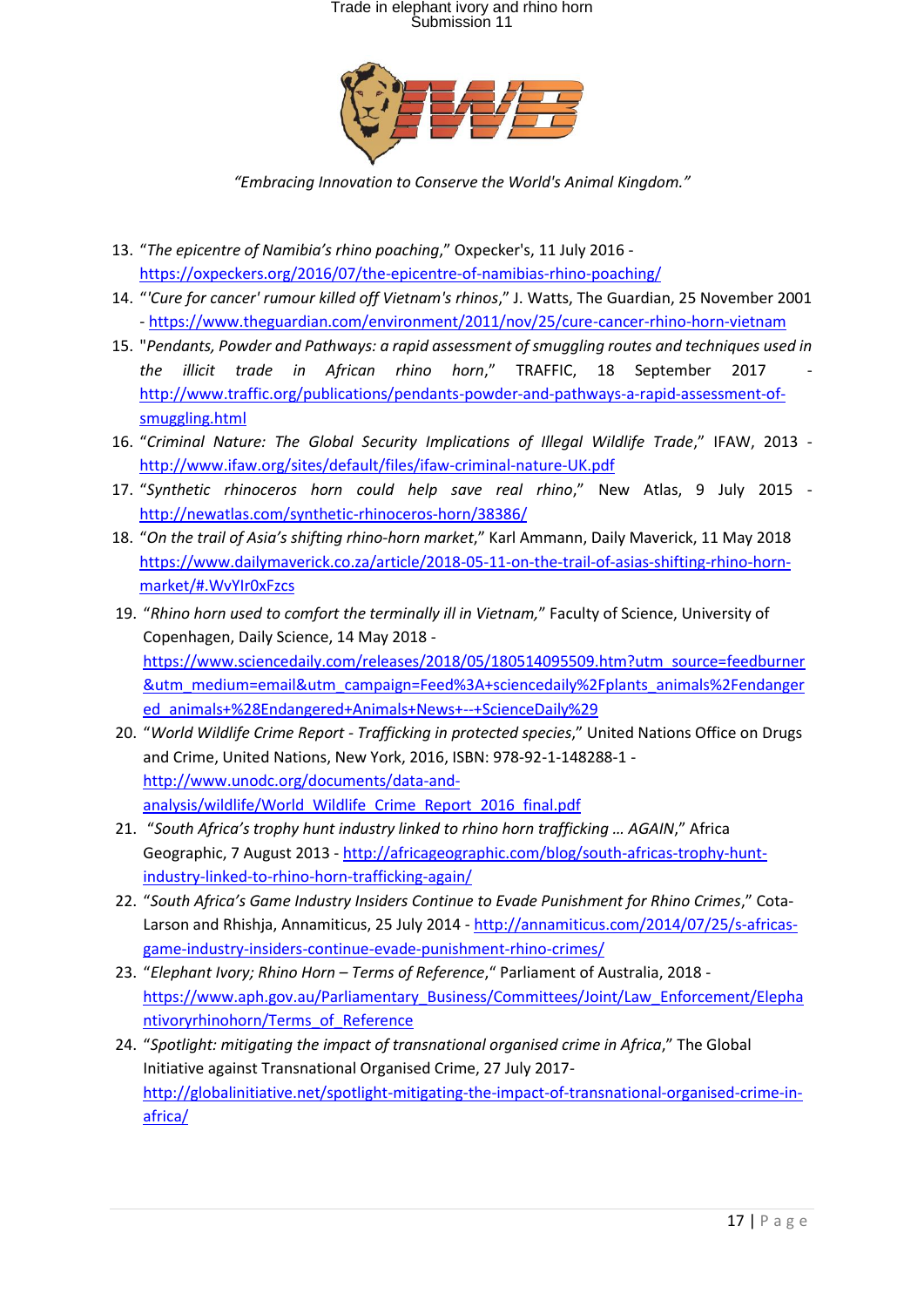

*"Embracing Innovation to Conserve the World's Animal Kingdom."*

- 25. "*African Mammal Trade – A Look at the African Animal and Animal Product Trade*," African Wildlife Foundation, October 2017 - [http://www.awf.org/campaigns/wildlife-trade-and-seizure](http://www.awf.org/campaigns/wildlife-trade-and-seizure-maps/)[maps/](http://www.awf.org/campaigns/wildlife-trade-and-seizure-maps/)
- 26. "*The Economics of Poaching, Trophy and Canned Hunting*," IWB, 2 September 2015 <https://iwbond.org/2015/09/02/the-economics-of-poaching-trophy-and-canned-hunting/>
- 27. "*The \$200 million question: How much does trophy hunting really contribute to African communities?*," a report for the African Lion Coalition, prepared by Economists at Large, Melbourne, Australia, February 2013 - https://iwbond.org/2015/09/03/the-200-millionquestion/
- 28. "*The 'Theatre' of Wildlife Decimation*," IWB, 7 March 2016 <https://iwbond.org/2016/03/07/the-theatre-of-wildlife-decimation/>
- 29. "*Is Trophy Hunting Helping Save African Elephants?*" Adam Cruise, National Geographic, 17 November 2015 - [https://news.nationalgeographic.com/2015/11/151715-conservation-trophy](https://news.nationalgeographic.com/2015/11/151715-conservation-trophy-hunting-elephants-tusks-poaching-zimbabwe-namibia/)[hunting-elephants-tusks-poaching-zimbabwe-namibia/](https://news.nationalgeographic.com/2015/11/151715-conservation-trophy-hunting-elephants-tusks-poaching-zimbabwe-namibia/)
- 30. "*Like the fossil fuel industry, trophy hunting is unsustainable*," Ian Michler, Daily Maverick, 10 May 18 - [https://www.dailymaverick.co.za/opinionista/2018-05-10-like-the-fossil-fuel-industry](https://www.dailymaverick.co.za/opinionista/2018-05-10-like-the-fossil-fuel-industry-trophy-hunting-is-unsustainable/#.WvsIjExFzcu)[trophy-hunting-is-unsustainable/#.WvsIjExFzcu](https://www.dailymaverick.co.za/opinionista/2018-05-10-like-the-fossil-fuel-industry-trophy-hunting-is-unsustainable/#.WvsIjExFzcu)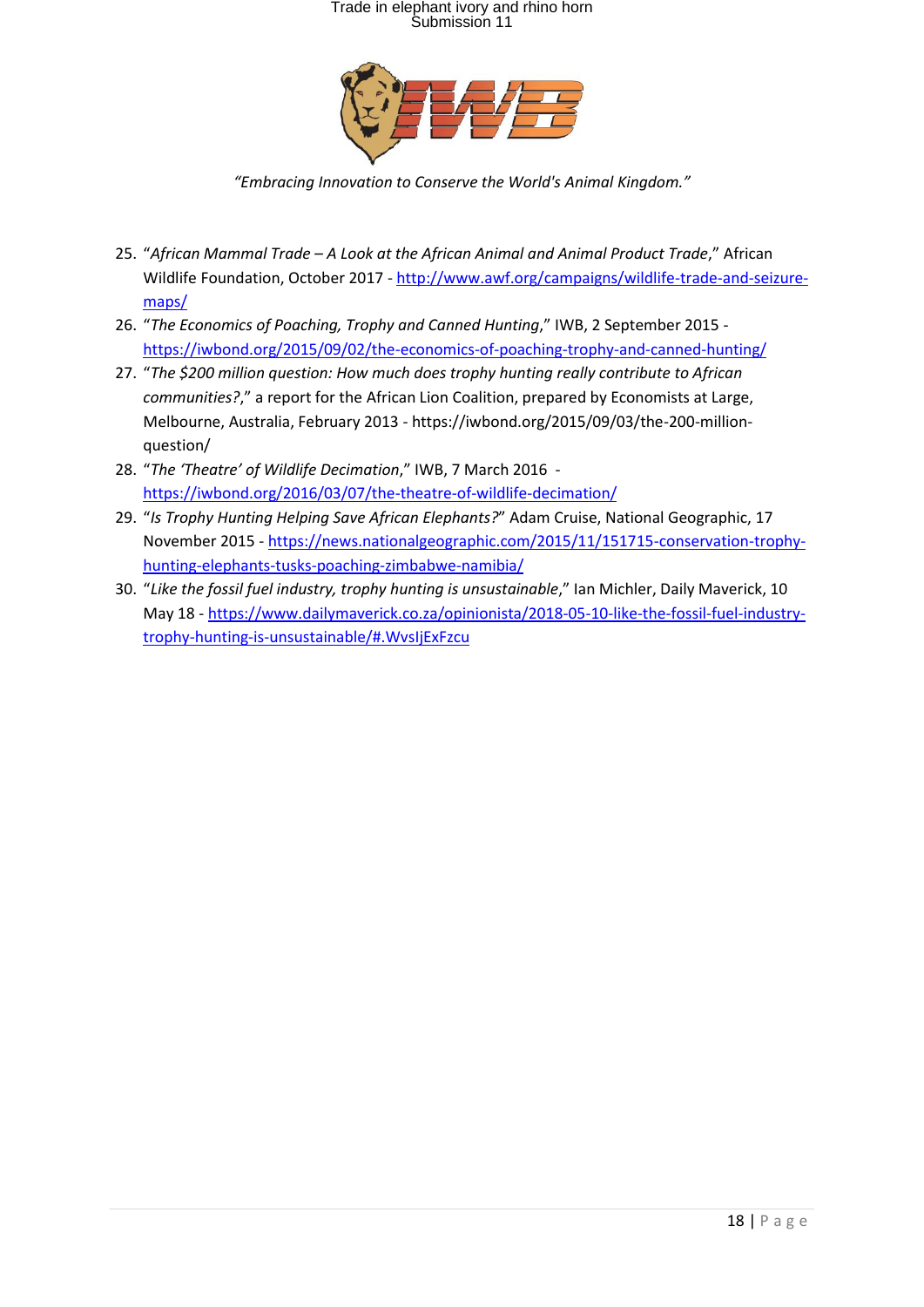

*"Embracing Innovation to Conserve the World's Animal Kingdom."*

### **Appendix 1 – Elephants**

#### **1.0 The Elephant's Plight**

Back in the early part of the 20th century, there may have been as many as 3 - 5 million elephants.

Today, the wild African elephant population is perhaps less than 400,000<sup>[1]</sup> across the entire African continent. This population is insufficient to reproduce and sustain that population level<sup>[1]</sup> whilst subject to the scourge of poaching for ivory (an estimated 20,000 - 30,000 elephants a year are slaughtered<sup>[\*]</sup>), human-wildlife conflict and trophy hunting attrition. Therefore, without intervention, the African elephant population is doomed to carry on declining towards extinction in the wild.

The Convention on International Trade in Endangered Species of Fauna and Flora (CITES) released a media statement 24 October 2017<sup>[2]</sup> stating that "African elephant poaching down, ivory seizures up *and hit record high."* But this 'relief' is not universal and is not the light at the end of the tunnel:

*"The overall trends in the poaching of African elephants show that the sharp increase in the levels of illegal killing of elephants witnessed since 2006, and peaking in 2011, was first halted, then stabilized, and is now in decline, but at levels that remain too high when viewed continent-wide, with overall elephant population likely to have declined in 2016" – CITES<sup>[2]</sup>* 

"*The ETIS* [*Elephant Trade Information System*] *analysis indicates that levels of illegal ivory transactions remained as high as in the previous six years, but also estimates that a record quantity of ivory may have been in illegal trade in 2016. This means that, even taking into account the impact of increased enforcement action, the overall quantity of ivory in illegal trade is likely now nearly three times greater than what was observed in 2007*" – TRAFFIC<sup>[3]</sup>

Asian elephants (population 44,281- 49,731 $^{[4]}$ ) are also targeted and threatened by the risks of poaching, habitat loss and elephants taken into captivity to serve for human entertainment - elephant populations in Vietnam and elsewhere in the region are on the verge of extinction<sup>[4]</sup>.

This CITES report<sup>[2],[4]</sup> also highlights the mixed messages CITES sends, condoning illicit poaching (with the reported seizure of over 40 tonnes of illicit ivory), but at the same time giving cover to the paid for, 'legal' trade/exploitation of elephants as hunting trophies (including tusks):

*"…trade in Loxodonta africana [African elephant] directly from African range states over the period 2014-2015 principally comprised wild-sourced hunting trophies (including tusks). Notable levels of direct trade in wildsourced ivory carvings (7,889 kg of ivory carvings) were also recorded by countries of export, primarily as personal possessions (purpose code 'P'). In total, for 2014 and 2015, African range states reported the direct export of 525 tusks (weight not reported) as well as 15,805 kg (tusk number not reported [mainly exported from Zimbabwe]) of wild-sourced tusks*" – CITES[4]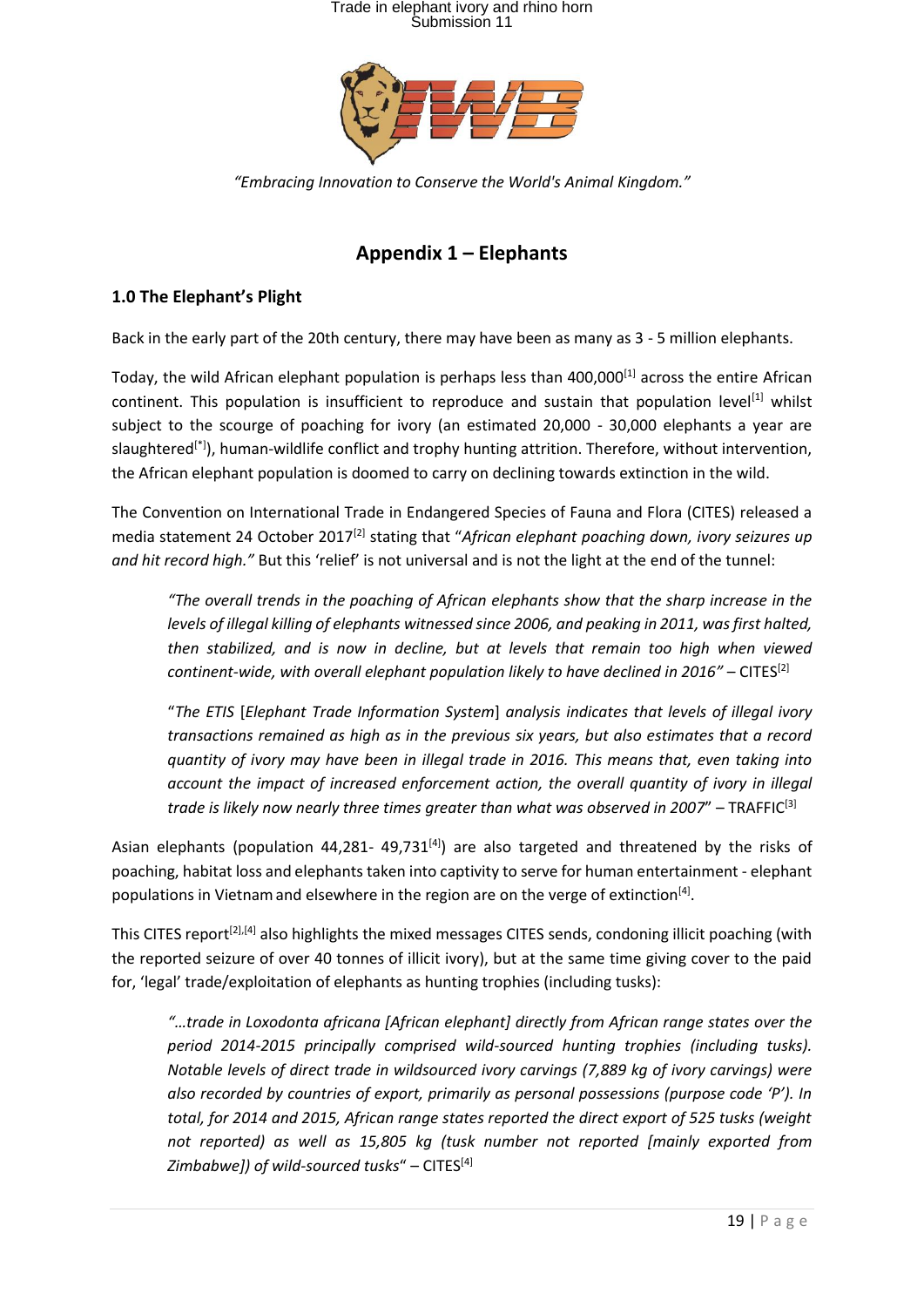

*"Embracing Innovation to Conserve the World's Animal Kingdom."*

CITES' recent news release<sup>[2]</sup> has also highlighted the adaptive nature of the criminal networks involved specifically with regard to ivory:

"*…..there is a growing concern and increasing evidence of ivory processing in Africa by Asian nationals for export to Asia. This involves smaller volumes of worked ivory carried through air check-in and carry-on luggage or couriers. It could potentially pose a serious threat, and adequate enforcement efforts to stem this illegal flow are to be deployed*."

It should never be underestimated how adaptive and resourceful the criminal networks are when it comes to perpetuating their illicit trade in wildlife parts, be that ivory, rhino horn, tiger bones etc.

#### **2.0 Why Hasn't the International Ban (1989) on Ivory Trading Worked?**

With a 1989 global ban on the ivory trade initiated by CITES $^{[2]}$ , how did elephant poaching become such a problem?

Arguably, CITES allowing ivory stockpiles to be released into the market post-ban is a widely accepted reason (among no-trade advocates) that elephant poaching still persists because demand was stimulated<sup>[5]</sup>.

In 1989/1990 CITES introduced a ban on all ivory trade and 'uplisted' the elephant to CITES Appendix I. The ban worked initially to reduce poaching/demand, up to 1997.

However, by 1997 CITES sought to 'find ways' (delisting relevant elephant populations by country to CITES Appendix II, where only an export license is required) to meet 'demand' for (and allow some to profit from) ivory from stockpiles. CITES permitted the export of 47 tonnes of 'stockpiled' ivory to Japan from Botswana, Namibia and Zimbabwe. It would appear that from this ill-judged CITES decision in 1997, "*Pandora's box*" was re-opened, with the tacit message to previous ivory trading and poaching syndicates that 'the game was back on.' Legal trade systems and poorly audited 'stockpiles' always allow illicit infiltration to launder poached ivory.

The initial 1997 CITES ill-judged thinking was further compounded in 2000, when South Africa's elephants were delisted to CITES Appendix II with CITES' blessing, with 6 tonnes of 'stockpiled' ivory permitted for export to Singapore in 2002. In addition, in 2002 some 60 tonnes of ivory from South Africa, Botswana and Namibia was 'released' with CITES' blessing to Japan.

In 2008, again to "*quell*" demand and "*reduce prices*," CITES once more (naively in retrospect) blessed 'stockpiles' of ivory to be exported. Since 2008, ivory demand and prices paid have risen exponentially (the price of ivory has skyrocketed from USD \$5/kg in 1989 to a wholesale price of USD \$2,100/kg in China in 2014<sup>[5]</sup>), contrary to CITES' misguided belief that the opposite would be true.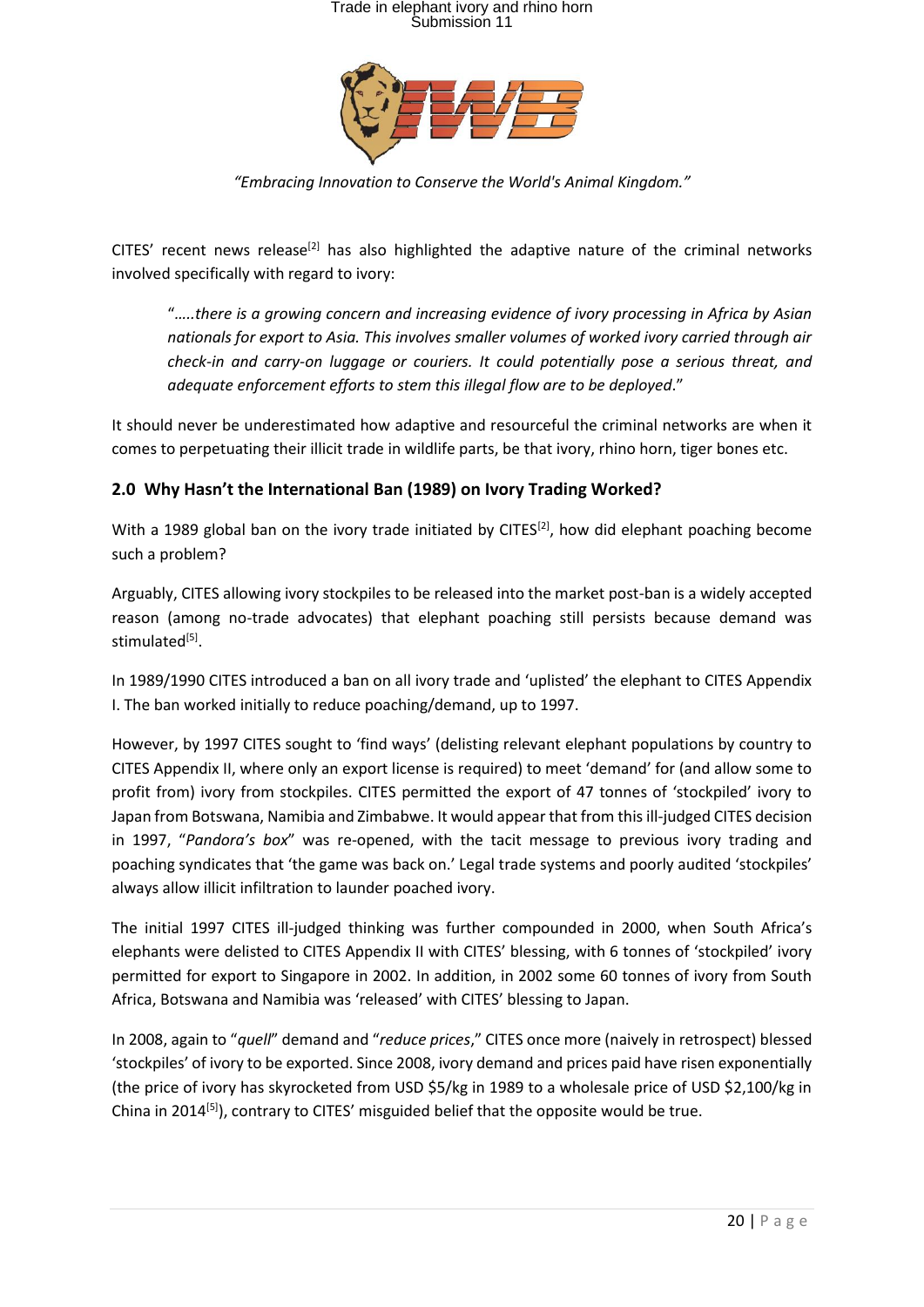

*"Embracing Innovation to Conserve the World's Animal Kingdom."*

#### **3.0 The Global Ivory Trade and Shifting Trading Centres**

At the 17<sup>th</sup> CITES Conference of the Parties (CoP17), 5 October 2016, the Parties failed to return all African elephant populations to the protection of Appendix 1 of the Convention. Botswana was the only country that unilaterally declared that it would protect its elephant population (approximately 33% Africa's elephants) regardless, by ensuring no trade as if their elephants were on CITES Appendix 1.

However, at CoP17 CITES issued a draft decision<sup>[6]</sup> for all 183 Parties to the Convention (including the United Kingdom) which:

"*RECOMMENDS that all Parties and non-Parties in whose jurisdiction there is a legal domestic market for ivory that is contributing to poaching or illegal trade, take all necessary legislative, regulatory and enforcement measures to close their domestic markets for commercial trade in raw and worked ivory as a matter of urgency*."

On 11 September 2016, the International Union for Conservation of Nature (IUCN), Motion 007<sup>[7]</sup> called for the "*Closure of domestic markets for elephant ivory:*"

The IUCN "*URGES the governments of countries in which there is a legal domestic market for elephant ivory, or any domestic commerce in elephant ivory, to make all necessary legislative and regulatory efforts to close their domestic markets for commercial trade in raw or worked elephant ivory*."

Note: The IUCN Red List of Threatened Species lists the *Loxodonta Africana (African Elephant)*  as "*Vulnerable*" and the *Elephas maximus (Asian Elephant)* as "*Endangered.*"

China has sought to curb ivory working/trading within China itself (including Hong Kong SAR). But mainland Chinese openly buy post-1990 (ie. poached) ivory in Laos (Lao People's Democratic Republic) from predominantly Chinese owned establishments – these are the conclusions of a recent report<sup>[8]</sup> prepared by Save the Elephants:

"*Mainland Chinese buy over 80% of the ivory items in Laos today……Nearly all the items seen for sale today originate from illegally imported (post-1990) ivory. There is virtually no law*  enforcement so shops are able to display these items openly"- Save the Elephants<sup>[8]</sup>

If elephant poaching is to decline and give wild elephant populations the chance to stabilise/survive, then enforcement and demand reduction in every jurisdiction are fundamental. Off-shoring Chinese demand for ivory to Laos is not acceptable.

Laos is a signatory to CITES which means ivory trafficking is a crime, but the report<sup>[8]</sup> says Laotian authorities barely enforce anti-ivory laws and only one seizure has been made in the country since it joined the convention in 2004: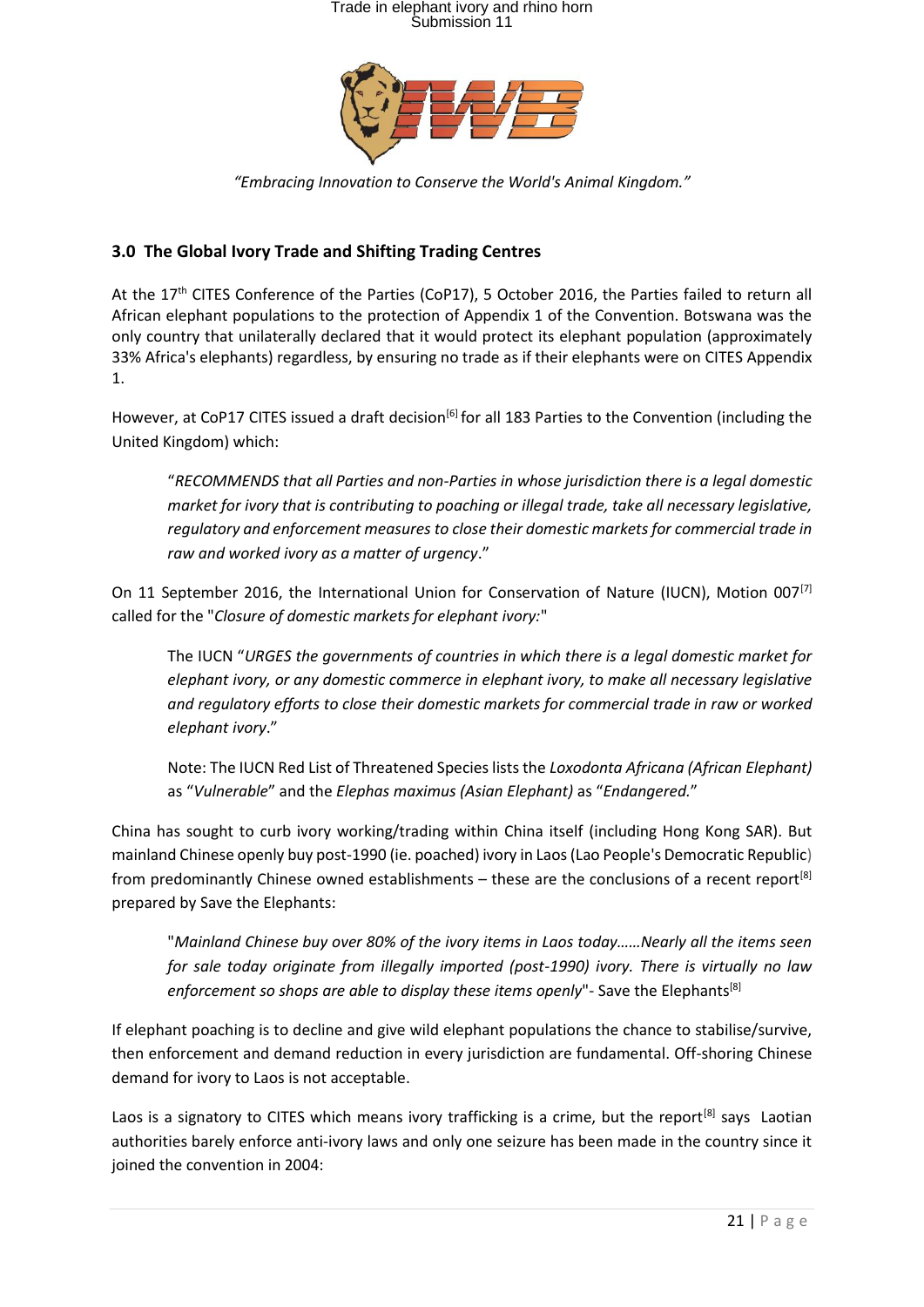

*"Embracing Innovation to Conserve the World's Animal Kingdom."*

"*In recent years, the ivory trade in Laos has expanded more rapidly than in any other country surveyed, for one major reason: effective law enforcement and control of the illegal international ivory trade are practically non-existent in Laos*" – Save the Elephants<sup>[8]</sup>

After the 2016 CITES draft decision<sup>[6]</sup> Japan's representatives sought to exempt Japan by suggesting its domestic ivory trading industry was "*rigorously controlled [9] .*"

However, Japan's on-going ivory trading gives cause for concern and is anything but "*rigorously controlled*:"

*"Given CITES Parties last year recommended the closure of domestic ivory markets that contribute to poaching and/or illegal trade, an overhaul of Japan's market oversight and regulation is urgently needed to ensure it does not undermine the global fight against illegal ivory trade"*- Dr Yannick Kuehl, Regional Director for TRAFFIC in East Asia<sup>[10]</sup>

*"TRAFFIC surveys of Japan's online domestic ivory markets in 2017 have found high volumes of sales across online shopping malls, auction sites and emerging CtoC (Customer to Customer) websites, with thousands of advertisements posted every week. The significant number of ivory products being offered and traded online in Japan is of concern*" – "*[TRAFFIC surveys find](http://www.traffic.org/home/2017/8/8/traffic-surveys-find-thousands-of-ivory-items-sold-weekly-on.html)  [thousands of ivory items sold weekly online in](http://www.traffic.org/home/2017/8/8/traffic-surveys-find-thousands-of-ivory-items-sold-weekly-on.html) Japan,*" TRAFFIC, August 2017[11]

Japan requires international scrutiny and pressure to encourage Japan's full compliance with CITES decision<sup>[6]</sup>.

#### **4.0 Radiocarbon Dating**

Radiocarbon dating of once living organisms can provide a reliable prediction of when such an organism (such as an elephant's ivory) actually ceased to be connected to a living organism and the radiocarbon contained started to decline according to the known exponential decay law.

Carbon dating cannot determine when any ivory piece was 'worked,' but can reliably indicate when the given ivory ceased to be connected to an elephant's tusk, the 'donor' elephant either loosing part of a tusk, or all of a tusk – it should be noted, that a tusk is an elephant's tooth and any partial removal of a tusk (ie. the tip portion) is likely to lead to infection and the 'donor' elephant's death. Of course, an elephant's tusk connects into its skull, so any ivory from a full tusk undoubtedly resulted from an elephant's natural, but most likely unnatural death.

Radiocarbon dating costs approximately  $E$ 400 per item<sup>[12]</sup>, but 91% of the ivory lots TMT<sup>[12]</sup> investigated were being marketed below £400 in value. However, why shouldn't radiocarbon dating be compulsory for all ivory items and the cost passed-on and/or absorbed by those that wish to perpetuate the worship of ivory and its sale? Even if the ivory piece is a 'precious museum' grade item of 'significant historical and artistic importance' then a sample for conclusive radiocarbon dating is not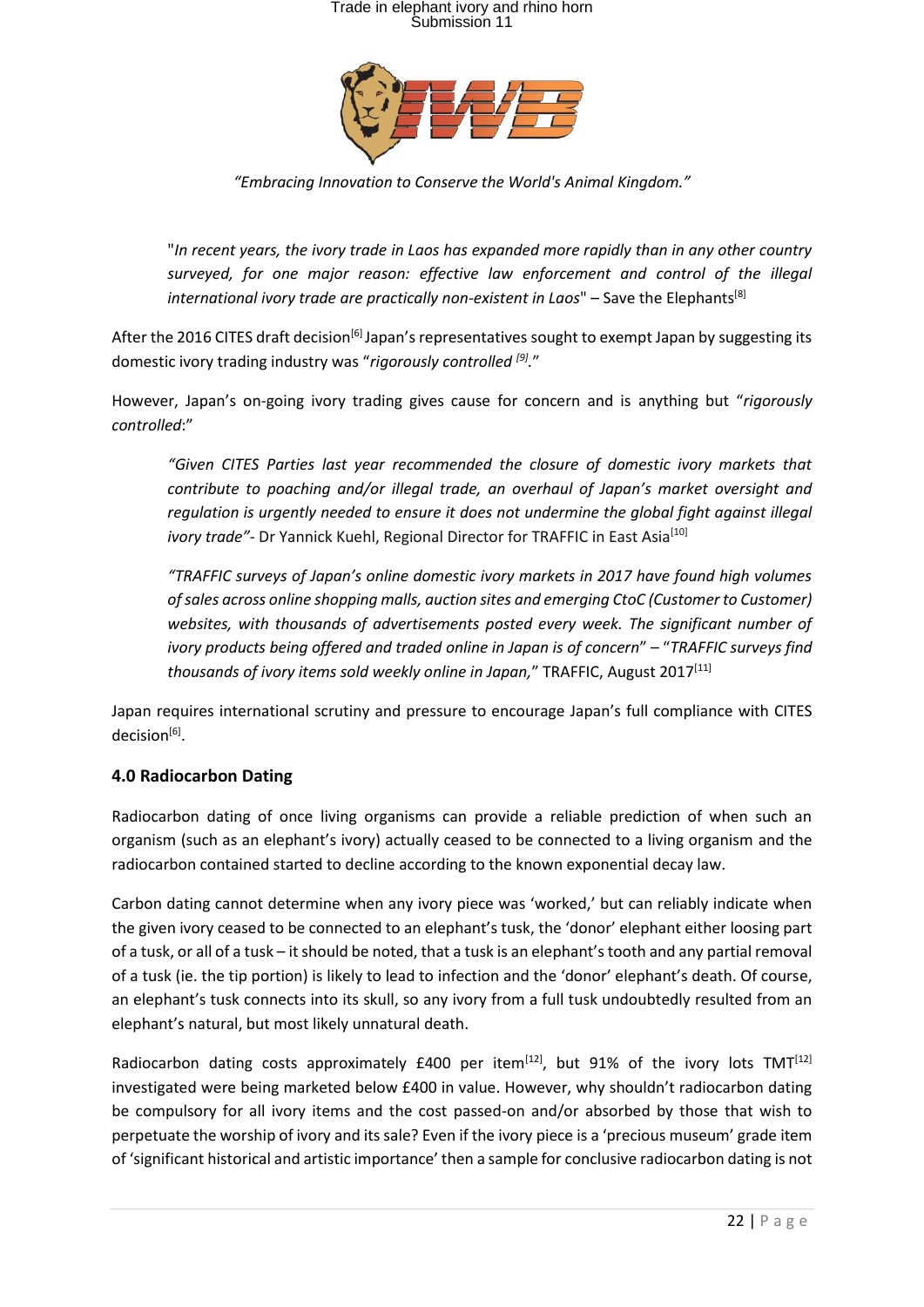

*"Embracing Innovation to Conserve the World's Animal Kingdom."*

beyond the remit when faced with the antique industry's otherwise seemingly blatant disregard for conclusive provenance.

If proof of the value of radiocarbon dating in this application is needed, it proved a conclusive indictor of the lack of accuracy and ongoing misrepresentation of ivory lots for sale when the BBC investigative reporter, Hugh Fearnley-Whittingstall ("*Africa's Elephants: Hugh and the Ivory War*" first aired in October 2016<sup>[13]</sup>) examined nine ivory pieces purchased on-line in the United Kingdom.

After employing scientific carbon-dating methods, four out of nine pieces were found not to pre-date 1947, with one ivory item dated as taken from an elephant that was growing its tusk in the 1980s. Two other pieces had been re-worked into 'new' pieces, so were also technically 'illegal' as the overall piece could not be considered as a 'worked' item pre-dating 1947. So overall, two-thirds (66.67%) of the ivory items studied by Hugh Fearnley-Whittingstall<sup>[13]</sup> were not 'legal' "Antique" ivory that could be sold in the United Kingdom.

#### **References – Appendix 1**

-

- 1. "*The Great Elephant Census Continent-wide survey reveals massive decline in African savannah elephants*," Chase et al., PeerJ, June 2016, ref: DOI 10.7717/peerj.2354 <https://peerj.com/articles/2354/>
- 2. "*African elephant poaching down, ivory seizures up and hit record high*," CITES, 24 October 2017

[https://www.cites.org/eng/news/pr/African\\_elephant\\_poaching\\_down\\_ivory\\_seizures\\_up\\_and](https://www.cites.org/eng/news/pr/African_elephant_poaching_down_ivory_seizures_up_and_hit_record_high_24102017) hit\_record\_high\_24102017

- 3. "*New analyses reveal elephant poaching and global ivory trafficking continue at high unsustainable levels in 2016*," TRAFFIC, 27 October 2017 [http://www.traffic.org/home/2017/10/25/new-analyses-reveal-elephant-poaching-and-global](http://www.traffic.org/home/2017/10/25/new-analyses-reveal-elephant-poaching-and-global-ivory-traff.html)[ivory-traff.html](http://www.traffic.org/home/2017/10/25/new-analyses-reveal-elephant-poaching-and-global-ivory-traff.html)
- 4. "*STATUS OF ELEPHANT POPULATIONS, LEVELS OF ILLEGAL KILLING AND THE TRADE IN IVORY: A REPORT TO THE CITES STANDING COMMITTEE* - SC69 Doc. 51.1 Annex," CITES <https://cites.org/sites/default/files/eng/com/sc/69/E-SC69-51-01-A.pdf>
- 5. "*The 'Theatre' of Wildlife Decimation,*" IWB, 7 March 2016 <https://iwbond.org/2016/03/07/the-theatre-of-wildlife-decimation/>
- 6. "*Draft Decision and Amendments to Resolution Conf. 10.10 (Rev. CoP16) on Trade in Elephant Specimens*," Convention on International Trade in Endangered Species of Fauna and Flora (CITES), CoP17 Com. II. 6, 5 October 2016 [https://cites.org/sites/default/files/eng/cop/17/Com\\_II/E-CoP17-Com-II-06.pdf](https://cites.org/sites/default/files/eng/cop/17/Com_II/E-CoP17-Com-II-06.pdf)
- 7. "*Closure of domestic markets for elephant ivory*," The International Union for Conservation of Nature (IUCN), Motion 007, Final version published 7 November 2016 <https://portals.iucn.org/congress/motion/007>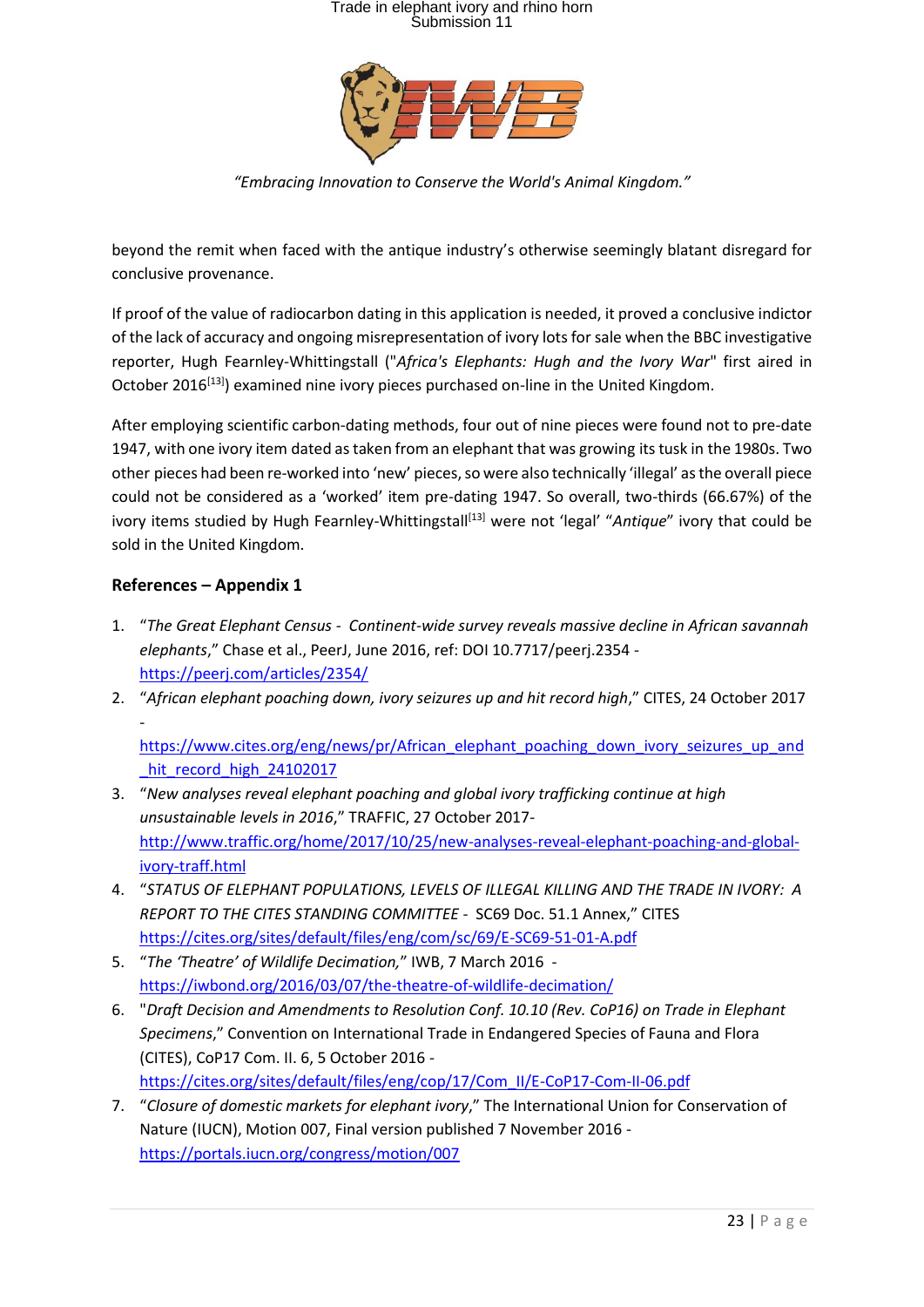

*"Embracing Innovation to Conserve the World's Animal Kingdom."*

- 8. "The Ivory Trade of Laos: Now the fastest growing in the World," Lucy Vigne and Esmond Martin, Save the Elephants, September 2017, ISBN 978-9966-107-83-1 [http://www.savetheelephants.org/wp-content/uploads/2017/09/2017-Vigne-Lao-Ivory-Report](http://www.savetheelephants.org/wp-content/uploads/2017/09/2017-Vigne-Lao-Ivory-Report-web.pdf)[web.pdf](http://www.savetheelephants.org/wp-content/uploads/2017/09/2017-Vigne-Lao-Ivory-Report-web.pdf)
- 9. "*Japan gets reprieve in international effort to clamp down on ivory trade*," Japan Times, October 2016 - [https://www.japantimes.co.jp/news/2016/10/03/national/cites-calls-nations-end-legal](https://www.japantimes.co.jp/news/2016/10/03/national/cites-calls-nations-end-legal-ivory-trade-bid-end-poaching/#.We8GwbpFzcs)[ivory-trade-bid-end-poaching/#.We8GwbpFzcs](https://www.japantimes.co.jp/news/2016/10/03/national/cites-calls-nations-end-legal-ivory-trade-bid-end-poaching/#.We8GwbpFzcs)
- 10. "*Ivory seizure exposes Japan's lax domestic ivory trade controls*," TRAFFIC, 23 June 2017 [http://www.traffic.org/home/2017/6/23/ivory-seizure-exposes-japans-lax-domestic-ivory-trade](http://www.traffic.org/home/2017/6/23/ivory-seizure-exposes-japans-lax-domestic-ivory-trade-contro.html)[contro.html](http://www.traffic.org/home/2017/6/23/ivory-seizure-exposes-japans-lax-domestic-ivory-trade-contro.html)
- 11. "*TRAFFIC surveys find thousands of ivory items sold weekly online in Japan*," TRAFFIC, August 2017 - [http://www.traffic.org/home/2017/8/8/traffic-surveys-find-thousands-of-ivory-items](http://www.traffic.org/home/2017/8/8/traffic-surveys-find-thousands-of-ivory-items-sold-weekly-on.html)[sold-weekly-on.html](http://www.traffic.org/home/2017/8/8/traffic-surveys-find-thousands-of-ivory-items-sold-weekly-on.html)
- 12. "*Ivory – The Grey Area,*" Two Million Tusks, October 2017 [https://iwbond.org/2017/10/20/uk](https://iwbond.org/2017/10/20/uk-auction-houses-ignoring-legal-ivory-trading-requirements/)[auction-houses-ignoring-legal-ivory-trading-requirements/](https://iwbond.org/2017/10/20/uk-auction-houses-ignoring-legal-ivory-trading-requirements/)
- 13. "*Africa's Elephants: Hugh and the Ivory War,*" Hugh Fearnley-Whittingstall, BBC, October 2016 - <http://www.bbc.co.uk/programmes/b0813xr2>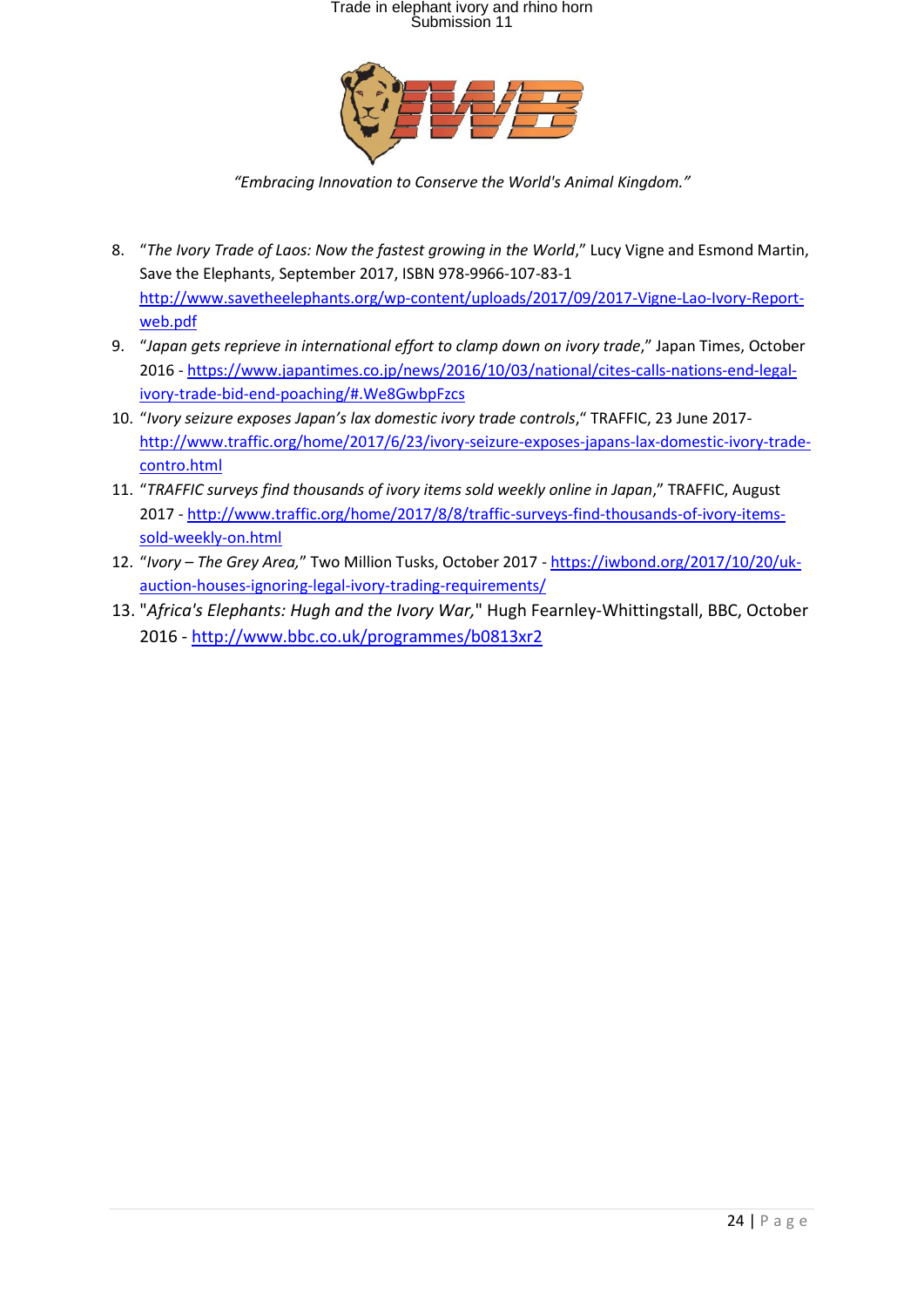

*"Embracing Innovation to Conserve the World's Animal Kingdom."*

### **Appendix 2 – Rhinoceros**

#### **1.0 The Rhino's Plight**

The wild African rhino (White and Black rhinoceros) species suffered near collapse in population at the approach of the 1900s – due to over-hunting and poaching, with as few at 50 wild White rhino at the turn of the century. Project 'Operation Rhino' was launched in the 1960s, aimed at increasing rhino populations by moving some of the last remaining rhinos to game reserves across South Africa and the African continent.

The Southern white rhino (*Ceratotherium simum*) is classed as *"Near Vulnerable*" by the International Union for the Conservation of Nature (IUCN)<sup>[1]</sup> with the White rhino species numbers estimated at just 20,409. The Black rhino (*Diceros bicornis*) is classed as "*Critically Endangered*" by the IUCN[1] with the Black rhino species numbers estimated at just 5,055.

There are of course species in Asia, such as the "*Critically Endangered*" [1] Sumatran rhinoceros (*Dicerorhinus sumatrensis*), estimated at fewer than 275 individuals – "*Over-hunting for its horn and other medicinal products has driven this formerly widespread species to the brink of extinction*" - ICUN

The market is becoming more saturated at the lower end with fake, illicit and potentially illicitly Chinese stockpiled rhino horn products, hence:

"*Dealers were, in 2017, largely quoting \$20,000-\$28,000 per kilo, compared with a price of \$60,000 per kilo some four years earlier*[2] "

"*South Africa has a control system that registers all live rhino in private hands and potentially highlights any missing individuals. Indications are that this system is far from watertight and unscrupulous owners can find ways of selling horn "out the back door", without fear of repercussions. Local private rhino owners told us that they regularly received calls from potential customers asking to buy horn. There have been no cases of private rhino owners*  prosecuted for "missing" rhinos, or horns "missing" from rhinos living on their properties<sup>[2]</sup>."

The Convention on International Trade in Endangered Species of Fauna and Flora (CITES) has banned the international trade in rhino horn since 1977.

White rhino populations are all CITES Appendix I listed, except for populations of South Africa and Swaziland (listed as Appendix II to allow the export of live specimens and 'legal' hunting of White rhino for trophies – the hunting quotas for white rhino are unknown - South Africa is home to 79% of the wild African rhino population, with some 18,413 White rhino and 1,893 Black rhino<sup>[3]</sup>).

Prior to 2007, rhino poaching figures in South Africa were in single figures, or zero. But in 2009 there was a notable 'upswing' in the level of poaching observed in South Africa which rose to a peak in 2014 at 1,215 rhino, but with a slight decline to 1,175 rhino recorded as poached in 2015<sup>[4]</sup> – totalling 5,309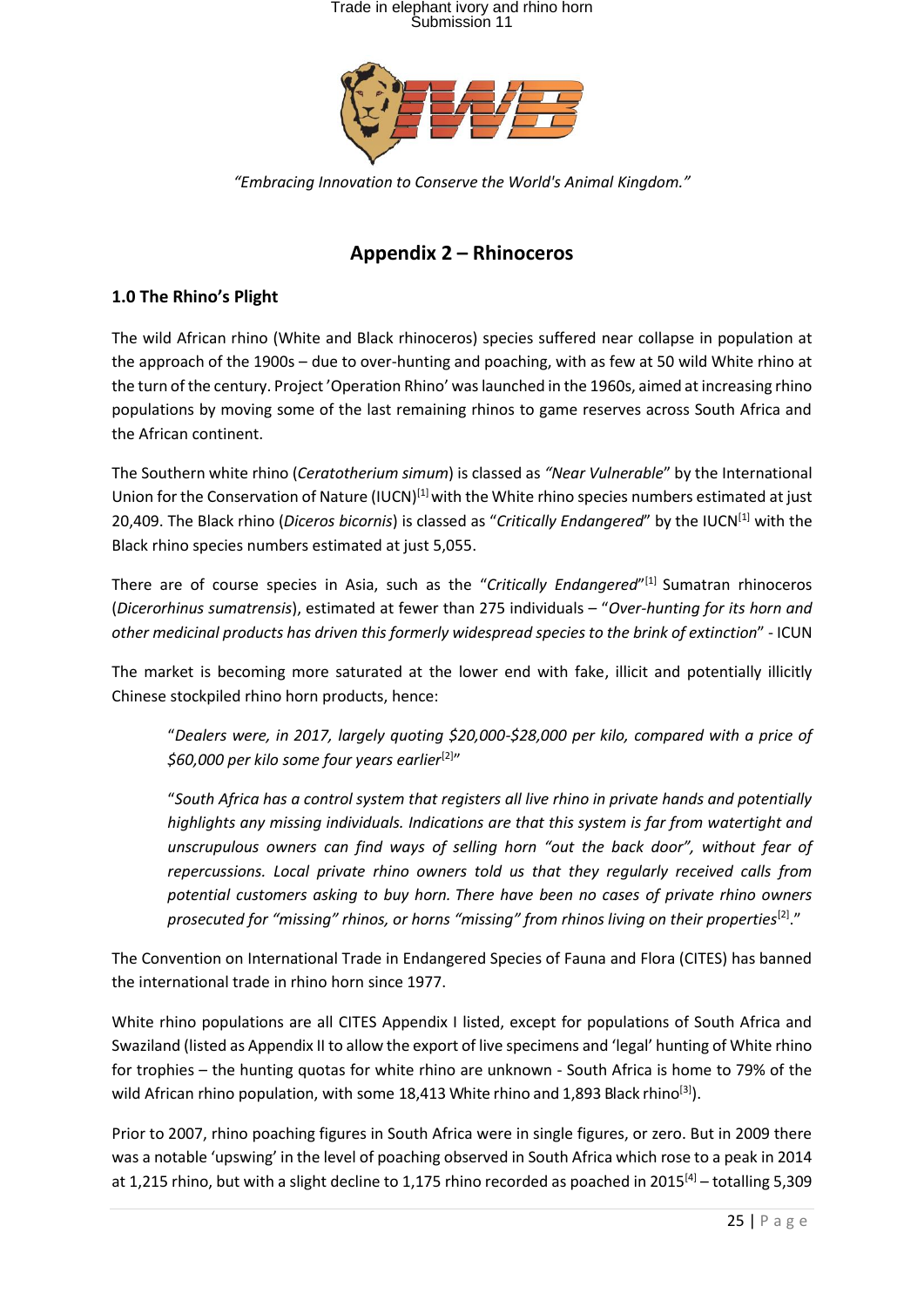

*"Embracing Innovation to Conserve the World's Animal Kingdom."*

rhino lost to poaching between 1980 and 2015. The 2016 poaching figures released by the Republic of South Africa, Department: Environmental Affairs (DEA) (February 2017), suggests 121 less rhino were lost to poaching in 2016 (compared to 2015), but still a horrific 1,054 were lost.

The 2009 'upswing' in rhinoceros poaching in South Africa could be attributed to an exponential rise in demand for rhino horn in a newly wealthy Asian middle class and the misguided 'belief' perpetuated around 2005/06 in Vietnam<sup>[5]</sup> that rhino horn could be a "cure for cancer." Regardless of the origin, or reason, the 'upswing' in demand (poaching of rhino) has been sharp and sustained. The 'medical' application of rhino horn has been known to lack any scientific proof since the early 1980s (Larson 2010, Hoffman-LaRoch, 1983<sup>[6].[7]</sup>)

The use of rhino horn as a symbol of status among Vietnam's burgeoning, wealthy middle-class has been identified as a major driver of the current rhino poaching crisis<sup>[8]</sup>.

Rhino horn demand has been driven by 98% for 'ornamental'/ 'status' use in Asia, including traditional 'Jambiya' (dagger) handles in the Yemen<sup>[9]</sup>:

*"the [rhino horn] shavings and powder have become mere byproducts, leading us to the conclusion that the demand for rhino horn has moved from "health" to flaunting wealth*[2] *"*

But recent trends indicate that demand for rhino horn is only going to rise whilst rhino horn's 'status' is given any veneer of credibility as a 'desirable and noble' substance:

"*For us, the surprising trend is that horn is increasingly being used as a symbolic gesture to console terminally ill family members. The horns are intended to provide the ill with a final source of pleasure and to demonstrate that their families have done everything possible to help them*[10]"

"*The study suggests that information about the decline of rhinoceros populations and awareness about hunting being controlled by organised crime does not affect consumer demand. Dealing with the problem requires other strategies*[10]"

– Associate Professor Martin R. Nielsen of the Department of Food and Resource Economics, University of Copenhagen, Daily Science, 14 May 2018<sup>[10]</sup>

#### **2.0 Pseudo-Hunting**

In a May 2016, United Nations Office on Drugs and Crime (UNODC), "*World Wildlife Crime Report – Trafficking in protected species*[11] " ("*Case Study: Rhino Horn*" page 70 – 71), identified that the CITES exceptions made for the live transport of rhino and trophy hunting from South Africa, has given rise to Vietnamese "*pseudo-hunting*" (at around 50% of the trophy hunting market) as a 'legal' means of 'wildlife utilisation' to meet illicit demand for rhino horn. Even with a South African government ban of hunting permits being issued to Vietnamese nationals in 2012, the practice continued via proxy<sup>[11],[12],[13],[14]</sup>, with Vietnamese 'employing' Czech and Thai nationals as "*pseudo-hunters*" to kill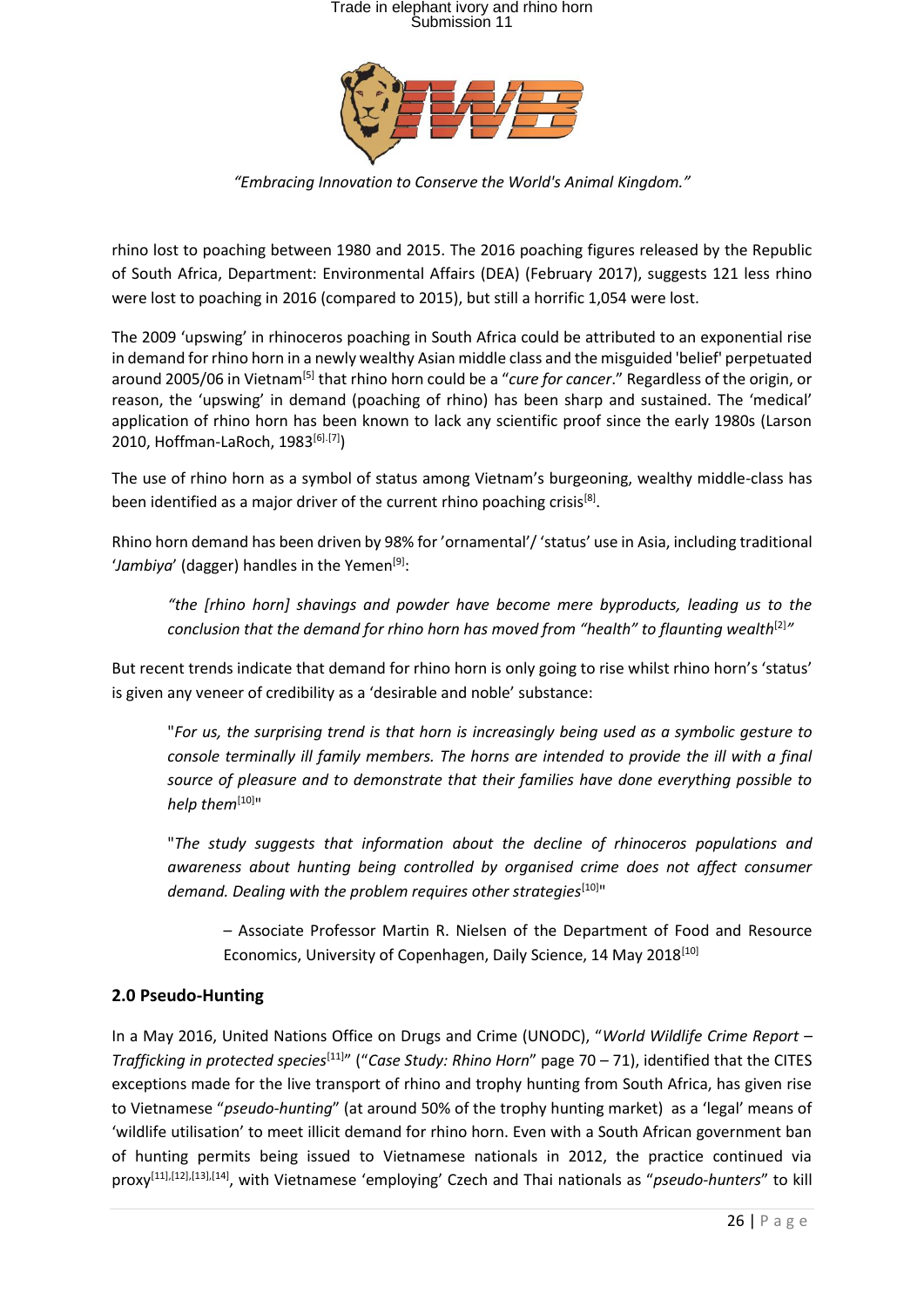

*"Embracing Innovation to Conserve the World's Animal Kingdom."*

in the name of 'wildlife utilisation' on the Vietnamese traders' behalf. There have also been 'illegal' rhino hunts orchestrated in South Africa directly from the United States<sup>[8],[12]</sup>.

Even today, no one can say if any given rhino trophy hunt (and the long-term 'utilisation' of the rhino horn so obtained) is a pseudo mask, or not.

#### **References – Appendix 2**

- 1. International Union for Conservation of Nature (ICUN) Red List of Threatened Species <http://www.iucnredlist.org/>
- 2. "*On the trail of Asia's shifting rhino-horn market*," Karl Ammann, Daily Maverick, 11 May 2018 [https://www.dailymaverick.co.za/article/2018-05-11-on-the-trail-of-asias-shifting-rhino-horn](https://www.dailymaverick.co.za/article/2018-05-11-on-the-trail-of-asias-shifting-rhino-horn-market/#.WvYIr0xFzcs)[market/#.WvYIr0xFzcs](https://www.dailymaverick.co.za/article/2018-05-11-on-the-trail-of-asias-shifting-rhino-horn-market/#.WvYIr0xFzcs)
- 3. "*IUCN Species Survival Commission's African Rhino Specialist Group (AfRSG)*," International Rhino Foundation - <http://rhinos.org/>
- 4. "*South Africa reports small decrease in rhino poaching, but Africa-wide 2015 the worst on record*," TRAFFIC, 2016.- [http://www.traffic.org/home/2016/1/21/south-africa-reports-small](http://www.traffic.org/home/2016/1/21/south-africa-reports-small-decrease-in-rhino-poaching-but-af.html)[decrease-in-rhino-poaching-but-af.html](http://www.traffic.org/home/2016/1/21/south-africa-reports-small-decrease-in-rhino-poaching-but-af.html)
- 5. "*'Cure for cancer' rumour killed off Vietnam's rhinos*," J. Watts, The Guardian, 25 November 2001 - <https://www.theguardian.com/environment/2011/nov/25/cure-cancer-rhino-horn-vietnam>
- 6. "*Rhino horn: All myth, no medicine*," R. Larson, National Geographic, 7 July 2010 [http://voices.nationalgeographic.com/2010/07/07/rhino\\_horn\\_and\\_traditional\\_chinese\\_medici](http://voices.nationalgeographic.com/2010/07/07/rhino_horn_and_traditional_chinese_medicine_facts/) [ne\\_facts/](http://voices.nationalgeographic.com/2010/07/07/rhino_horn_and_traditional_chinese_medicine_facts/)
- 7. "*Yemen acts to halt rhino horn daggers; scientific tests fail to show rhino horn effective as medicine*," Hoffmann-LaRoche , Environmentalist, Volume 3, p. 153, June 1983 <http://link.springer.com/article/10.1007%2FBF02240165>
- 8. "*Pioneering research reveals new insights into the consumers*" TRAFFIC [http://www.traffic.org/home/2013/9/17/pioneering-research-reveals-new-insights-into-the](http://www.traffic.org/home/2013/9/17/pioneering-research-reveals-new-insights-into-the-consumers.html)[consumers.html](http://www.traffic.org/home/2013/9/17/pioneering-research-reveals-new-insights-into-the-consumers.html)
- 9. "*Poaching for Jamibya Handles*," Save the Rhino. [https://www.savetherhino.org/rhino\\_info/threats\\_to\\_rhino/poaching\\_for\\_jambiya\\_handles](https://www.savetherhino.org/rhino_info/threats_to_rhino/poaching_for_jambiya_handles)
- 10. "*Rhino horn used to comfort the terminally ill in Vietnam,*" Faculty of Science, University of Copenhagen, Daily Science, 14 May 2018 [https://www.sciencedaily.com/releases/2018/05/180514095509.htm?utm\\_source=feedburner](https://www.sciencedaily.com/releases/2018/05/180514095509.htm?utm_source=feedburner&utm_medium=email&utm_campaign=Feed%3A+sciencedaily%2Fplants_animals%2Fendangered_animals+%28Endangered+Animals+News+--+ScienceDaily%29) [&utm\\_medium=email&utm\\_campaign=Feed%3A+sciencedaily%2Fplants\\_animals%2Fendangere](https://www.sciencedaily.com/releases/2018/05/180514095509.htm?utm_source=feedburner&utm_medium=email&utm_campaign=Feed%3A+sciencedaily%2Fplants_animals%2Fendangered_animals+%28Endangered+Animals+News+--+ScienceDaily%29) [d\\_animals+%28Endangered+Animals+News+--+ScienceDaily%29](https://www.sciencedaily.com/releases/2018/05/180514095509.htm?utm_source=feedburner&utm_medium=email&utm_campaign=Feed%3A+sciencedaily%2Fplants_animals%2Fendangered_animals+%28Endangered+Animals+News+--+ScienceDaily%29)
- 11. "*World Wildlife Crime Report - Trafficking in protected species*," United Nations Office on Drugs and Crime, United Nations, New York, 2016, ISBN: 978-92-1-148288-1 [http://www.unodc.org/documents/data-and](http://www.unodc.org/documents/data-and-analysis/wildlife/World_Wildlife_Crime_Report_2016_final.pdf)[analysis/wildlife/World\\_Wildlife\\_Crime\\_Report\\_2016\\_final.pdf](http://www.unodc.org/documents/data-and-analysis/wildlife/World_Wildlife_Crime_Report_2016_final.pdf)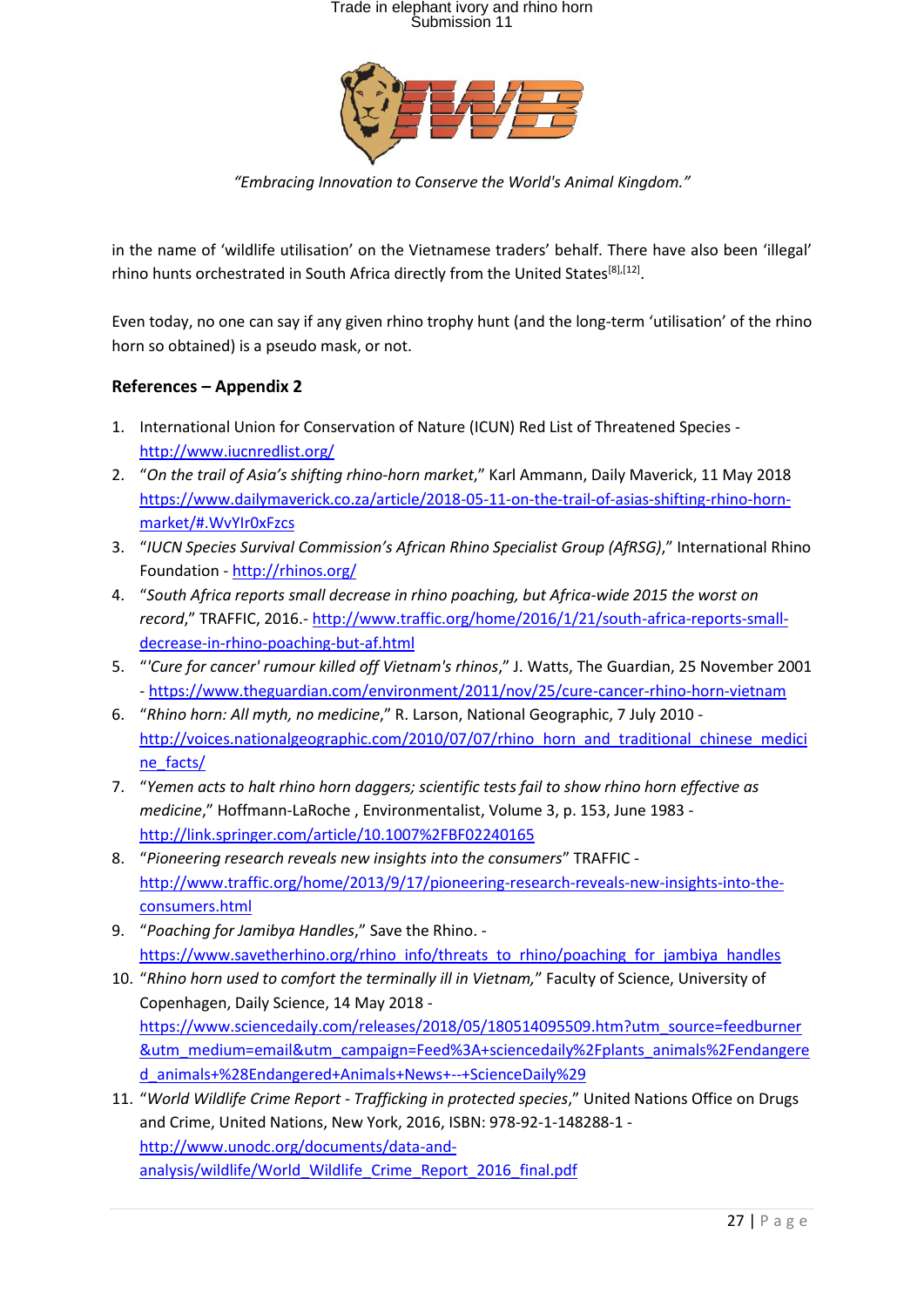

*"Embracing Innovation to Conserve the World's Animal Kingdom."*

- 12. "*Tipping Point: Transnational organised crime and the 'war' on poaching*," J. Rademeyer, The Global Initiative Against Transnational Organized Crime, Geneva, 2016 [http://globalinitiative.net/wp-content/uploads/2016/07/Global-Initiative-Tipping-Point-Part1-](http://globalinitiative.net/wp-content/uploads/2016/07/Global-Initiative-Tipping-Point-Part1-July-2016.pdf) [July-2016.pdf](http://globalinitiative.net/wp-content/uploads/2016/07/Global-Initiative-Tipping-Point-Part1-July-2016.pdf)
- 13. "*South Africa's trophy hunt industry linked to rhino horn trafficking … AGAIN*," Afrcia Geographic, 7 August 2013 - [http://africageographic.com/blog/south-africas-trophy-hunt-industry-linked-to](http://africageographic.com/blog/south-africas-trophy-hunt-industry-linked-to-rhino-horn-trafficking-again/)[rhino-horn-trafficking-again/](http://africageographic.com/blog/south-africas-trophy-hunt-industry-linked-to-rhino-horn-trafficking-again/)
- 14. "*South Africa's Game Industry Insiders Continue to Evade Punishment for Rhino Crimes*," Cota-Larson and Rhishja, Annamiticus, 25 July 2014 - [http://annamiticus.com/2014/07/25/s-africas](http://annamiticus.com/2014/07/25/s-africas-game-industry-insiders-continue-evade-punishment-rhino-crimes/)[game-industry-insiders-continue-evade-punishment-rhino-crimes/](http://annamiticus.com/2014/07/25/s-africas-game-industry-insiders-continue-evade-punishment-rhino-crimes/)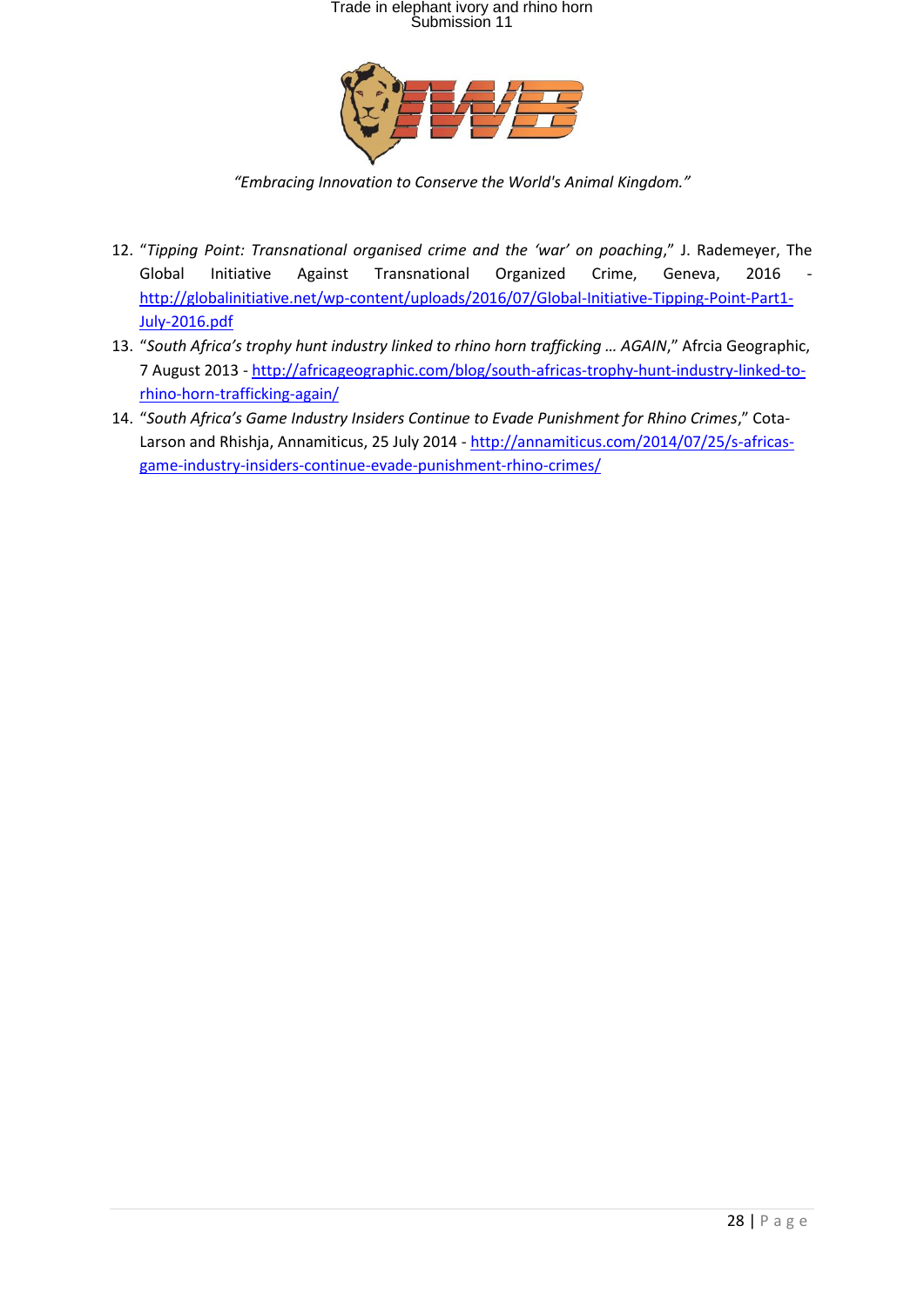

*"Embracing Innovation to Conserve the World's Animal Kingdom."*

### **Appendix 3 – A Sample of Australia's Rhino Horn Carving Trade**

There are numerous 'reputable' auction houses in Australia that have traded 'antique' rhino horn products.

Just looking at Sotheby's web-site<sup>[1]</sup>, the auctioning of rhinoceros pieces is shown, with prices paid (including the Buyer's Premium) well above estimated values (which would indicate a buoyant and stimulated market). Some have the promise of Provenance (the piece being auctioned previously, or from a known collection apparently), some do not:

Lot 58, 21 June 2017 – "*A rhinoceros horn 'lotus' libation cup Qing dynasty, 19th century*" – Estimate \$5,000 – 7,000, Sold \$9,760

Lot 57, 21 June 2017 - "*A rhinoceros horn 'lotus' libation cup Qing dynasty, 19th century*" – Estimate \$12,000 - 18,000, Sold \$23,180

Lot 56, 21 June 2017 - "*A rhinoceros horn 'monkey and deer' libation cup Qing dynasty, 17th/18th century*" – Estimate \$20,000 – 30,000, Sold \$46,360

Lot 59, 6 Apr 2016 - "*A carved full-tip rhinoceros horn libation cup 19th century*" – Estimate \$6,000 – 8,000, Sold \$21,960

Lot 41, 6 Apr 2016 - "*An archaistic rhinoceros horn pouring vessel, Gong Qing dynasty, 18th century*" – Estimate \$40,000 – 60,000, Sold \$122,000 – Provenance, previously sold in London apparently, 1966

Lot 40, 6 April 2016 – "*A carved rhinoceros horn 'prunus' libation cup Qing dynasty, 17th/18th century*" – Estimate \$40,000 – 60,000, Sold \$91,500 – Provenance, previously sold in London apparently, 1976

Lot 39, 6 April 2016 – "*A rhinoceros horn 'grapevine' libation cup Qing dynasty, 18th century" –* Estimate \$50,000 – 70,000, Sold \$134,200 – Provenance, "*The Zorich Collection, Adelaide*"

Lot 38, 6 April 2016 – "*A rhinoceros horn 'lotus leaf' libation cup Qing dynasty, 17th/18th century*" – Estimate \$50,000 – 70,000, Sold \$183,000 - Provenance, "*The Zorich Collection, Adelaide*"

Lot 37, 6 April 2016 – "*A carved rhinoceros horn archaistic 'six chilong' libation cup Qing dynasty, 17th/18th century" –* Estimate \$50,000 – 70,000, Sold \$97,600 - Provenance, "*The Zorich Collection, Adelaide*"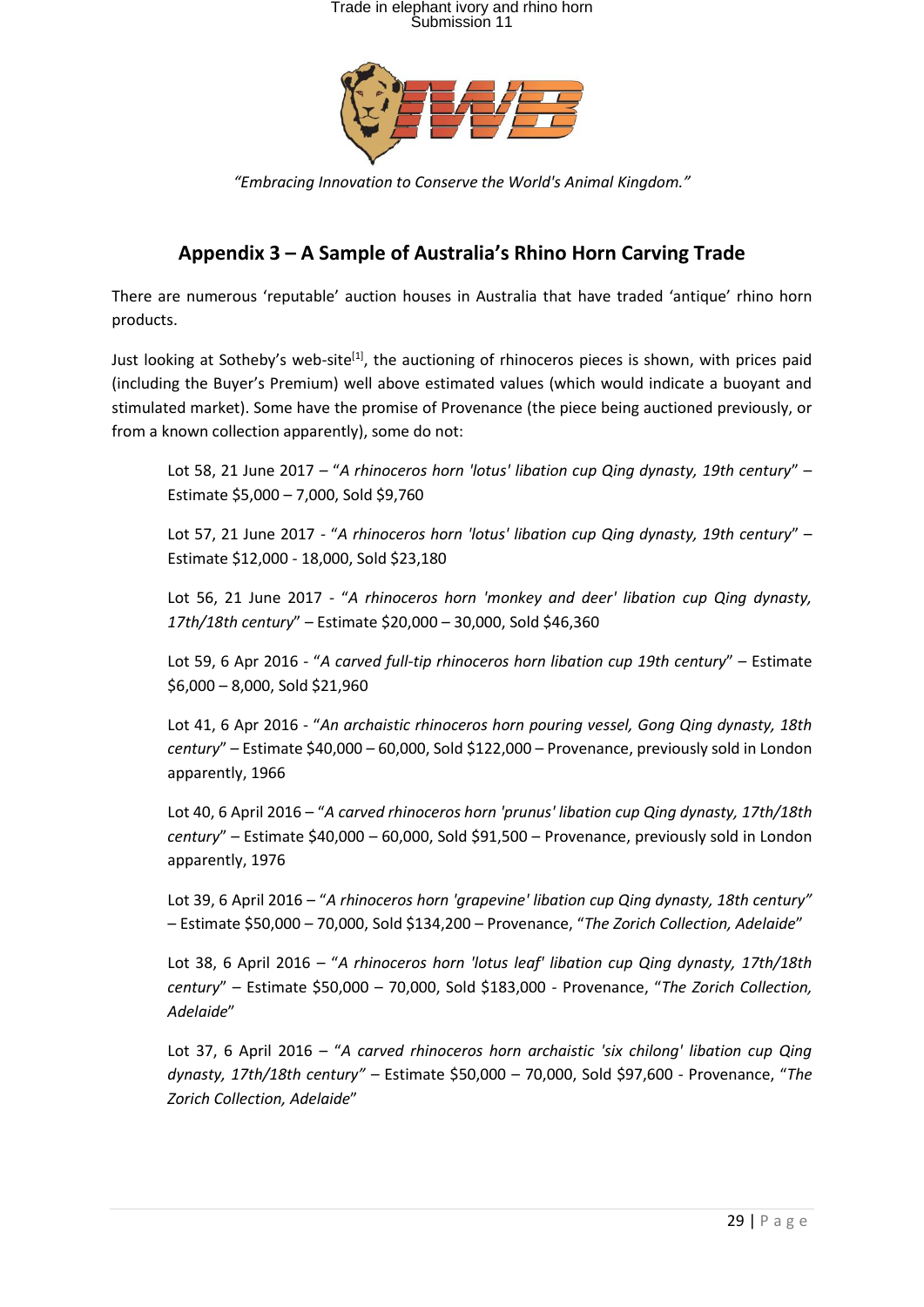

*"Embracing Innovation to Conserve the World's Animal Kingdom."*

Lot 110, 27 October 2015 – "*A rare rhinoceros horn chalice, late 19th century*" – Estimate \$50,000 – 70,000, Sold \$85,400 - Provenance, previously sold in London apparently, 1977 to the *"Zorich Collection, Adelaide*"

Lot 109, 27 October 2015 - "*A large carved full-tip rhinoceros horn libation cup, 19th century" –* Estimate \$60,000 – 80,000, Sold \$146,400 - Provenance, previously sold in London apparently, 1977 to the *"Zorich Collection, Adelaide*"

Lot 61, 18 June 2013 – "*A 'Magnolia and Prunus' rhinoceros horn libation cup 17th/18th century*" – Estimate \$20,000 – 30,000, Sold \$75,460

Sydney auction house Theodore Bruce sold seven rhino horns<sup>[2]</sup>, all labelled antique, for a total of more than \$620,000 in 2011 - more than double their estimated value.

Leonard Joel\*, Mossgreen and Sotheby's auction houses in Melbourne have advertised numerous rhinoceros horns and Chinese ceremonial cups carved from the horn<sup>[2],[3]</sup>.

Mossgreen sold<sup>[2]</sup> an "*extraordinary large and rare*" white rhino horn in June 2011 for \$207,400. It also has sold at least four carved rhino horn cups since the beginning of 2011.

\*Leonard Joel "*made the decision to cease trading rhinoceros horn and ivory"* after reading IFAW's 2016 report<sup>[4]</sup>.

#### **References – Appendix 3**

- 1. Sotheby's, Australia <https://www.sothebysaustralia.com.au/searchlot?q=rhinoceros>
- 2. "*Australia on rhino horn sales route*," The Sydney Morning Herald, 3 March 2013 [https://www.smh.com.au/national/australia-on-rhino-horn-sales-route-20130302-](https://www.smh.com.au/national/australia-on-rhino-horn-sales-route-20130302-2fd72.html) [2fd72.html](https://www.smh.com.au/national/australia-on-rhino-horn-sales-route-20130302-2fd72.html)
- 3. "*Should rhino horn be auctioned in Australia?*" The Travelling Cheetah, 2 November 2015 [https://thetravellingcheetah.com/2015/11/02/should-rhino-horn-be-auctioned-in](https://thetravellingcheetah.com/2015/11/02/should-rhino-horn-be-auctioned-in-australia/)[australia/](https://thetravellingcheetah.com/2015/11/02/should-rhino-horn-be-auctioned-in-australia/)
- 4. "*Under the hammer - Are Australian and New Zealand auction houses contributing to the illegal ivory and rhino trade?*" 2016, International Fund for Animal Welfare (IFAW) [https://www.ifaw.org/australia/news/are-australian-and-new-zealand-auction-houses](https://www.ifaw.org/australia/news/are-australian-and-new-zealand-auction-houses-contributing-illegal-ivory-and-rhino-trade)[contributing-illegal-ivory-and-rhino-trade](https://www.ifaw.org/australia/news/are-australian-and-new-zealand-auction-houses-contributing-illegal-ivory-and-rhino-trade)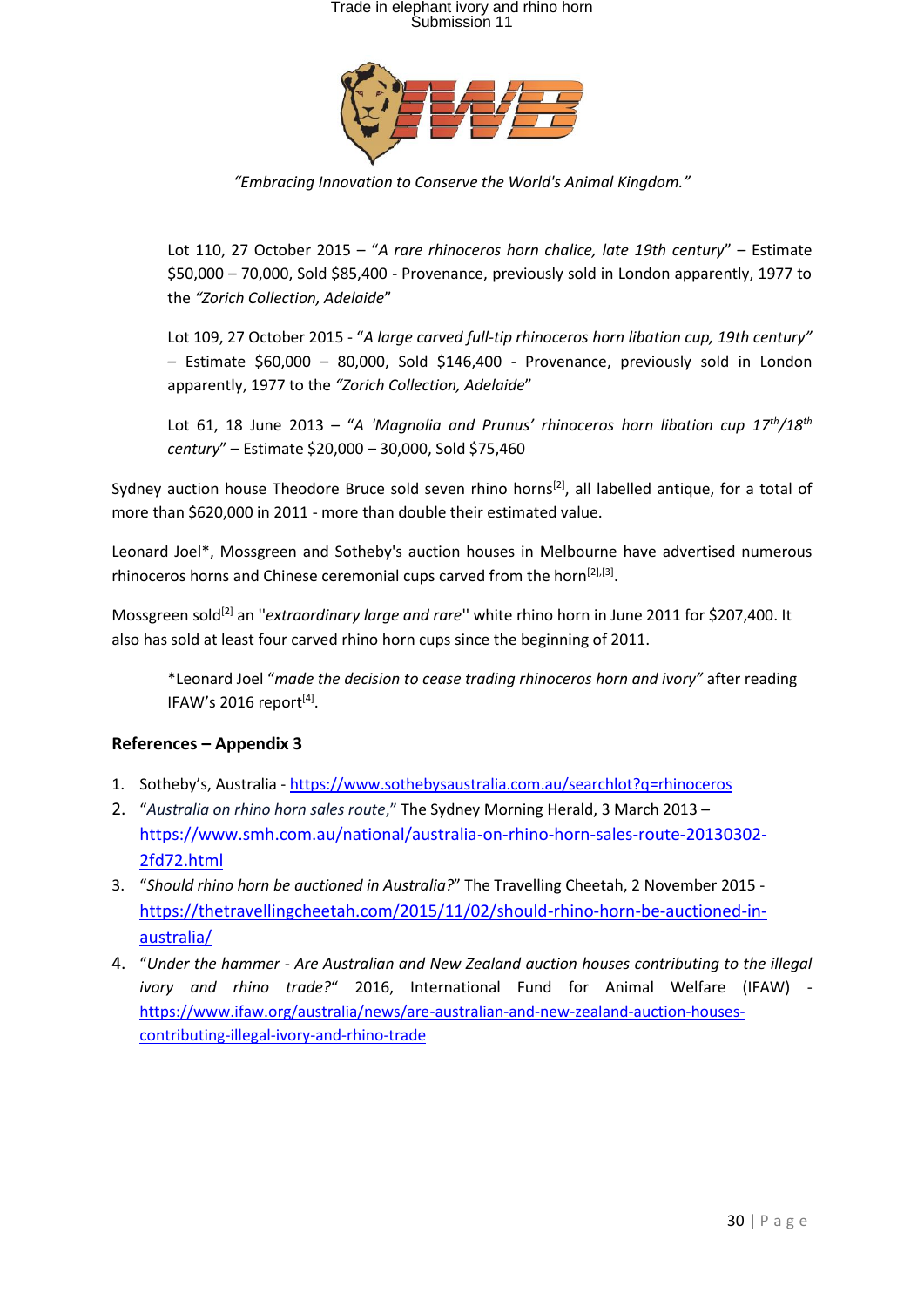

*"Embracing Innovation to Conserve the World's Animal Kingdom."*

### **Appendix 4 – Rhino Horn Trade**

"*Governments, economists and conservationists who think they can curb poaching by selling rhino horn and ivory legally have little understanding of macroeconomics or the sophistication of international crime syndicates*[1]"

A 2012 report by TRAFFIC<sup>[2],[3]</sup> on the global rhino trade found that when South Africa did allow domestic horn trade, before a 2009 moratorium, much of the privately owned horn went unaccounted for and may have ended up in illegal hands, trafficked outside the country.

"*It found that abuses and poor compliance in managing horn stockpiles in government and private hands had helped create a "perfect storm," attracting criminal networks into lucrative rhino poaching*"" – "*Debate over rhino horn trade ramps up as South Africa ban is lifted*," Los Angeles Times, 26 November 2015<sup>[4]</sup>

"*Some hunters have been abusing permits to shoot rhinos and export illegally obtained rhino horns – probably poached and directly linked to organised crime – as "hunting trophies"" – "South Africa freezes rhino horn trade*," TRAFFIC, 9 June 2008[5]

This 'domestic' moratorium has since been successfully over-turned and since 2017 there has been a 'domestic' trade in rhino horn permissible again within South Africa. The demand within South Africa remains muted, but of course the international demand to traffick rhino horn in defiance of CITES international ban remains high.

South Africa seeks to officially over-turn CITES international ban on rhino horn trading, but the risks multi-faceted and the prudence of such trade appears to be driven by those that stand to profit rather than by any deeper likelihood of wild rhino species conservation.

The objective of Alejandro Nadal's and Francisco Aguayo's 2014 paper ("*Leonardo's Sailors: A Review of the Economic Analysis of Wildlife Trade*[6] ") was to "*…evaluate the scope and limitations of the economic analysis of wildlife trade that has been carried out in the past three decades.*" A few extracts sum up this paper's hard-hitting assessment of the use of 'misguided' economic theory when applied to the wildlife trade:

"*The pro-market argument starts from the premise that poaching and illegal trade are a consequence of trade bans imposed by bodies like CITES (the Convention on International Trade in Endangered Species of Wild Fauna and Flora)*."

"*One of the most striking features in the economic analysis of wildlife trade is the level of misinformation concerning the evolution of market theory over the last six decades. To anyone who comes in contact with the corpus of literature on wildlife trade, and in particular the literature recommending the use of market-based policies, the uncritical use of theoretically discredited analytical instruments is a striking revelation. Perhaps the most important issue*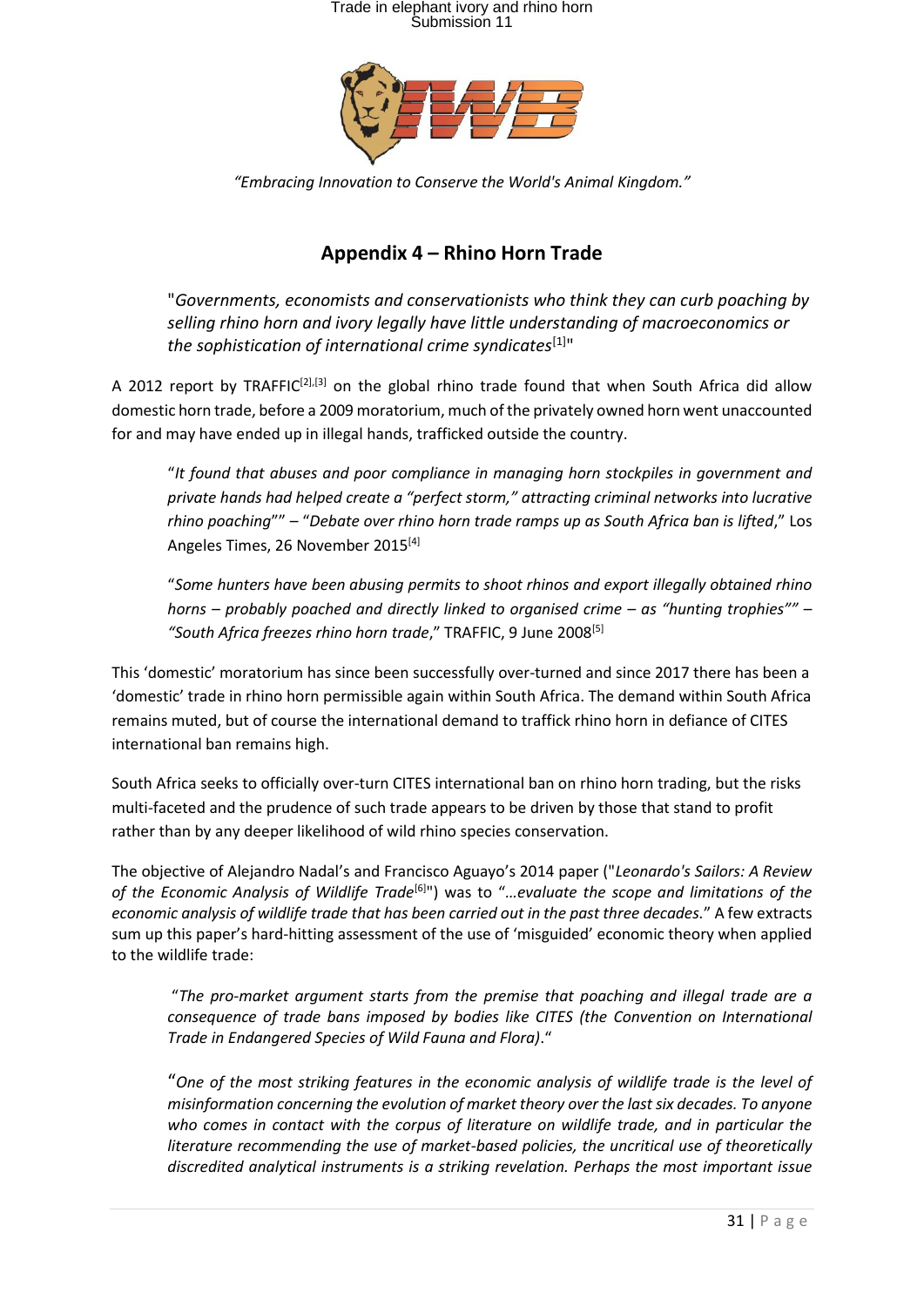

*"Embracing Innovation to Conserve the World's Animal Kingdom."*

*here is the conviction that markets behave as self-regulating mechanisms that smoothly lead to equilibrium allocations and therefore to economic efficiency. This belief is not sustained by any theoretical result, a fact that is well known in the discipline since at least the early seventies.*"

In a July 2016 study ("*A quantitative assessment of supply and demand in rhino horn and a case against trade*[7]"), Dr Barbara Maas of NABU International concludes that opening up 'legal' trade has major potential downside risk:

"*Pro-trade proponents have suggested that if things go wrong and poaching escalates further as a result of lifting the ban, rhino horn trade could either be "closed down or restructured" after three or four years. Such plans are both unhelpful and impractical, firstly because it risks setting off an illegal buying and poaching rush to exploit a potentially limited window of opportunity as soon as trade is permitted. Secondly, experience from rising exports of rhino horn as hunting trophies from so called "pseudo hunts"*[8],[9] *in South Africa has shown that it can take seven years (2003-2009) to recognise and address such problems*."

Enrico Di Minin, an economist at the University of Helsinki, stated in a 2014 study<sup>[10]</sup> that the trade in rhino horn could bring *"\$717m USD per annum"* to South Africa's economy and help protect its rhino populations. However, the study failed to consider that there could be any link between encouraging a 'legal' trade whilst simultaneously stimulating the negative impact of illicit trade to also profit from infiltrating the 'legal' market demand rise/profiting envisaged.

Douglas J. Crooks, James N. Blignaut (Department of Economics, University of Pretoria) in their 2015 paper, "*Debunking the myth that a legal trade will solve the rhino horn crisis: A system dynamics model for market demand*<sup>[11]</sup>" concluded:

"*we find that a legal trade [in rhino horn] will increase profitability, but not the conservation of rhino populations*."

The Economists at Large/International Fund Animal Welfare (IFAW)[12] 2013 report, the "*Horn of Contention*" concluded:

"*The formal studies suggest that predicting the outcome of liberalising trade is complex and difficult to determine. Although it may decrease pressure on poaching, as rhino horn becomes increasingly supplied through the non-lethal legal trade, there is also a real risk that trade could drive an increase in poaching through any combination of five mechanisms:*

- *Through legal and illegal markets coexisting and interacting in complex ways.*
- *Through reducing the stigma attached to consumption of the product.*
- *By potentially reducing the supply costs of illegal supply.*
- *By potentially facilitating the laundering of illegal supply in with legal supply.*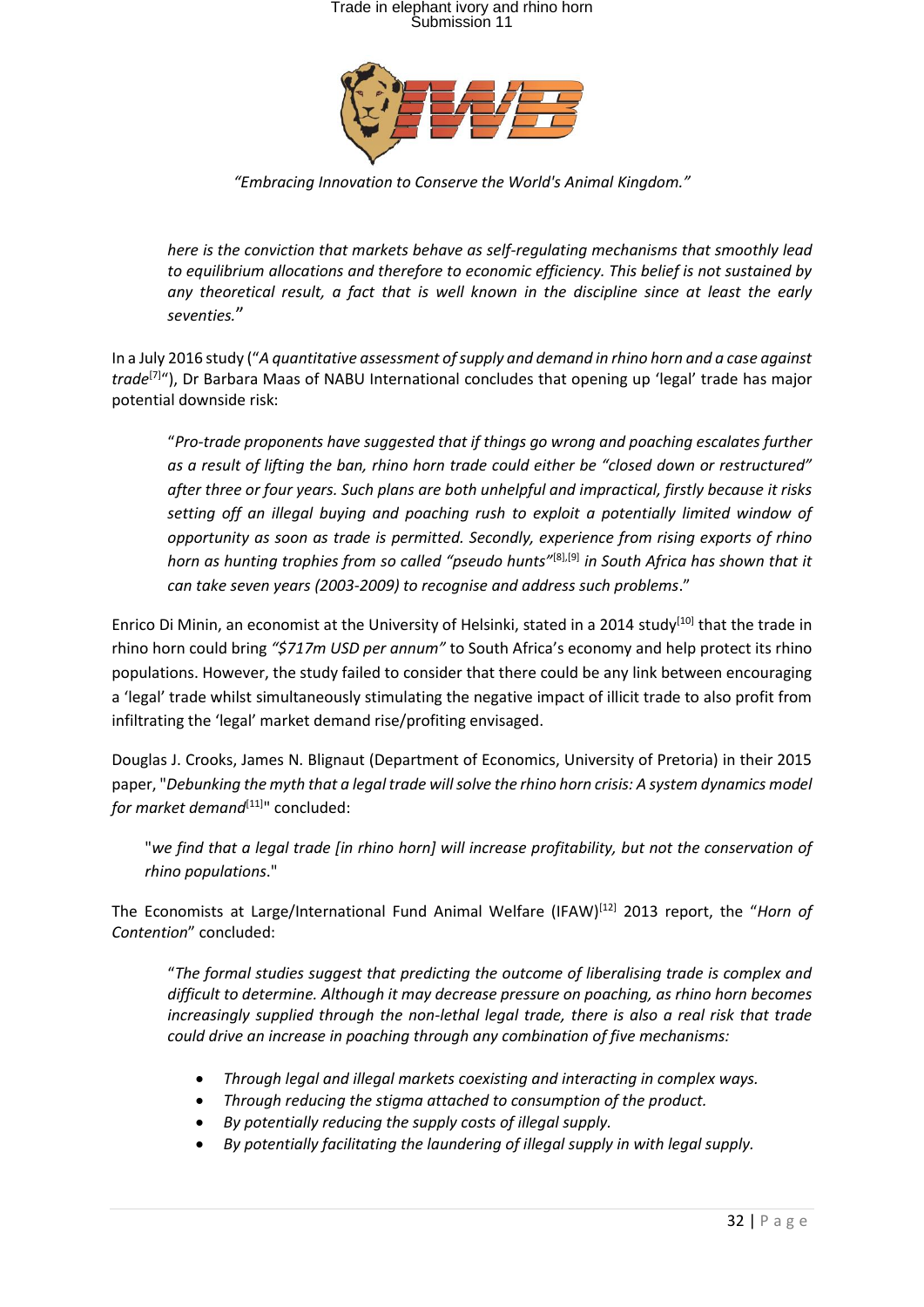

*"Embracing Innovation to Conserve the World's Animal Kingdom."*

• *As a result of uncertainty around the response of illegal suppliers to competition from a legal market.*

*The articles from the grey literature are all overtly pro-trade, generally assuming that:*

- *Legal markets will "hijack" consumers from illegal markets and that legal and illegal horn would be perfectly substitutable.*
- *Stigma effects are small and that efforts to reduce demand through education and information would be ineffective.*
- *Increased surveillance funded by rhino horn sales would increase poaching costs.*
- *Technical advances such as DNA technology would minimise laundering.*
- *Smugglers with market power would respond to the introduction of a legal trade passively, accepting reduced sales, rather than competing to retain market share.*

*Little empirical evidence is offered to support these views. Under certain conditions these assumptions may hold, but it is unclear if these conditions are in place in either supplying or consuming countries. We suggest further research should be undertaken before any formal steps are taken towards legalising trade in rhino horn.*"

Therefore, the weight of academics'<sup>[6],[7],[11]</sup>, key conservationist's<sup>[13]</sup> and ecologist's<sup>[14]</sup> thinking concludes that attempting to influence wildlife trade is often based upon biased priorities (not conservation per se) and a simplistic appreciation of the potential market dynamics and likelihood of negative effects.

However, South Africa's DEA's rhino conservation approach remains very much pro-trade based, as evidenced within a "*National Strategy for the Safety and Security of Rhinoceros Populations in South Africa*[15] ."

The South African's constitutional rights on the issue of 'sustainable' wildlife utilisation are mainly enshrined with The Republic of South Africa, The Constitution (1996)<sup>[16]</sup>, Section 24, "*Chapter 2, Bill of Rights, Environment*:"

"*Everyone has the right:*

*(a) to an environment that is not harmful to their health or wellbeing;* 

*(b) to have the environment protected, for the benefit of present and future generations, through reasonable legislative and other measures that-*

*(i) prevent pollution and ecological degradation;* 

*(ii) promote conservation; and* 

*(iii) secure ecologically sustainable development and use of natural resources while promoting justifiable economic and social development*."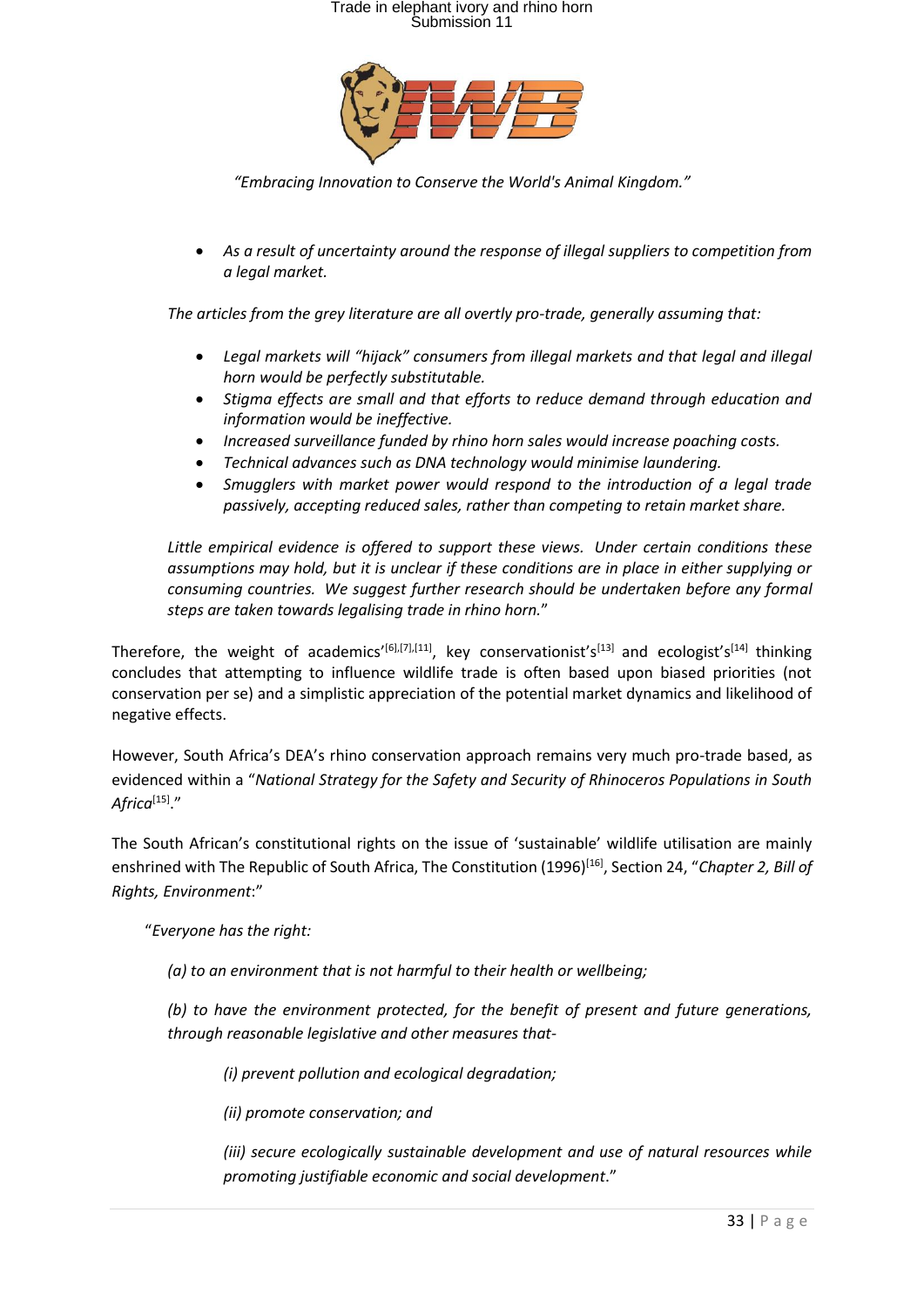

*"Embracing Innovation to Conserve the World's Animal Kingdom."*

"*The Constitution*" is also embodied within the National Environmental Management: Biodiversity Act (NEMA) [32], specifically Chapter 4 ("*THREATENED OR PROTECTED ECOSYSTEMS AND SPECIES*"), Part 2 ("*Protection of threatened or protected species*") and Part 3 ("*Trade in listed threatened or protected species*").

The question is, which South African wildlife utilisation policies can be widely viewed as "*reasonable legislative and other measures*" promoting conservation, and which cannot?

The DEA has stated a firm belief in "*utilisation*" of rhino horn [15],[18],[19],[20], but this "*utilisation*" extends beyond its own boarders, with the export (as CITES "*specimens*") between 2000 and 2015 from South Africa (based upon CITES Trade Database Interrogation<sup>[21]</sup>) of some 1,015 live White rhino to various locations (for zoos etc.), including 123 rhino to China and some 88 rhino to Namibia.

Hunting quotas set for White rhino are unknown, but between 2000 and 2015 (CITES Trade Database Interrogation<sup>[21]</sup>), South Africa exported 1,878 White rhino hunting trophies (which equates to a minimum estimated income of some \$25,000/rhino x 1,878 = \$46.95m). Since 1980, South Africa has exported some 9,400 White rhino, 5,088 for hunting trophies $^{[21]}$ .

The March 2017 **"***Long-term Sustainability Interventions*" proposed by the DEA[22],[23],[24], regarding reopening "*domestic rhino horn trade,*" includes loop-holes for international export of rhino horn "*specimens*" (and the risk of onward, international 'trade').

According to the DEA "*This set of proposed regulations will ensure that there is no gap in regulatory provisions, thus ensuring the strict regulation of a prospective domestic trade in rhino horn. The commercial international trade in rhino horn is prohibited in terms of the CITES*." The draft Regulations<sup>[23]</sup> have been widely criticized<sup>[25]</sup> as being full of regulatory gaps (encouraging the foreign nationals', pseudo-rhino ownership for example) and loop-holes that will no doubt promote international trade in rhino horn:

In the absence of CITES Parties' approval (at CoP17 or before) for any international trade in rhinoceros horn, the draft Regulations appear to seek to circumvent any such formal CITES Parties' approval.

The draft Regulations seek to place full onus for responsibility and policing of the draft Regulation's international (export) trade on CITES *"Management Authority"* in a given potential recipient's country – for example, there has certainly be no follow up on the use, or whereabouts of rhino horn imported as a result of a rhino hunting trophy, so why would the import of rhino horn for "*personal purposes*" be excepted as likely to be subject to any closer scrutiny?

CITES itself is not resourced and prepared, as there is no formal CITES Party approval to cope, manage and facilitate any *"import permit issued by the Management Authority"* and/or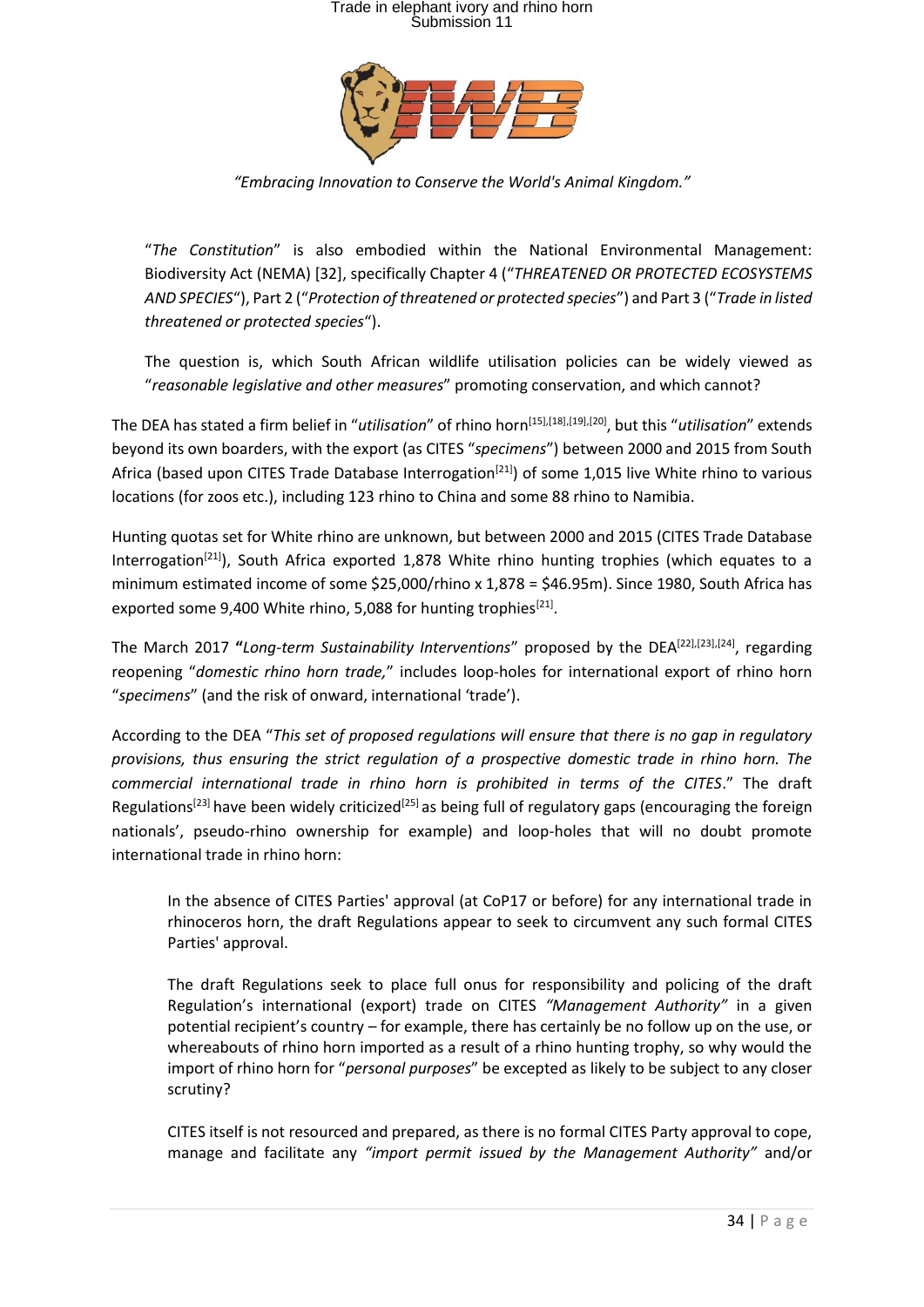

*"Embracing Innovation to Conserve the World's Animal Kingdom."*

*"written confirmation from the Management Authority"* expected by the DEA to ensure onward rhino horn trading does not ensue from importation for "*personal purposes.*"

Furthermore, the DEA failed to provide independent, verifiable science that the proposed 'trade' will "*not be detrimental to the survival of the species*" as required by CITES and the South African's own stated aims to conserve indigenous wild species:

Critically endangered, endangered, vulnerable, or protected "*species, being any indigenous species facing a high risk of extinction in the wild......*"and hence are prime candidates for "*national protection*" – NEMA[17], Chapter 4, part 2, "*Listing of species that are threatened or in need of national protection,*" section 56.(1).

South Africa's Black rhino ("*Endangered*"<sup>[26]</sup>) and White rhino ("*Protected*"<sup>[26]</sup>) are encompassed under the listing of species in need of "*national protection*" if this provision is fully applied. So no wildlife utilisation policy for rhino should (in theory) be "*reasonable*" if the weight of evidence suggest it will negatively impact the "*national protection*" of South Africa's wild rhino.

There is also concern, that the demand side is for 'potent' wild rhino sourced horn (and it's perceived, 'mystical' but unproven powers), which will not be quelled by perceived 'inferior' farmed rhino product:

"*Research that says the 'top tier buyers' of rhino horn, those who pay the highest premiums, are demanding that the horn be hacked out of the face beneath the base of the horn and must be accompanied by the ears, the tail and more recently the feet, as proof of 'wildness' and*  'potency<sup>'[27]</sup>"

"*The study*[28] *also found that buyers are mainly interested in horn sourced from wild rhinos and willing to pay a premium for wild rather than farmed animal horn. Consequently, the researchers believe that a legal, controlled trade of farmed rhino would most likely not serve to reduce poaching*."

#### **References – Appendix 4**

- 1. "*High level report calls SA wildlife trade policy reckless*," Business Day Live, 13 June 2014 [http://www.bdlive.co.za/national/science/2014/06/13/high-level-report-calls-sa-wildlife-trade](http://www.bdlive.co.za/national/science/2014/06/13/high-level-report-calls-sa-wildlife-trade-policy-reckless)[policy-reckless](http://www.bdlive.co.za/national/science/2014/06/13/high-level-report-calls-sa-wildlife-trade-policy-reckless)
- 2. "*"Loose horns", surging demand and easy money create "perfect storm" for rhino poaching*," TRAFFIC, 2012 - [http://www.traffic.org/home/2012/8/21/loose-horns-surging-demand-and](http://www.traffic.org/home/2012/8/21/loose-horns-surging-demand-and-easy-money-create-perfect-sto.html)[easy-money-create-perfect-sto.html](http://www.traffic.org/home/2012/8/21/loose-horns-surging-demand-and-easy-money-create-perfect-sto.html)
- 3. "*The South Africa - Viet Nam Rhino Horn Trade Nexus*," TRAFFIC, 2012 [http://www.traffic.org/species-reports/traffic\\_species\\_mammals66.pdf](http://www.traffic.org/species-reports/traffic_species_mammals66.pdf)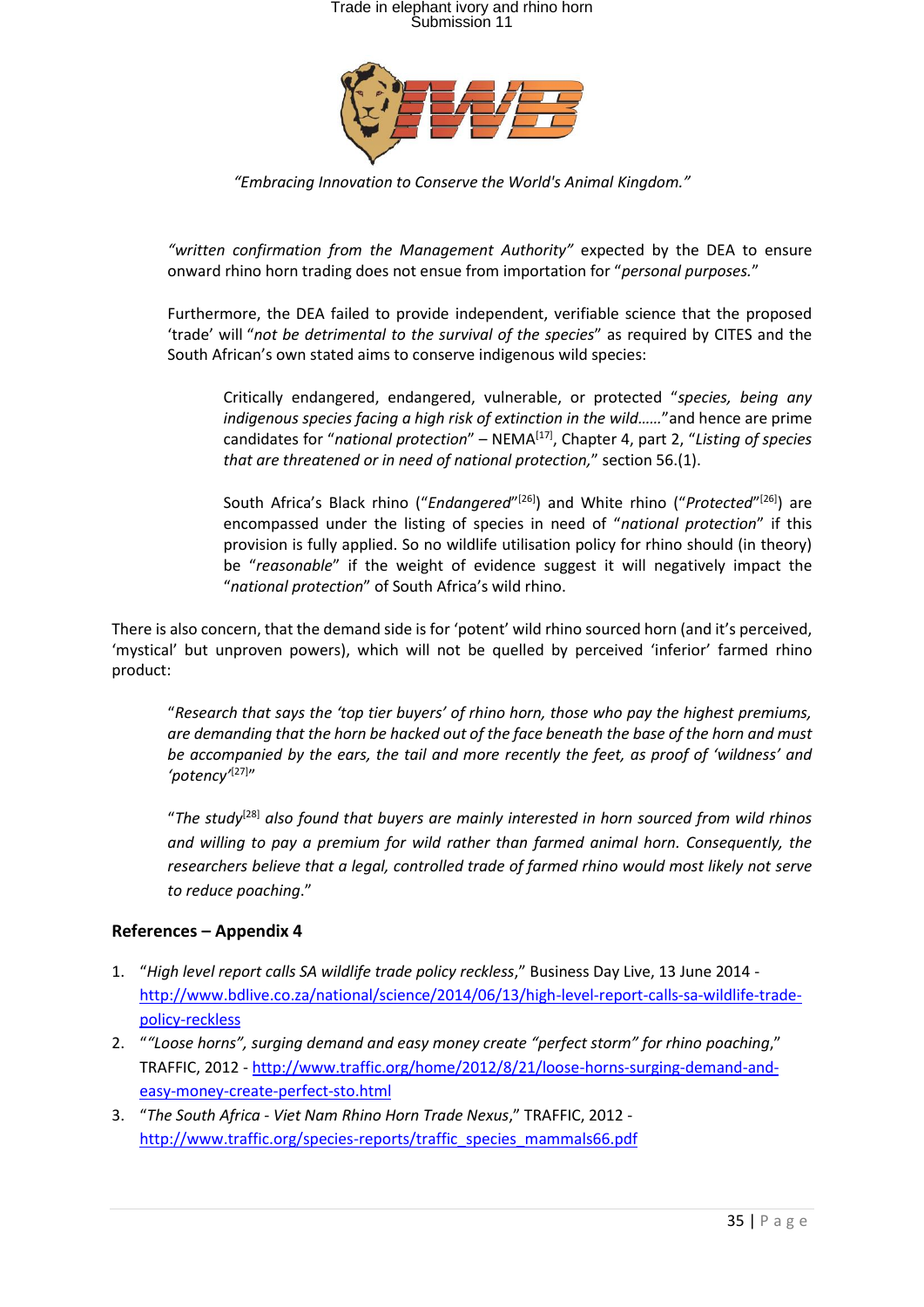

*"Embracing Innovation to Conserve the World's Animal Kingdom."*

- 4. "*Debate over rhino horn trade ramps up as South Africa ban is lifted*," Los Angeles Times, 26 November 2015 - [http://www.latimes.com/world/africa/la-fg-south-africa-rhino-20151127](http://www.latimes.com/world/africa/la-fg-south-africa-rhino-20151127-story.html) [story.html](http://www.latimes.com/world/africa/la-fg-south-africa-rhino-20151127-story.html)
- 5. "*South Africa freezes rhino horn trade*," TRAFFIC, 2008 [http://www.traffic.org/seizures-journal](http://www.traffic.org/seizures-journal-legacy/2008/6/9/south-africa-freezes-rhino-horn-trade.html)[legacy/2008/6/9/south-africa-freezes-rhino-horn-trade.html](http://www.traffic.org/seizures-journal-legacy/2008/6/9/south-africa-freezes-rhino-horn-trade.html)
- 6. "*Leonardo's Sailors: A Review of the Economic Analysis of Wildlife Trade*," Alejandro Nadal and Francisco Aguayo, 2014 - [http://thestudyofvalue.org/wp-content/uploads/2014/06/WP5-Nadal](http://thestudyofvalue.org/wp-content/uploads/2014/06/WP5-Nadal-and-Aguayo-Leonardos-Sailors-2014.pdf)[and-Aguayo-Leonardos-Sailors-2014.pdf](http://thestudyofvalue.org/wp-content/uploads/2014/06/WP5-Nadal-and-Aguayo-Leonardos-Sailors-2014.pdf)
- 7. "*A quantitative assessment of supply and demand in rhino horn and a case against trade,*" Barbara Maas, NABU International, 2016 [https://www.nabu.de/imperia/md/content/nabude/internationalerartenschutz/160922-nabu](https://www.nabu.de/imperia/md/content/nabude/internationalerartenschutz/160922-nabu-nashornstudie.pdf)[nashornstudie.pdf](https://www.nabu.de/imperia/md/content/nabude/internationalerartenschutz/160922-nabu-nashornstudie.pdf)
- 8. "*World Wildlife Crime Report - Trafficking in protected species*," United Nations Office on Drugs and Crime, United Nations, New York, 2016, ISBN: 978-92-1-148288-1 [http://www.unodc.org/documents/data-and](http://www.unodc.org/documents/data-and-analysis/wildlife/World_Wildlife_Crime_Report_2016_final.pdf)[analysis/wildlife/World\\_Wildlife\\_Crime\\_Report\\_2016\\_final.pdf](http://www.unodc.org/documents/data-and-analysis/wildlife/World_Wildlife_Crime_Report_2016_final.pdf)
- 9. "*South Africa's trophy hunt industry linked to rhino horn trafficking … AGAIN*," Afrcia Geographic, 7 August 2013 - [http://africageographic.com/blog/south-africas-trophy-hunt-industry-linked-to](http://africageographic.com/blog/south-africas-trophy-hunt-industry-linked-to-rhino-horn-trafficking-again/)[rhino-horn-trafficking-again/](http://africageographic.com/blog/south-africas-trophy-hunt-industry-linked-to-rhino-horn-trafficking-again/)
- 10. "*Identification of policies for a sustainable legal trade in rhinoceros horn based on population projection and socioeconomic models*," Di Minin, E.; Laitila, J.; Montesino-Pouzols, F.; Leader-Williams, N.; Slotow, R.; Goodman, P. S.; Conway, A. J.; Moilanen, A., University of Helsinki, 2014 - <http://onlinelibrary.wiley.com/doi/10.1111/cobi.12412/full>
- 11. "*Debunking the myth that a legal trade will solve the rhino horn crisis: A system dynamics model for market demand,"* Douglas J. Crooks, James N. Blignaut, University of Pretoria, 2015 [https://iwbond.org/wp-content/uploads/2015/11/Rhino-Horn-Harvesting-Economics\\_Oct-](https://iwbond.org/wp-content/uploads/2015/11/Rhino-Horn-Harvesting-Economics_Oct-2015.pdf)[2015.pdf](https://iwbond.org/wp-content/uploads/2015/11/Rhino-Horn-Harvesting-Economics_Oct-2015.pdf)
- 12. "*Horn of Contention*," The Economists at Large/International Fund Animal Welfare, 2013 [http://www.ecolarge.com/wp-content/uploads/2014/02/Ecolarge-2013-Horn-of-Contention-](http://www.ecolarge.com/wp-content/uploads/2014/02/Ecolarge-2013-Horn-of-Contention-IFAW.pdf)[IFAW.pdf](http://www.ecolarge.com/wp-content/uploads/2014/02/Ecolarge-2013-Horn-of-Contention-IFAW.pdf)
- 13. "*Why the rhino horn trade ban needs to stay*," Born Free Foundation, 2016 [http://www.bornfree.org.uk/get-involved/past-events/why-the-rhino-horn-trade-ban-needs-to](http://www.bornfree.org.uk/get-involved/past-events/why-the-rhino-horn-trade-ban-needs-to-stay/)[stay/](http://www.bornfree.org.uk/get-involved/past-events/why-the-rhino-horn-trade-ban-needs-to-stay/)
- 14. "*Legalizing Rhino Horn Trade Won't Save Species, Ecologist Argues*," National Geographic, 2015 [http://news.nationalgeographic.com/news/2015/01/150106-rhino-poaching-south-africa](http://news.nationalgeographic.com/news/2015/01/150106-rhino-poaching-south-africa-animals-conservation/?now=2015-01-06-00:01)[animals-conservation/?now=2015-01-06-00:01](http://news.nationalgeographic.com/news/2015/01/150106-rhino-poaching-south-africa-animals-conservation/?now=2015-01-06-00:01)
- 15. "*National Strategy for the Safety and Security of Rhinoceros Populations in South Africa*," Department: Environmental Affairs, Republic of South Africa, created 2010 (modified 2014)
- 16. "*The Constitution of the Republic of South Africa, 1996 (As adopted on 8 May 1996 and amended on 11 October 1996 by the Constitutional Assembly)*," The Republic of South Africa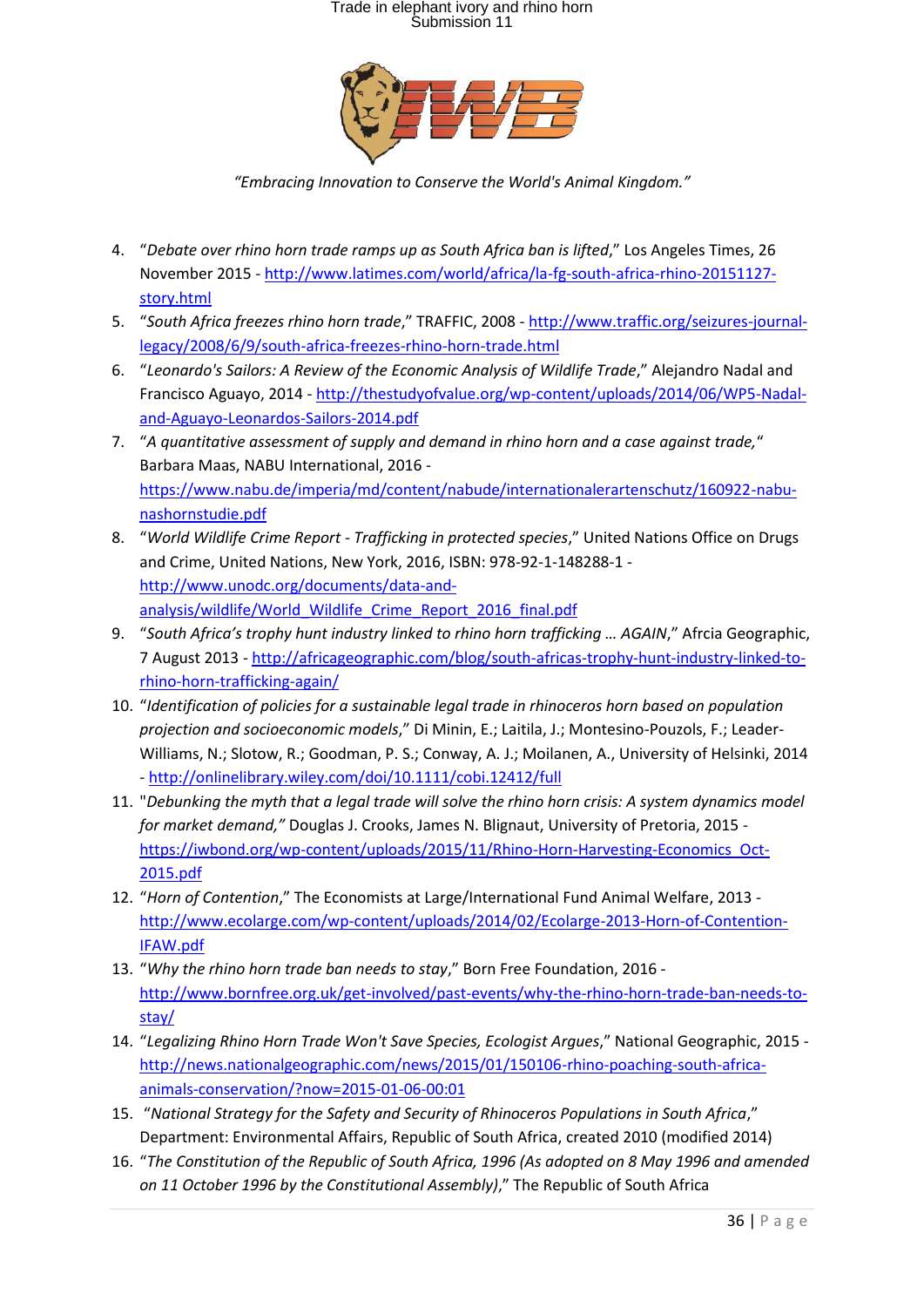

*"Embracing Innovation to Conserve the World's Animal Kingdom."*

- 17. National Environmental Management: Biodiversity Act (NEMA), Government Gazette, Vol. 464, Issue No. 26436, 2004
- 18. "*The viability of legalising trade in rhino horn in South Africa*," Taylor, Andrew; Brebner, Kirsty; Coetzee, Rynette; Davies-Mostert, Harriet; Lindsey, Peter; Shaw, Jo; 't Sas-Rolfes, Michael, Department: Environmental Affairs, 2014
- 19. "*Rhino Issue Management Report*," Department: Environmental Affairs, 2013
- 20. "*A study of dehorning of African rhinoceroses as a tool to reduce risk of poaching*," Lindsey, Peter; Taylor, Andrew, Department: Environmental Affairs, 2011
- 21. CITES Trade Database [http://trade.cites.org/#](http://trade.cites.org/)
- 22. "*Minister Molewa highlights progress on Integrated Strategic Management of Rhinoceros*," Department: Environmental Affairs, February 2017 [https://www.environment.gov.za/mediarelease/molewa\\_progressonintegrated\\_strategicmanag](https://www.environment.gov.za/mediarelease/molewa_progressonintegrated_strategicmanagement_ofrhinoceros) [ement\\_ofrhinoceros](https://www.environment.gov.za/mediarelease/molewa_progressonintegrated_strategicmanagement_ofrhinoceros)
- 23. "*Notice 74 - Domestic Trade in Rhinoceros Horn, or Part, Product or Derivative of Rhinoceros Horn*," Government Gazette, Vol. 460, Issue No. 40601, 2017 [https://www.environment.gov.za/sites/default/files/gazetted\\_notices/nemba10of2004\\_draftre](https://www.environment.gov.za/sites/default/files/gazetted_notices/nemba10of2004_draftregulationsforthedomestictradeinrhinoceroshorn.pdf) [gulationsforthedomestictradeinrhinoceroshorn.pdf](https://www.environment.gov.za/sites/default/files/gazetted_notices/nemba10of2004_draftregulationsforthedomestictradeinrhinoceroshorn.pdf)
- 24. "*We can sell rhino horn, says Minister Molewa*," Conservation Action Trust, February 2017 <http://linkis.com/co.za/cwSVt>
- 25. "*Proposed trade in rhinoceros horn – South Africa*," IWB, 11 February 2017 <https://iwbond.org/2017/02/11/proposed-trade-in-rhinoceros-horn-south-africa/>
- 26. "*National Environmental Management: Biodiversity Act; Amendment of Critically endangered, endangered, vulnerable, or protected species list*," Government Notice 30568, Department: Environmental Affairs, 2007 -

[https://www.environment.gov.za/sites/default/files/gazetted\\_notices/nemba\\_criticallyendange](https://www.environment.gov.za/sites/default/files/gazetted_notices/nemba_criticallyendangered_specieslis_g30568rg8801gon1187.pdf) [red\\_specieslis\\_g30568rg8801gon1187.pdf](https://www.environment.gov.za/sites/default/files/gazetted_notices/nemba_criticallyendangered_specieslis_g30568rg8801gon1187.pdf)

- 27. "*'Molewa's Rhino Apocalypse'*," Nick Lynch, 24 February 2017 [https://www.facebook.com/notes/nick-p-lynch/molewas-rhino](https://www.facebook.com/notes/nick-p-lynch/molewas-rhino-apocalypse/10154973672944882)[apocalypse/10154973672944882](https://www.facebook.com/notes/nick-p-lynch/molewas-rhino-apocalypse/10154973672944882)
- 28. "Rhino horn used to comfort the terminally ill in Vietnam," Faculty of Science, University of Copenhagen, Daily Science, 14 May 2018 [https://www.sciencedaily.com/releases/2018/05/180514095509.htm?utm\\_source=feedburner](https://www.sciencedaily.com/releases/2018/05/180514095509.htm?utm_source=feedburner&utm_medium=email&utm_campaign=Feed%3A+sciencedaily%2Fplants_animals%2Fendangered_animals+%28Endangered+Animals+News+--+ScienceDaily%29) [&utm\\_medium=email&utm\\_campaign=Feed%3A+sciencedaily%2Fplants\\_animals%2Fendangere](https://www.sciencedaily.com/releases/2018/05/180514095509.htm?utm_source=feedburner&utm_medium=email&utm_campaign=Feed%3A+sciencedaily%2Fplants_animals%2Fendangered_animals+%28Endangered+Animals+News+--+ScienceDaily%29) [d\\_animals+%28Endangered+Animals+News+--+ScienceDaily%29](https://www.sciencedaily.com/releases/2018/05/180514095509.htm?utm_source=feedburner&utm_medium=email&utm_campaign=Feed%3A+sciencedaily%2Fplants_animals%2Fendangered_animals+%28Endangered+Animals+News+--+ScienceDaily%29)